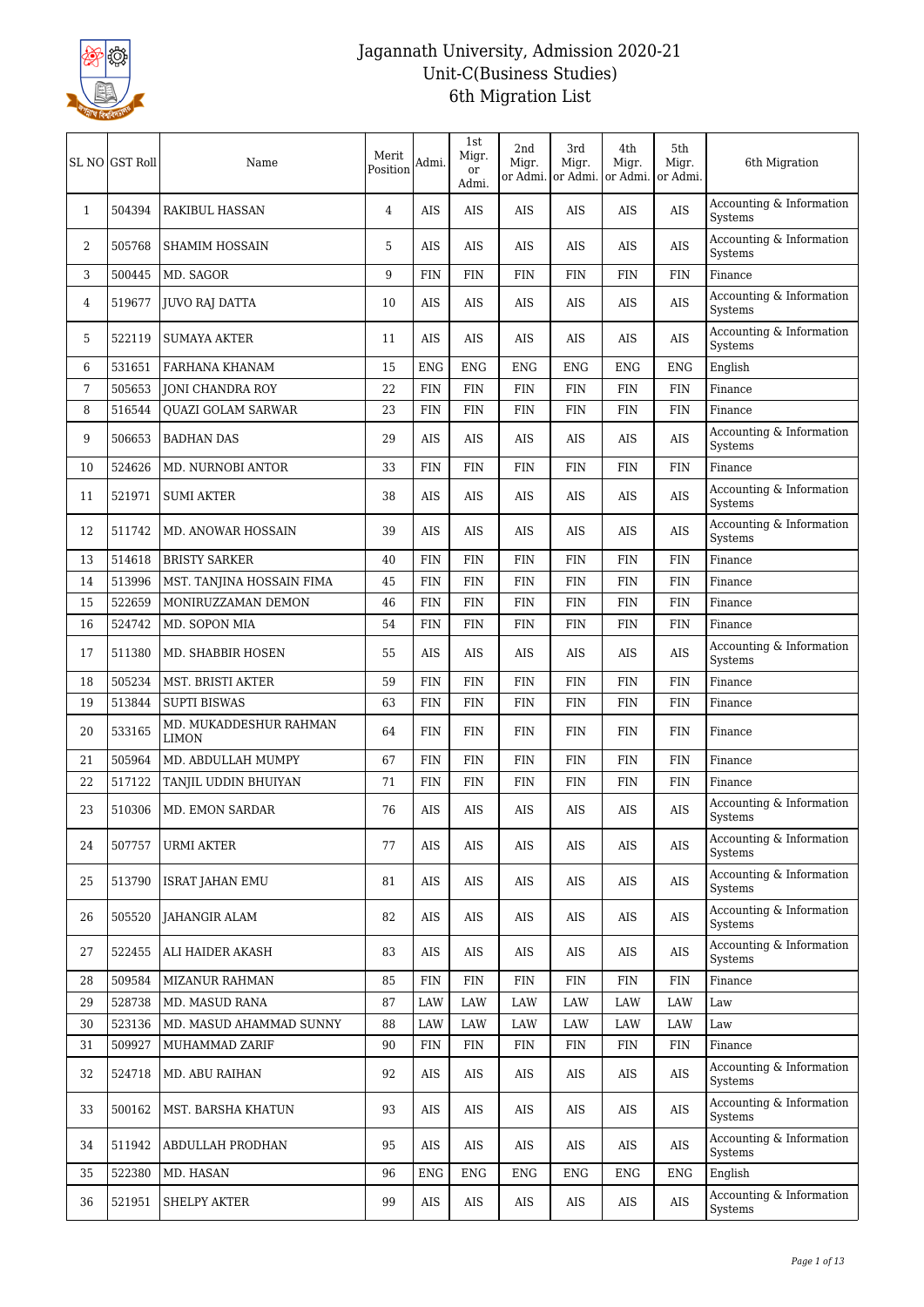

| 37 | 510370 | MD. FOZLEY RABBI          | 100 | AIS        | AIS        | AIS          | AIS        | AIS        | <b>AIS</b> | Accounting & Information<br>Systems        |
|----|--------|---------------------------|-----|------------|------------|--------------|------------|------------|------------|--------------------------------------------|
| 38 | 526055 | ZAHEDUL ISLAM             | 101 | <b>AIS</b> | AIS        | <b>AIS</b>   | AIS        | AIS        | <b>AIS</b> | Accounting & Information<br>Systems        |
| 39 | 510533 | MD. ASHIK ALI             | 106 | LAW        | LAW        | LAW          | <b>LAW</b> | <b>LAW</b> | LAW        | Law                                        |
| 40 | 528739 | <b>ARIFUL ISLAM</b>       | 107 | AIS        | AIS        | AIS          | AIS        | AIS        | <b>AIS</b> | Accounting & Information<br>Systems        |
| 41 | 525076 | SHAKIRUL ISLAM            | 108 | <b>FIN</b> | FIN        | FIN          | FIN        | <b>FIN</b> | <b>FIN</b> | Finance                                    |
| 42 | 518337 | MD.LIMON                  | 110 | AIS        | AIS        | <b>AIS</b>   | AIS        | AIS        | <b>AIS</b> | Accounting & Information<br>Systems        |
| 43 | 519084 | <b>RIPON HOSSAIN</b>      | 118 | <b>FIN</b> | <b>FIN</b> | $\text{FIN}$ | <b>FIN</b> | <b>FIN</b> | <b>FIN</b> | Finance                                    |
| 44 | 513268 | <b>MEZBA UDDIN</b>        | 119 | <b>FIN</b> | <b>FIN</b> | $\text{FIN}$ | <b>FIN</b> | <b>FIN</b> | <b>FIN</b> | Finance                                    |
| 45 | 500462 | <b>MD. RAKIB HOSSAIN</b>  | 120 | AIS        | AIS        | AIS          | AIS        | AIS        | AIS        | Accounting & Information<br>Systems        |
| 46 | 512137 | <b>RONY AHMED</b>         | 121 | AIS        | AIS        | AIS          | AIS        | AIS        | <b>AIS</b> | Accounting & Information<br>Systems        |
| 47 | 507525 | MD. ALI AZGOR             | 122 | <b>FIN</b> | <b>FIN</b> | <b>FIN</b>   | <b>FIN</b> | <b>FIN</b> | <b>FIN</b> | Finance                                    |
| 48 | 524802 | <b>ANTOR BOSAK</b>        | 124 | FIN        | FIN        | <b>FIN</b>   | <b>FIN</b> | <b>FIN</b> | <b>FIN</b> | Finance                                    |
| 49 | 513979 | <b>MORIOM AKTER</b>       | 127 | FIN        | <b>FIN</b> | $\text{FIN}$ | <b>FIN</b> | <b>FIN</b> | <b>FIN</b> | Finance                                    |
| 50 | 529875 | MD. HRIDOY HOSSAIN        | 130 | LAW        | LAW        | LAW          | LAW        | <b>LAW</b> | LAW        | Law                                        |
| 51 | 502735 | <b>SAMIRON ROY</b>        | 133 | <b>ENG</b> | <b>ENG</b> | <b>ENG</b>   | <b>ENG</b> | <b>ENG</b> | <b>ENG</b> | English                                    |
| 52 | 531028 | <b>SAYLA KHANAM</b>       | 136 | AIS        | AIS        | AIS          | AIS        | AIS        | <b>AIS</b> | Accounting & Information<br><b>Systems</b> |
| 53 | 531345 | MD. SAJIB MOLLA           | 141 | AIS        | AIS        | AIS          | AIS        | AIS        | <b>AIS</b> | Accounting & Information<br>Systems        |
| 54 | 500452 | MAHABUB ALAM              | 143 | AIS        | AIS        | AIS          | AIS        | AIS        | <b>AIS</b> | Accounting & Information<br>Systems        |
| 55 | 509013 | SHAHED MAHMUD             | 144 | <b>FIN</b> | <b>FIN</b> | <b>FIN</b>   | <b>FIN</b> | <b>FIN</b> | <b>FIN</b> | Finance                                    |
| 56 | 502532 | TAYEBA JANNAT             | 149 | AIS        | AIS        | AIS          | AIS        | AIS        | <b>AIS</b> | Accounting & Information<br>Systems        |
| 57 | 517854 | MD. HASIB                 | 150 | AIS        | AIS        | AIS          | AIS        | AIS        | <b>AIS</b> | Accounting & Information<br>Systems        |
| 58 | 500601 | <b>ANUPAM GHOSH</b>       | 151 | <b>FIN</b> | <b>FIN</b> | <b>FIN</b>   | <b>FIN</b> | <b>FIN</b> | <b>FIN</b> | Finance                                    |
| 59 | 527696 | MD. AKASH HOSSAIN         | 153 | <b>FIN</b> | <b>FIN</b> | $\text{FIN}$ | <b>FIN</b> | <b>FIN</b> | <b>FIN</b> | Finance                                    |
| 60 | 527097 | THAMID AWSAF RIAD         | 154 | AIS        | AIS        | AIS          | AIS        | AIS        | <b>AIS</b> | Accounting & Information<br>Systems        |
| 61 | 529253 | MOST. TASMIN JAHAN SWEETY | 155 | AIS        | AIS        | AIS          | AIS        | AIS        | AIS        | Accounting & Information<br>Systems        |
| 62 | 529801 | MD. MOMINAR RAHMAN MUNNA  | 160 | LAW        | LAW        | LAW          | LAW        | LAW        | LAW        | Law                                        |
| 63 | 500144 | MST. SANJIDA PARVIN MIM   | 163 | AIS        | AIS        | AIS          | AIS        | AIS        | AIS        | Accounting & Information<br>Systems        |
| 64 | 522948 | MD. HELAL UDDIN           | 164 | <b>FIN</b> | <b>FIN</b> | FIN          | FIN        | FIN        | <b>FIN</b> | Finance                                    |
| 65 | 521044 | <b>FAHIM SHAHREAR</b>     | 169 | MKT        | <b>MKT</b> | MKT          | MKT        | MKT        | MKT        | Marketing                                  |
| 66 | 522614 | MD. KAWSER ALAM           | 173 | <b>ENG</b> | <b>ENG</b> | <b>ENG</b>   | <b>ENG</b> | <b>ENG</b> | <b>ENG</b> | English                                    |
| 67 | 524909 | TAIP AHMED MOON           | 174 | AIS        | AIS        | AIS          | AIS        | AIS        | AIS        | Accounting & Information<br>Systems        |
| 68 | 514778 | RUPA                      | 175 | AIS        | AIS        | AIS          | AIS        | AIS        | AIS        | Accounting & Information<br>Systems        |
| 69 | 519553 | <b>BIJOY BANIK</b>        | 177 | <b>FIN</b> | <b>FIN</b> | FIN          | <b>FIN</b> | FIN        | <b>FIN</b> | Finance                                    |
| 70 | 504384 | KAUSAR HOSSAIN            | 178 | AIS        | AIS        | AIS          | AIS        | AIS        | AIS        | Accounting & Information<br>Systems        |
| 71 | 502872 | MD SELIM TARAFDER         | 180 | LAW        | LAW        | LAW          | LAW        | LAW        | LAW        | Law                                        |
| 72 | 524433 | TOMALIKA AKTHER           | 184 | AIS        | AIS        | AIS          | AIS        | AIS        | AIS        | Accounting & Information<br>Systems        |
| 73 | 516566 | MOHAMMAD MAHERAB HOSSAIN  | 185 | MGT        | MGT        | MGT          | MGT        | MGT        | <b>MGT</b> | <b>Management Studies</b>                  |
| 74 | 527699 | MAHABUR RAHMAN            | 186 | <b>FIN</b> | <b>FIN</b> | FIN          | FIN        | FIN        | <b>FIN</b> | Finance                                    |
| 75 | 500388 | MD RANA ISLAM             | 189 | AIS        | AIS        | AIS          | AIS        | AIS        | AIS        | Accounting & Information<br>Systems        |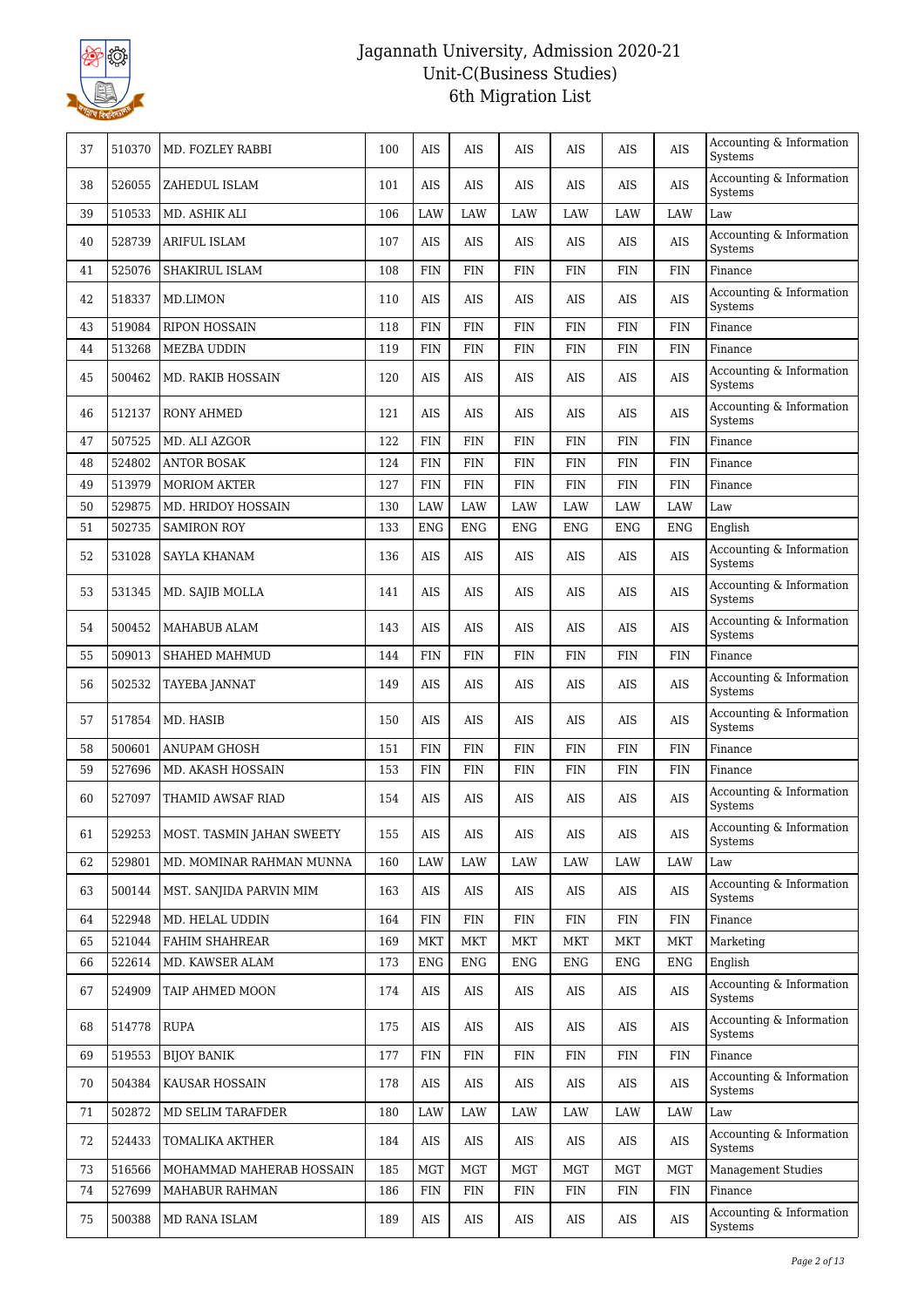

| 76  | 519138 | NOOR MOHAMMAD             | 190 | <b>FIN</b>  | FIN         | FIN          | <b>FIN</b>  | <b>FIN</b> | <b>FIN</b> | Finance                             |
|-----|--------|---------------------------|-----|-------------|-------------|--------------|-------------|------------|------------|-------------------------------------|
| 77  | 502918 | MRINAL SINGHO             | 194 | MKT         | <b>MKT</b>  | <b>MKT</b>   | <b>MKT</b>  | <b>MKT</b> | MKT        | Marketing                           |
| 78  | 527768 | MONIRUZZAMAN              | 200 | <b>AIS</b>  | AIS         | AIS          | AIS         | AIS        | <b>AIS</b> | Accounting & Information<br>Systems |
| 79  | 528708 | MD. ABDUL MOMIN KHAN      | 201 | <b>FIN</b>  | <b>FIN</b>  | <b>FIN</b>   | <b>FIN</b>  | <b>FIN</b> | <b>FIN</b> | Finance                             |
| 80  | 529960 | <b>SOMJID KUMAR</b>       | 203 | AIS         | AIS         | AIS          | AIS         | AIS        | AIS        | Accounting & Information<br>Systems |
| 81  | 500419 | <b>MD.EMON HOSSAIN</b>    | 204 | FIN         | FIN         | <b>FIN</b>   | <b>FIN</b>  | <b>FIN</b> | <b>FIN</b> | Finance                             |
| 82  | 516633 | <b>ABEDUR RAHMAN</b>      | 206 | AIS         | AIS         | AIS          | AIS         | AIS        | AIS        | Accounting & Information<br>Systems |
| 83  | 524419 | <b>JINNATUN NOOR ARPA</b> | 207 | FIN         | FIN         | $\text{FIN}$ | <b>FIN</b>  | <b>FIN</b> | <b>FIN</b> | Finance                             |
| 84  | 533189 | <b>BISHAL NANDI</b>       | 208 | <b>MGT</b>  | <b>MGT</b>  | <b>MGT</b>   | <b>MGT</b>  | <b>MGT</b> | <b>MGT</b> | <b>Management Studies</b>           |
| 85  | 502233 | MD. HAFIZUR RAHMAN        | 209 | LAW         | LAW         | LAW          | LAW         | <b>LAW</b> | <b>LAW</b> | Law                                 |
| 86  | 516320 | NOWROSE FARHAN ALVY       | 211 | <b>FIN</b>  | <b>FIN</b>  | FIN          | <b>FIN</b>  | <b>FIN</b> | <b>FIN</b> | Finance                             |
| 87  | 514012 | <b>SUSMITA DABNATH</b>    | 213 | <b>FIN</b>  | FIN         | FIN          | <b>FIN</b>  | <b>FIN</b> | <b>FIN</b> | Finance                             |
| 88  | 529642 | MD. ABU BAKAR SIDDIQUE    | 214 | AIS         | AIS         | AIS          | AIS         | AIS        | AIS        | Accounting & Information<br>Systems |
| 89  | 506765 | MD. SAKIB MAHMUD SABBIR   | 215 | AIS         | AIS         | AIS          | AIS         | AIS        | <b>AIS</b> | Accounting & Information<br>Systems |
| 90  | 510920 | MD. RAKIBUL HASAN         | 216 | AIS         | AIS         | AIS          | AIS         | AIS        | <b>AIS</b> | Accounting & Information<br>Systems |
| 91  | 518369 | <b>EMON</b>               | 222 | AIS         | AIS         | AIS          | AIS         | AIS        | <b>AIS</b> | Accounting & Information<br>Systems |
| 92  | 508166 | MARIYA MURSHIDA           | 226 | AIS         | AIS         | <b>AIS</b>   | AIS         | AIS        | <b>AIS</b> | Accounting & Information<br>Systems |
| 93  | 524629 | MD.PARVES ISLAM DURJOY    | 229 | <b>FIN</b>  | <b>FIN</b>  | <b>FIN</b>   | <b>FIN</b>  | <b>FIN</b> | <b>FIN</b> | Finance                             |
| 94  | 531712 | <b>RUNA AKTER</b>         | 231 | <b>FIN</b>  | FIN         | FIN          | <b>FIN</b>  | <b>FIN</b> | <b>FIN</b> | Finance                             |
| 95  | 526310 | <b>JAHEDUR RAHMAN</b>     | 238 | AIS         | AIS         | AIS          | AIS         | AIS        | <b>AIS</b> | Accounting & Information<br>Systems |
| 96  | 505598 | NURHANA SADIA             | 239 | AIS         | AIS         | <b>AIS</b>   | AIS         | AIS        | AIS        | Accounting & Information<br>Systems |
| 97  | 505864 | MD. ASIB HOSSAIN MOHON    | 241 | <b>FIN</b>  | <b>FIN</b>  | $\text{FIN}$ | <b>FIN</b>  | <b>FIN</b> | <b>FIN</b> | Finance                             |
| 98  | 505663 | MD. MORSALIN PRAMANIK     | 244 | <b>FIN</b>  | <b>FIN</b>  | <b>FIN</b>   | <b>FIN</b>  | <b>FIN</b> | FIN        | Finance                             |
| 99  | 522550 | <b>RIDOY HASAN</b>        | 247 | LAW         | LAW         | LAW          | LAW         | LAW        | LAW        | Law                                 |
| 100 | 517669 | <b>UDDIP DEY</b>          | 248 | AIS         | AIS         | <b>AIS</b>   | AIS         | AIS        | <b>AIS</b> | Accounting & Information<br>Systems |
| 101 | 512442 | FATEMA AKTHER             | 250 | ${\rm FIN}$ | ${\rm FIN}$ | FIN          | ${\rm FIN}$ | FIN        | <b>FIN</b> | Finance                             |
| 102 | 503592 | ASHIKUR RAHMAN            | 254 | AIS         | AIS         | AIS          | AIS         | AIS        | $\rm AIS$  | Accounting & Information<br>Systems |
| 103 | 518344 | MD. SAJID                 | 258 | AIS         | AIS         | AIS          | AIS         | $\rm{AIS}$ | AIS        | Accounting & Information<br>Systems |
| 104 | 509891 | S. M. REJAUL KARIM        | 260 | AIS         | AIS         | AIS          | AIS         | AIS        | AIS        | Accounting & Information<br>Systems |
| 105 | 522684 | SHAHEEL MOHAMMED SHAD     | 261 | AIS         | AIS         | AIS          | AIS         | AIS        | AIS        | Accounting & Information<br>Systems |
| 106 | 513686 | YEASIN ARAFATH            | 262 | AIS         | <b>FIN</b>  | ${\rm FIN}$  | FIN         | FIN        | <b>FIN</b> | Finance                             |
| 107 | 516902 | PRONOY SARKER             | 263 | AIS         | AIS         | AIS          | AIS         | AIS        | AIS        | Accounting & Information<br>Systems |
| 108 | 514420 | MOST. ARJUDA AKTER TIHA   | 264 | AIS         | AIS         | AIS          | AIS         | AIS        | AIS        | Accounting & Information<br>Systems |
| 109 | 500360 | ISHRAT JAHAN NOURIN       | 265 | AIS         | AIS         | AIS          | AIS         | AIS        | AIS        | Accounting & Information<br>Systems |
| 110 | 531785 | SIFAT ARA DIBA            | 266 | LAW         | LAW         | LAW          | LAW         | LAW        | LAW        | Law                                 |
| 111 | 527053 | MOSHARAF FAHIM            | 267 | AIS         | AIS         | AIS          | AIS         | AIS        | AIS        | Accounting & Information<br>Systems |
| 112 | 527377 | AMINUL ISLAM NIHAT        | 268 | MGT         | MGT         | MGT          | MGT         | MGT        | <b>MGT</b> | <b>Management Studies</b>           |
| 113 | 529677 | MD. RUHUL AMIN SARKAR     | 269 | AIS         | AIS         | AIS          | AIS         | AIS        | AIS        | Accounting & Information<br>Systems |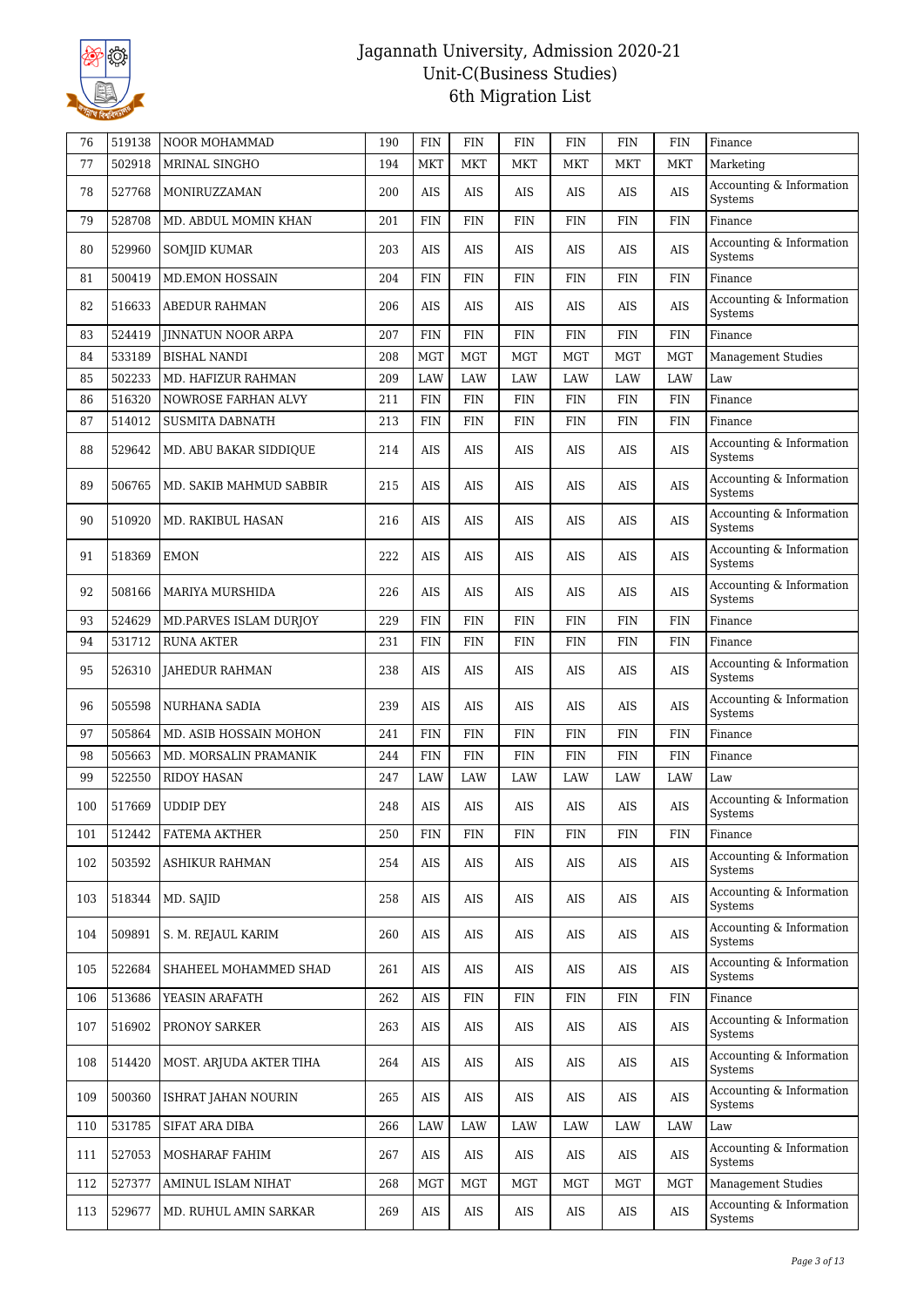

| 114 | 518438 | <b>SOVOTH DAS</b>          | 271 | AIS        | AIS        | <b>AIS</b> | AIS        | AIS        | AIS        | Accounting & Information<br><b>Systems</b> |
|-----|--------|----------------------------|-----|------------|------------|------------|------------|------------|------------|--------------------------------------------|
| 115 | 516483 | MD. MEHADI HASSAN          | 274 | <b>AIS</b> | AIS        | AIS        | AIS        | AIS        | <b>AIS</b> | Accounting & Information<br>Systems        |
| 116 | 511562 | HABIBA ISLAM               | 276 | ENG        | AIS        | AIS        | AIS        | AIS        | <b>AIS</b> | Accounting & Information<br>Systems        |
| 117 | 522754 | SOHEL HOSSAIN              | 278 | <b>MGT</b> | AIS        | AIS        | AIS        | AIS        | <b>AIS</b> | Accounting & Information<br>Systems        |
| 118 | 500368 | <b>NUPUR</b>               | 281 | <b>MGT</b> | <b>FIN</b> | <b>FIN</b> | <b>FIN</b> | <b>FIN</b> | <b>FIN</b> | Finance                                    |
| 119 | 505654 | MD. FARIDUL ISLAM          | 284 | <b>MGT</b> | AIS        | AIS        | AIS        | AIS        | <b>AIS</b> | Accounting & Information<br>Systems        |
| 120 | 501793 | MRIHONJOL KARMAKAR DIP     | 285 | ECO        | <b>FIN</b> | <b>FIN</b> | <b>FIN</b> | <b>FIN</b> | <b>FIN</b> | Finance                                    |
| 121 | 525163 | MD ABDULLAH                | 287 | LAW        | LAW        | <b>LAW</b> | LAW        | LAW        | LAW        | $_{\mbox{\footnotesize{Law}}}$             |
| 122 | 504727 | MD. AL SAHARIAR SHAWON     | 288 | MKT        | FIN        | FIN        | <b>FIN</b> | FIN        | <b>FIN</b> | Finance                                    |
| 123 | 517857 | MD. ALIF                   | 289 | <b>MGT</b> | <b>FIN</b> | <b>FIN</b> | <b>FIN</b> | <b>FIN</b> | <b>FIN</b> | Finance                                    |
| 124 | 510325 | MD. JOHURUL ISLAM JONY     | 291 | <b>ENG</b> | <b>ENG</b> | <b>ENG</b> | <b>ENG</b> | <b>ENG</b> | <b>ENG</b> | English                                    |
| 125 | 504545 | MAHBUBUR RAHMAN AKASH      | 293 | <b>MGT</b> | AIS        | AIS        | AIS        | AIS        | <b>AIS</b> | Accounting & Information<br>Systems        |
| 126 | 505960 | MD. SUMON                  | 294 | LAW        | LAW        | LAW        | LAW        | LAW        | LAW        | Law                                        |
| 127 | 524775 | AKIBE AHMED HEMEL          | 296 | <b>MKT</b> | AIS        | AIS        | AIS        | AIS        | <b>AIS</b> | Accounting & Information<br>Systems        |
| 128 | 506748 | MD. ASADUL SARKER          | 297 | LAW        | LAW        | LAW        | LAW        | LAW        | LAW        | Law                                        |
| 129 | 510628 | MD. HASIBUL HASAN          | 298 | <b>MGT</b> | FIN        | FIN        | <b>FIN</b> | FIN        | <b>FIN</b> | Finance                                    |
| 130 | 525005 | MD. NAZMUL ISLAM SHOVO     | 299 | <b>MGT</b> | AIS        | AIS        | AIS        | AIS        | AIS        | Accounting & Information<br>Systems        |
| 131 | 511662 | KHADIZA AKTER              | 301 | MKT        | <b>MKT</b> | <b>MKT</b> | <b>MKT</b> | <b>MKT</b> | MKT        | Marketing                                  |
| 132 | 507709 | FATEMA TUJ JOHURA ANIKA    | 303 | <b>MKT</b> | <b>FIN</b> | <b>FIN</b> | <b>FIN</b> | <b>FIN</b> | <b>FIN</b> | Finance                                    |
| 133 | 510252 | MD. SHAH NAWAJ             | 304 | ECO        | <b>ENG</b> | <b>ENG</b> | <b>ENG</b> | <b>ENG</b> | <b>ENG</b> | English                                    |
| 134 | 528530 | MST. TASNIA TABASSUM BITTO | 308 | <b>MGT</b> | <b>FIN</b> | <b>FIN</b> | <b>FIN</b> | <b>FIN</b> | <b>FIN</b> | Finance                                    |
| 135 | 530372 | RANA HOSSAIN SAGOR         | 310 | LAN        | LAW        | <b>LAW</b> | LAW        | <b>LAW</b> | LAW        | Law                                        |
| 136 | 514387 | <b>SONIA AKTER</b>         | 311 | <b>MKT</b> | AIS        | AIS        | AIS        | AIS        | <b>AIS</b> | Accounting & Information<br>Systems        |
| 137 | 517414 | HIRA MIA                   | 312 | MGT        | AIS        | <b>AIS</b> | AIS        | AIS        | <b>AIS</b> | Accounting & Information<br>Systems        |
| 138 | 511779 | MD. ARFUZ                  | 313 | <b>MGT</b> | <b>FIN</b> | <b>FIN</b> | <b>FIN</b> | <b>FIN</b> | <b>FIN</b> | Finance                                    |
| 139 | 513649 | <b>AKIDUL ISLAM</b>        | 314 | <b>MGT</b> | <b>FIN</b> | FIN        | <b>FIN</b> | FIN        | FIN        | Finance                                    |
| 140 | 526318 | ASHIKUR ROHMAN             | 316 | <b>MGT</b> | FIN        | FIN        | <b>FIN</b> | FIN        | FIN        | Finance                                    |
| 141 | 510865 | MD. SAROWAR HOSSAIN        | 317 | <b>MGT</b> | <b>MGT</b> | MGT        | MGT        | MGT        | <b>MGT</b> | <b>Management Studies</b>                  |
| 142 | 527957 | MD. ABRAR HOSSAIN SAHAD    | 318 | <b>MGT</b> | AIS        | AIS        | AIS        | AIS        | AIS        | Accounting & Information<br>Systems        |
| 143 | 518252 | MD. RIFAT HASAN REAL       | 319 | <b>MKT</b> | <b>FIN</b> | FIN        | <b>FIN</b> | <b>FIN</b> | <b>FIN</b> | Finance                                    |
| 144 | 513940 | TASFIA AHMED RIMA          | 321 | MKT        | AIS        | AIS        | AIS        | AIS        | AIS        | Accounting & Information<br>Systems        |
| 145 | 510031 | <b>AUNKITA SARKAR</b>      | 322 | MGT        | <b>MGT</b> | MGT        | <b>MGT</b> | MGT        | <b>MGT</b> | <b>Management Studies</b>                  |
| 146 | 516527 | <b>ABU SHAFAET</b>         | 323 | <b>MGT</b> | <b>FIN</b> | <b>FIN</b> | <b>FIN</b> | <b>FIN</b> | <b>FIN</b> | Finance                                    |
| 147 | 514154 | RABEYA ISLAM               | 324 | <b>MGT</b> | AIS        | AIS        | AIS        | AIS        | AIS        | Accounting & Information<br>Systems        |
| 148 | 524521 | BUSHRA HAFIZ LUBABA        | 325 | MGT        | AIS        | AIS        | AIS        | AIS        | AIS        | Accounting & Information<br>Systems        |
| 149 | 510637 | MD. ABDUR RAHIM            | 326 | <b>MGT</b> | AIS        | AIS        | AIS        | AIS        | AIS        | Accounting & Information<br>Systems        |
| 150 | 504485 | MD. S.M. SABBIR            | 327 | <b>MGT</b> | AIS        | AIS        | AIS        | AIS        | AIS        | Accounting & Information<br>Systems        |
| 151 | 519725 | SHURA SARKAR ALBON         | 329 | <b>MGT</b> | AIS        | AIS        | AIS        | AIS        | AIS        | Accounting & Information<br>Systems        |
| 152 | 520471 | RASEL MIA RINKON           | 330 | <b>MGT</b> | AIS        | AIS        | AIS        | AIS        | AIS        | Accounting & Information<br>Systems        |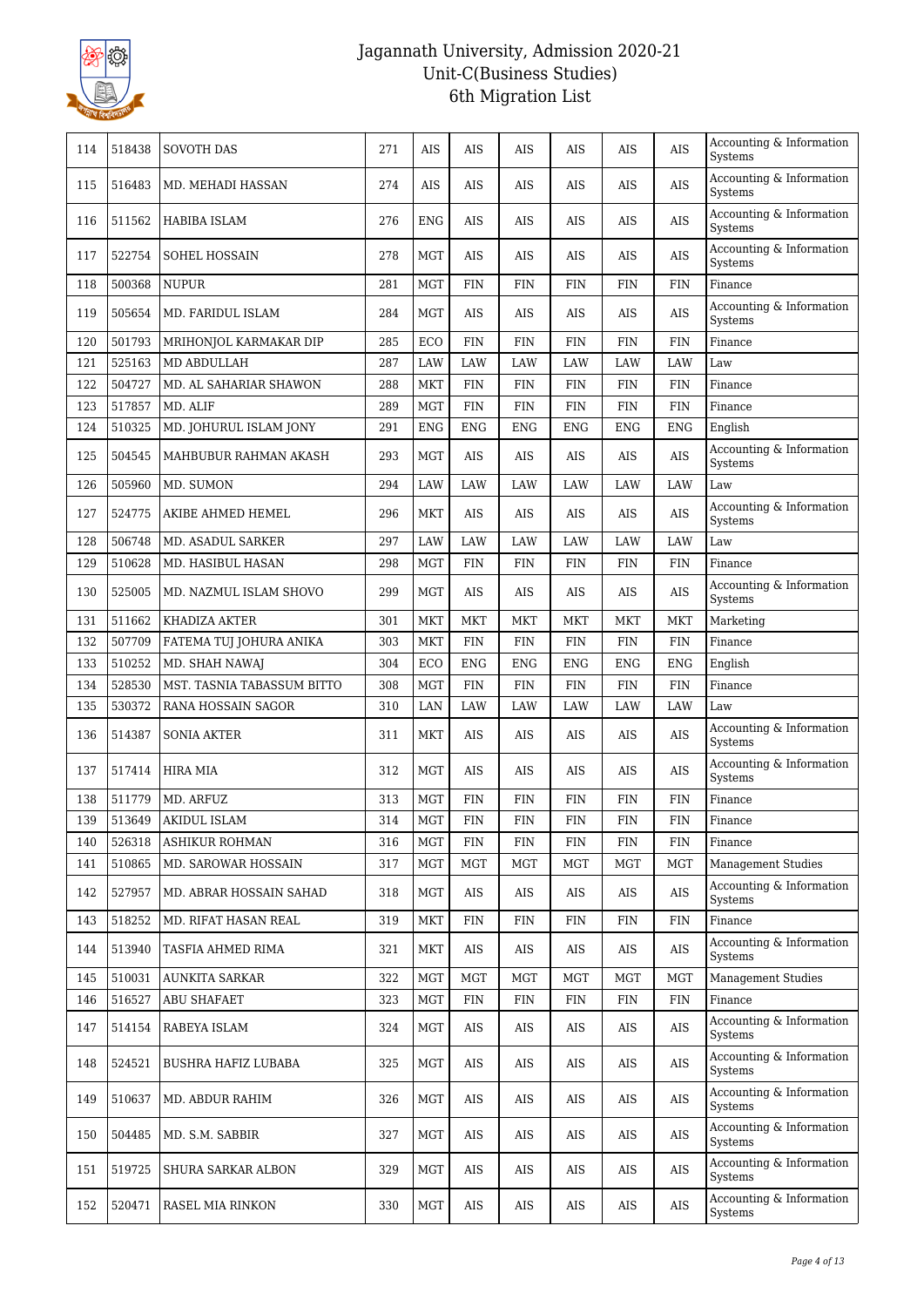

| 505797<br>154<br>PARTHO SAHA<br>334<br><b>MKT</b><br><b>FIN</b><br>FIN<br>FIN<br>FIN<br>FIN<br>Finance<br>Accounting & Information<br>505242<br>MARIA AKTHER METHILA<br>335<br>MKT<br>AIS<br>AIS<br>AIS<br>AIS<br><b>AIS</b><br>155<br>Systems<br>Accounting & Information<br>512123<br>336<br><b>MGT</b><br>AIS<br><b>AIS</b><br>156<br>MD. ASRAFUL ISLAM<br>AIS<br>AIS<br>AIS<br>Systems<br>Accounting & Information<br>AIS<br>AIS<br><b>AIS</b><br>504633<br><b>HOSSAIN MIA</b><br>337<br>MGT<br>AIS<br>AIS<br>157<br>Systems<br>Accounting & Information<br>528048<br>MD. EYASIN<br>338<br>MGT<br>AIS<br>AIS<br>AIS<br>AIS<br>AIS<br>158<br>Systems<br>513162<br>DALIM CHANDRA DAS<br>339<br><b>MGT</b><br>159<br>FIN<br>FIN<br><b>FIN</b><br><b>FIN</b><br><b>FIN</b><br>Finance<br>Accounting & Information<br>518832<br><b>MGT</b><br>160<br>FAHADUL ISLAM<br>340<br>AIS<br>AIS<br>AIS<br>AIS<br>AIS<br>Systems<br>Accounting & Information<br><b>AIS</b><br>512257<br>MD. NAYEM HASAN<br>346<br><b>MKT</b><br>AIS<br>AIS<br>AIS<br>AIS<br>161<br>Systems<br>Accounting & Information<br>506239<br>162<br>MD. SHAHIN ISLAM<br>348<br>MGT<br>AIS<br>AIS<br>AIS<br>AIS<br>AIS<br>Systems<br>520170<br><b>MKT</b><br>163<br>MD IMRAN HOSSAIN<br>350<br>FIN<br>FIN<br>FIN<br><b>FIN</b><br><b>FIN</b><br>Finance<br>517683<br><b>FIN</b><br><b>FIN</b><br><b>FIN</b><br><b>FIN</b><br><b>FIN</b><br>164<br><b>FAHIM BHUIYAN</b><br>352<br><b>MKT</b><br>Finance<br>517199<br>165<br>PARTHA PRATIM SAHA<br>356<br>MGT<br>FIN<br>FIN<br>FIN<br><b>FIN</b><br><b>FIN</b><br>Finance<br>Accounting & Information<br>502289<br>359<br>MKT<br>AIS<br>AIS<br>AIS<br>AIS<br><b>AIS</b><br>166<br>NUR NAHAR AUAL SONAMONI<br>Systems<br>533243<br>MD. DIPU POSARE<br>364<br><b>MGT</b><br><b>MGT</b><br><b>MGT</b><br><b>MGT</b><br><b>MGT</b><br><b>MGT</b><br>167<br><b>Management Studies</b><br>514620<br>168<br>NAIMA AKTER KABITA<br>366<br><b>MKT</b><br><b>ENG</b><br><b>ENG</b><br><b>ENG</b><br><b>ENG</b><br><b>ENG</b><br>English<br>Accounting & Information<br>169<br>508466<br>AL AMIN MIAH<br>369<br>MKT<br>AIS<br>AIS<br>AIS<br>AIS<br>AIS<br>Systems<br>514306<br>170<br>RUPA HALDAR<br>370<br>MGT<br><b>FIN</b><br>FIN<br><b>FIN</b><br><b>FIN</b><br><b>FIN</b><br>Finance<br>Accounting & Information<br><b>AIS</b><br>171<br>527529<br><b>MITA RANI DAS</b><br>372<br>MGT<br>AIS<br>AIS<br>AIS<br>AIS<br>Systems<br>519231<br>172<br><b>ANWAR HOSSAIN</b><br>373<br><b>MGT</b><br><b>MGT</b><br><b>MGT</b><br><b>MGT</b><br><b>MGT</b><br><b>MGT</b><br><b>Management Studies</b><br>503029<br><b>LAW</b><br>LAW<br><b>LAW</b><br><b>LAW</b><br>Law<br>173<br>MD SAMAUN HOSSAIN<br>374<br><b>MKT</b><br>LAW<br>174<br>514171<br><b>AMENA AKTER</b><br>375<br>MGT<br>FIN<br><b>FIN</b><br><b>FIN</b><br><b>FIN</b><br><b>FIN</b><br>Finance<br>Accounting & Information<br>512433<br><b>JANNATUL NAIMA</b><br>378<br>MGT<br>AIS<br>AIS<br>AIS<br>AIS<br>AIS<br>175<br>Systems<br>526584<br>MKT<br>176<br>TOUHIDUL ISLAM<br>379<br>FIN<br>FIN<br><b>FIN</b><br><b>FIN</b><br><b>FIN</b><br>Finance<br>526091<br>177<br><b>ASHISH NATH</b><br>381<br>MKT<br>FIN<br>FIN<br><b>FIN</b><br><b>FIN</b><br><b>FIN</b><br>Finance<br>Accounting & Information<br>518334<br>382<br>MGT<br>AIS<br>AIS<br>AIS<br>AIS<br>178<br>ABDUR RAHMAN<br>AIS<br>Systems<br>526606<br><b>SAIFUL ISLAM</b><br>384<br>179<br>MKT<br><b>FIN</b><br>FIN<br>FIN<br><b>FIN</b><br>FIN<br>Finance<br>510324<br>MD. ARMAN HOSEN AKASH<br>385<br>LAW<br>LAW<br>LAW<br>LAW<br>180<br>LAN<br>LAW<br>Law<br>533143<br>387<br><b>MGT</b><br>LAW<br>LAW<br>LAW<br>LAW<br>LAW<br>Law<br>181<br>MD.RAJIB HOSSEN<br>508988<br>182<br>NOOR ADIT AHMED<br>388<br><b>MKT</b><br><b>FIN</b><br><b>FIN</b><br>FIN<br>FIN<br><b>FIN</b><br>Finance<br>508132<br>183<br>THAMINA AKTER BONNA<br>390<br><b>MGT</b><br><b>MGT</b><br>MGT<br><b>MGT</b><br><b>MGT</b><br><b>MGT</b><br><b>Management Studies</b><br>524150<br>184<br>391<br><b>MGT</b><br><b>FIN</b><br><b>FIN</b><br>FIN<br><b>FIN</b><br><b>FIN</b><br>MD. SOJIB MIA<br>Finance<br>518101<br><b>SHIHAB</b><br>393<br><b>FIN</b><br>FIN<br><b>FIN</b><br>FIN<br><b>FIN</b><br>185<br>MKT<br>Finance<br>522034<br>FAHIMA AKTER SHOVA<br>395<br><b>MGT</b><br><b>FIN</b><br>FIN<br>FIN<br><b>FIN</b><br>186<br>FIN<br>Finance<br>Accounting & Information<br>526233<br>ABIDUL HOQUE RAHAT<br>396<br>MGT<br>AIS<br>AIS<br>AIS<br>AIS<br>AIS<br>187<br>Systems<br>510408<br>MD. AL-MARUF<br>397<br>188<br>MKT<br>LAW<br>LAW<br>LAW<br>LAW<br>LAW<br>Law<br>Accounting & Information<br>527992<br>398<br>189<br>MD AL AMIN HOSSAIN<br>MGT<br>AIS<br>AIS<br>AIS<br>AIS<br>AIS<br>Systems<br>504688<br><b>MD.AMRAN HOSSAIN</b><br>399<br><b>MKT</b><br>FIN<br><b>FIN</b><br><b>FIN</b><br>190<br>FIN<br>FIN<br>Finance<br>506602<br>191<br>FATEMA SCHROTH SHETU<br>400<br><b>MGT</b><br><b>FIN</b><br>${\rm FIN}$<br><b>FIN</b><br><b>FIN</b><br><b>FIN</b><br>Finance<br>500442<br>401<br><b>MGT</b><br>192<br><b>AKASH AHMED</b><br>LAW<br>LAW<br>LAW<br>LAW<br>LAW<br>Law | 153 | 504283 | PREETY BEGUM | 332 | <b>MGT</b> | <b>FIN</b> | <b>FIN</b> | <b>FIN</b> | <b>FIN</b> | <b>FIN</b> | Finance |
|-----------------------------------------------------------------------------------------------------------------------------------------------------------------------------------------------------------------------------------------------------------------------------------------------------------------------------------------------------------------------------------------------------------------------------------------------------------------------------------------------------------------------------------------------------------------------------------------------------------------------------------------------------------------------------------------------------------------------------------------------------------------------------------------------------------------------------------------------------------------------------------------------------------------------------------------------------------------------------------------------------------------------------------------------------------------------------------------------------------------------------------------------------------------------------------------------------------------------------------------------------------------------------------------------------------------------------------------------------------------------------------------------------------------------------------------------------------------------------------------------------------------------------------------------------------------------------------------------------------------------------------------------------------------------------------------------------------------------------------------------------------------------------------------------------------------------------------------------------------------------------------------------------------------------------------------------------------------------------------------------------------------------------------------------------------------------------------------------------------------------------------------------------------------------------------------------------------------------------------------------------------------------------------------------------------------------------------------------------------------------------------------------------------------------------------------------------------------------------------------------------------------------------------------------------------------------------------------------------------------------------------------------------------------------------------------------------------------------------------------------------------------------------------------------------------------------------------------------------------------------------------------------------------------------------------------------------------------------------------------------------------------------------------------------------------------------------------------------------------------------------------------------------------------------------------------------------------------------------------------------------------------------------------------------------------------------------------------------------------------------------------------------------------------------------------------------------------------------------------------------------------------------------------------------------------------------------------------------------------------------------------------------------------------------------------------------------------------------------------------------------------------------------------------------------------------------------------------------------------------------------------------------------------------------------------------------------------------------------------------------------------------------------------------------------------------------------------------------------------------------------------------------------------------------------------------------------------------------------------------------------------------------------------------------------------------------------------------------------------------------------------------------------------------------------------------------------------------------------------------------------------------------------------------------------------------------------------------------------------------------------------------------------------------------------------------------------------------------------------------------------------------------------------------------------------------------------------------------------------------------------------------------------------------------------------------------------------------------------------------------------------------------------------------------------------------------------------------------------|-----|--------|--------------|-----|------------|------------|------------|------------|------------|------------|---------|
|                                                                                                                                                                                                                                                                                                                                                                                                                                                                                                                                                                                                                                                                                                                                                                                                                                                                                                                                                                                                                                                                                                                                                                                                                                                                                                                                                                                                                                                                                                                                                                                                                                                                                                                                                                                                                                                                                                                                                                                                                                                                                                                                                                                                                                                                                                                                                                                                                                                                                                                                                                                                                                                                                                                                                                                                                                                                                                                                                                                                                                                                                                                                                                                                                                                                                                                                                                                                                                                                                                                                                                                                                                                                                                                                                                                                                                                                                                                                                                                                                                                                                                                                                                                                                                                                                                                                                                                                                                                                                                                                                                                                                                                                                                                                                                                                                                                                                                                                                                                                                                                                                                     |     |        |              |     |            |            |            |            |            |            |         |
|                                                                                                                                                                                                                                                                                                                                                                                                                                                                                                                                                                                                                                                                                                                                                                                                                                                                                                                                                                                                                                                                                                                                                                                                                                                                                                                                                                                                                                                                                                                                                                                                                                                                                                                                                                                                                                                                                                                                                                                                                                                                                                                                                                                                                                                                                                                                                                                                                                                                                                                                                                                                                                                                                                                                                                                                                                                                                                                                                                                                                                                                                                                                                                                                                                                                                                                                                                                                                                                                                                                                                                                                                                                                                                                                                                                                                                                                                                                                                                                                                                                                                                                                                                                                                                                                                                                                                                                                                                                                                                                                                                                                                                                                                                                                                                                                                                                                                                                                                                                                                                                                                                     |     |        |              |     |            |            |            |            |            |            |         |
|                                                                                                                                                                                                                                                                                                                                                                                                                                                                                                                                                                                                                                                                                                                                                                                                                                                                                                                                                                                                                                                                                                                                                                                                                                                                                                                                                                                                                                                                                                                                                                                                                                                                                                                                                                                                                                                                                                                                                                                                                                                                                                                                                                                                                                                                                                                                                                                                                                                                                                                                                                                                                                                                                                                                                                                                                                                                                                                                                                                                                                                                                                                                                                                                                                                                                                                                                                                                                                                                                                                                                                                                                                                                                                                                                                                                                                                                                                                                                                                                                                                                                                                                                                                                                                                                                                                                                                                                                                                                                                                                                                                                                                                                                                                                                                                                                                                                                                                                                                                                                                                                                                     |     |        |              |     |            |            |            |            |            |            |         |
|                                                                                                                                                                                                                                                                                                                                                                                                                                                                                                                                                                                                                                                                                                                                                                                                                                                                                                                                                                                                                                                                                                                                                                                                                                                                                                                                                                                                                                                                                                                                                                                                                                                                                                                                                                                                                                                                                                                                                                                                                                                                                                                                                                                                                                                                                                                                                                                                                                                                                                                                                                                                                                                                                                                                                                                                                                                                                                                                                                                                                                                                                                                                                                                                                                                                                                                                                                                                                                                                                                                                                                                                                                                                                                                                                                                                                                                                                                                                                                                                                                                                                                                                                                                                                                                                                                                                                                                                                                                                                                                                                                                                                                                                                                                                                                                                                                                                                                                                                                                                                                                                                                     |     |        |              |     |            |            |            |            |            |            |         |
|                                                                                                                                                                                                                                                                                                                                                                                                                                                                                                                                                                                                                                                                                                                                                                                                                                                                                                                                                                                                                                                                                                                                                                                                                                                                                                                                                                                                                                                                                                                                                                                                                                                                                                                                                                                                                                                                                                                                                                                                                                                                                                                                                                                                                                                                                                                                                                                                                                                                                                                                                                                                                                                                                                                                                                                                                                                                                                                                                                                                                                                                                                                                                                                                                                                                                                                                                                                                                                                                                                                                                                                                                                                                                                                                                                                                                                                                                                                                                                                                                                                                                                                                                                                                                                                                                                                                                                                                                                                                                                                                                                                                                                                                                                                                                                                                                                                                                                                                                                                                                                                                                                     |     |        |              |     |            |            |            |            |            |            |         |
|                                                                                                                                                                                                                                                                                                                                                                                                                                                                                                                                                                                                                                                                                                                                                                                                                                                                                                                                                                                                                                                                                                                                                                                                                                                                                                                                                                                                                                                                                                                                                                                                                                                                                                                                                                                                                                                                                                                                                                                                                                                                                                                                                                                                                                                                                                                                                                                                                                                                                                                                                                                                                                                                                                                                                                                                                                                                                                                                                                                                                                                                                                                                                                                                                                                                                                                                                                                                                                                                                                                                                                                                                                                                                                                                                                                                                                                                                                                                                                                                                                                                                                                                                                                                                                                                                                                                                                                                                                                                                                                                                                                                                                                                                                                                                                                                                                                                                                                                                                                                                                                                                                     |     |        |              |     |            |            |            |            |            |            |         |
|                                                                                                                                                                                                                                                                                                                                                                                                                                                                                                                                                                                                                                                                                                                                                                                                                                                                                                                                                                                                                                                                                                                                                                                                                                                                                                                                                                                                                                                                                                                                                                                                                                                                                                                                                                                                                                                                                                                                                                                                                                                                                                                                                                                                                                                                                                                                                                                                                                                                                                                                                                                                                                                                                                                                                                                                                                                                                                                                                                                                                                                                                                                                                                                                                                                                                                                                                                                                                                                                                                                                                                                                                                                                                                                                                                                                                                                                                                                                                                                                                                                                                                                                                                                                                                                                                                                                                                                                                                                                                                                                                                                                                                                                                                                                                                                                                                                                                                                                                                                                                                                                                                     |     |        |              |     |            |            |            |            |            |            |         |
|                                                                                                                                                                                                                                                                                                                                                                                                                                                                                                                                                                                                                                                                                                                                                                                                                                                                                                                                                                                                                                                                                                                                                                                                                                                                                                                                                                                                                                                                                                                                                                                                                                                                                                                                                                                                                                                                                                                                                                                                                                                                                                                                                                                                                                                                                                                                                                                                                                                                                                                                                                                                                                                                                                                                                                                                                                                                                                                                                                                                                                                                                                                                                                                                                                                                                                                                                                                                                                                                                                                                                                                                                                                                                                                                                                                                                                                                                                                                                                                                                                                                                                                                                                                                                                                                                                                                                                                                                                                                                                                                                                                                                                                                                                                                                                                                                                                                                                                                                                                                                                                                                                     |     |        |              |     |            |            |            |            |            |            |         |
|                                                                                                                                                                                                                                                                                                                                                                                                                                                                                                                                                                                                                                                                                                                                                                                                                                                                                                                                                                                                                                                                                                                                                                                                                                                                                                                                                                                                                                                                                                                                                                                                                                                                                                                                                                                                                                                                                                                                                                                                                                                                                                                                                                                                                                                                                                                                                                                                                                                                                                                                                                                                                                                                                                                                                                                                                                                                                                                                                                                                                                                                                                                                                                                                                                                                                                                                                                                                                                                                                                                                                                                                                                                                                                                                                                                                                                                                                                                                                                                                                                                                                                                                                                                                                                                                                                                                                                                                                                                                                                                                                                                                                                                                                                                                                                                                                                                                                                                                                                                                                                                                                                     |     |        |              |     |            |            |            |            |            |            |         |
|                                                                                                                                                                                                                                                                                                                                                                                                                                                                                                                                                                                                                                                                                                                                                                                                                                                                                                                                                                                                                                                                                                                                                                                                                                                                                                                                                                                                                                                                                                                                                                                                                                                                                                                                                                                                                                                                                                                                                                                                                                                                                                                                                                                                                                                                                                                                                                                                                                                                                                                                                                                                                                                                                                                                                                                                                                                                                                                                                                                                                                                                                                                                                                                                                                                                                                                                                                                                                                                                                                                                                                                                                                                                                                                                                                                                                                                                                                                                                                                                                                                                                                                                                                                                                                                                                                                                                                                                                                                                                                                                                                                                                                                                                                                                                                                                                                                                                                                                                                                                                                                                                                     |     |        |              |     |            |            |            |            |            |            |         |
|                                                                                                                                                                                                                                                                                                                                                                                                                                                                                                                                                                                                                                                                                                                                                                                                                                                                                                                                                                                                                                                                                                                                                                                                                                                                                                                                                                                                                                                                                                                                                                                                                                                                                                                                                                                                                                                                                                                                                                                                                                                                                                                                                                                                                                                                                                                                                                                                                                                                                                                                                                                                                                                                                                                                                                                                                                                                                                                                                                                                                                                                                                                                                                                                                                                                                                                                                                                                                                                                                                                                                                                                                                                                                                                                                                                                                                                                                                                                                                                                                                                                                                                                                                                                                                                                                                                                                                                                                                                                                                                                                                                                                                                                                                                                                                                                                                                                                                                                                                                                                                                                                                     |     |        |              |     |            |            |            |            |            |            |         |
|                                                                                                                                                                                                                                                                                                                                                                                                                                                                                                                                                                                                                                                                                                                                                                                                                                                                                                                                                                                                                                                                                                                                                                                                                                                                                                                                                                                                                                                                                                                                                                                                                                                                                                                                                                                                                                                                                                                                                                                                                                                                                                                                                                                                                                                                                                                                                                                                                                                                                                                                                                                                                                                                                                                                                                                                                                                                                                                                                                                                                                                                                                                                                                                                                                                                                                                                                                                                                                                                                                                                                                                                                                                                                                                                                                                                                                                                                                                                                                                                                                                                                                                                                                                                                                                                                                                                                                                                                                                                                                                                                                                                                                                                                                                                                                                                                                                                                                                                                                                                                                                                                                     |     |        |              |     |            |            |            |            |            |            |         |
|                                                                                                                                                                                                                                                                                                                                                                                                                                                                                                                                                                                                                                                                                                                                                                                                                                                                                                                                                                                                                                                                                                                                                                                                                                                                                                                                                                                                                                                                                                                                                                                                                                                                                                                                                                                                                                                                                                                                                                                                                                                                                                                                                                                                                                                                                                                                                                                                                                                                                                                                                                                                                                                                                                                                                                                                                                                                                                                                                                                                                                                                                                                                                                                                                                                                                                                                                                                                                                                                                                                                                                                                                                                                                                                                                                                                                                                                                                                                                                                                                                                                                                                                                                                                                                                                                                                                                                                                                                                                                                                                                                                                                                                                                                                                                                                                                                                                                                                                                                                                                                                                                                     |     |        |              |     |            |            |            |            |            |            |         |
|                                                                                                                                                                                                                                                                                                                                                                                                                                                                                                                                                                                                                                                                                                                                                                                                                                                                                                                                                                                                                                                                                                                                                                                                                                                                                                                                                                                                                                                                                                                                                                                                                                                                                                                                                                                                                                                                                                                                                                                                                                                                                                                                                                                                                                                                                                                                                                                                                                                                                                                                                                                                                                                                                                                                                                                                                                                                                                                                                                                                                                                                                                                                                                                                                                                                                                                                                                                                                                                                                                                                                                                                                                                                                                                                                                                                                                                                                                                                                                                                                                                                                                                                                                                                                                                                                                                                                                                                                                                                                                                                                                                                                                                                                                                                                                                                                                                                                                                                                                                                                                                                                                     |     |        |              |     |            |            |            |            |            |            |         |
|                                                                                                                                                                                                                                                                                                                                                                                                                                                                                                                                                                                                                                                                                                                                                                                                                                                                                                                                                                                                                                                                                                                                                                                                                                                                                                                                                                                                                                                                                                                                                                                                                                                                                                                                                                                                                                                                                                                                                                                                                                                                                                                                                                                                                                                                                                                                                                                                                                                                                                                                                                                                                                                                                                                                                                                                                                                                                                                                                                                                                                                                                                                                                                                                                                                                                                                                                                                                                                                                                                                                                                                                                                                                                                                                                                                                                                                                                                                                                                                                                                                                                                                                                                                                                                                                                                                                                                                                                                                                                                                                                                                                                                                                                                                                                                                                                                                                                                                                                                                                                                                                                                     |     |        |              |     |            |            |            |            |            |            |         |
|                                                                                                                                                                                                                                                                                                                                                                                                                                                                                                                                                                                                                                                                                                                                                                                                                                                                                                                                                                                                                                                                                                                                                                                                                                                                                                                                                                                                                                                                                                                                                                                                                                                                                                                                                                                                                                                                                                                                                                                                                                                                                                                                                                                                                                                                                                                                                                                                                                                                                                                                                                                                                                                                                                                                                                                                                                                                                                                                                                                                                                                                                                                                                                                                                                                                                                                                                                                                                                                                                                                                                                                                                                                                                                                                                                                                                                                                                                                                                                                                                                                                                                                                                                                                                                                                                                                                                                                                                                                                                                                                                                                                                                                                                                                                                                                                                                                                                                                                                                                                                                                                                                     |     |        |              |     |            |            |            |            |            |            |         |
|                                                                                                                                                                                                                                                                                                                                                                                                                                                                                                                                                                                                                                                                                                                                                                                                                                                                                                                                                                                                                                                                                                                                                                                                                                                                                                                                                                                                                                                                                                                                                                                                                                                                                                                                                                                                                                                                                                                                                                                                                                                                                                                                                                                                                                                                                                                                                                                                                                                                                                                                                                                                                                                                                                                                                                                                                                                                                                                                                                                                                                                                                                                                                                                                                                                                                                                                                                                                                                                                                                                                                                                                                                                                                                                                                                                                                                                                                                                                                                                                                                                                                                                                                                                                                                                                                                                                                                                                                                                                                                                                                                                                                                                                                                                                                                                                                                                                                                                                                                                                                                                                                                     |     |        |              |     |            |            |            |            |            |            |         |
|                                                                                                                                                                                                                                                                                                                                                                                                                                                                                                                                                                                                                                                                                                                                                                                                                                                                                                                                                                                                                                                                                                                                                                                                                                                                                                                                                                                                                                                                                                                                                                                                                                                                                                                                                                                                                                                                                                                                                                                                                                                                                                                                                                                                                                                                                                                                                                                                                                                                                                                                                                                                                                                                                                                                                                                                                                                                                                                                                                                                                                                                                                                                                                                                                                                                                                                                                                                                                                                                                                                                                                                                                                                                                                                                                                                                                                                                                                                                                                                                                                                                                                                                                                                                                                                                                                                                                                                                                                                                                                                                                                                                                                                                                                                                                                                                                                                                                                                                                                                                                                                                                                     |     |        |              |     |            |            |            |            |            |            |         |
|                                                                                                                                                                                                                                                                                                                                                                                                                                                                                                                                                                                                                                                                                                                                                                                                                                                                                                                                                                                                                                                                                                                                                                                                                                                                                                                                                                                                                                                                                                                                                                                                                                                                                                                                                                                                                                                                                                                                                                                                                                                                                                                                                                                                                                                                                                                                                                                                                                                                                                                                                                                                                                                                                                                                                                                                                                                                                                                                                                                                                                                                                                                                                                                                                                                                                                                                                                                                                                                                                                                                                                                                                                                                                                                                                                                                                                                                                                                                                                                                                                                                                                                                                                                                                                                                                                                                                                                                                                                                                                                                                                                                                                                                                                                                                                                                                                                                                                                                                                                                                                                                                                     |     |        |              |     |            |            |            |            |            |            |         |
|                                                                                                                                                                                                                                                                                                                                                                                                                                                                                                                                                                                                                                                                                                                                                                                                                                                                                                                                                                                                                                                                                                                                                                                                                                                                                                                                                                                                                                                                                                                                                                                                                                                                                                                                                                                                                                                                                                                                                                                                                                                                                                                                                                                                                                                                                                                                                                                                                                                                                                                                                                                                                                                                                                                                                                                                                                                                                                                                                                                                                                                                                                                                                                                                                                                                                                                                                                                                                                                                                                                                                                                                                                                                                                                                                                                                                                                                                                                                                                                                                                                                                                                                                                                                                                                                                                                                                                                                                                                                                                                                                                                                                                                                                                                                                                                                                                                                                                                                                                                                                                                                                                     |     |        |              |     |            |            |            |            |            |            |         |
|                                                                                                                                                                                                                                                                                                                                                                                                                                                                                                                                                                                                                                                                                                                                                                                                                                                                                                                                                                                                                                                                                                                                                                                                                                                                                                                                                                                                                                                                                                                                                                                                                                                                                                                                                                                                                                                                                                                                                                                                                                                                                                                                                                                                                                                                                                                                                                                                                                                                                                                                                                                                                                                                                                                                                                                                                                                                                                                                                                                                                                                                                                                                                                                                                                                                                                                                                                                                                                                                                                                                                                                                                                                                                                                                                                                                                                                                                                                                                                                                                                                                                                                                                                                                                                                                                                                                                                                                                                                                                                                                                                                                                                                                                                                                                                                                                                                                                                                                                                                                                                                                                                     |     |        |              |     |            |            |            |            |            |            |         |
|                                                                                                                                                                                                                                                                                                                                                                                                                                                                                                                                                                                                                                                                                                                                                                                                                                                                                                                                                                                                                                                                                                                                                                                                                                                                                                                                                                                                                                                                                                                                                                                                                                                                                                                                                                                                                                                                                                                                                                                                                                                                                                                                                                                                                                                                                                                                                                                                                                                                                                                                                                                                                                                                                                                                                                                                                                                                                                                                                                                                                                                                                                                                                                                                                                                                                                                                                                                                                                                                                                                                                                                                                                                                                                                                                                                                                                                                                                                                                                                                                                                                                                                                                                                                                                                                                                                                                                                                                                                                                                                                                                                                                                                                                                                                                                                                                                                                                                                                                                                                                                                                                                     |     |        |              |     |            |            |            |            |            |            |         |
|                                                                                                                                                                                                                                                                                                                                                                                                                                                                                                                                                                                                                                                                                                                                                                                                                                                                                                                                                                                                                                                                                                                                                                                                                                                                                                                                                                                                                                                                                                                                                                                                                                                                                                                                                                                                                                                                                                                                                                                                                                                                                                                                                                                                                                                                                                                                                                                                                                                                                                                                                                                                                                                                                                                                                                                                                                                                                                                                                                                                                                                                                                                                                                                                                                                                                                                                                                                                                                                                                                                                                                                                                                                                                                                                                                                                                                                                                                                                                                                                                                                                                                                                                                                                                                                                                                                                                                                                                                                                                                                                                                                                                                                                                                                                                                                                                                                                                                                                                                                                                                                                                                     |     |        |              |     |            |            |            |            |            |            |         |
|                                                                                                                                                                                                                                                                                                                                                                                                                                                                                                                                                                                                                                                                                                                                                                                                                                                                                                                                                                                                                                                                                                                                                                                                                                                                                                                                                                                                                                                                                                                                                                                                                                                                                                                                                                                                                                                                                                                                                                                                                                                                                                                                                                                                                                                                                                                                                                                                                                                                                                                                                                                                                                                                                                                                                                                                                                                                                                                                                                                                                                                                                                                                                                                                                                                                                                                                                                                                                                                                                                                                                                                                                                                                                                                                                                                                                                                                                                                                                                                                                                                                                                                                                                                                                                                                                                                                                                                                                                                                                                                                                                                                                                                                                                                                                                                                                                                                                                                                                                                                                                                                                                     |     |        |              |     |            |            |            |            |            |            |         |
|                                                                                                                                                                                                                                                                                                                                                                                                                                                                                                                                                                                                                                                                                                                                                                                                                                                                                                                                                                                                                                                                                                                                                                                                                                                                                                                                                                                                                                                                                                                                                                                                                                                                                                                                                                                                                                                                                                                                                                                                                                                                                                                                                                                                                                                                                                                                                                                                                                                                                                                                                                                                                                                                                                                                                                                                                                                                                                                                                                                                                                                                                                                                                                                                                                                                                                                                                                                                                                                                                                                                                                                                                                                                                                                                                                                                                                                                                                                                                                                                                                                                                                                                                                                                                                                                                                                                                                                                                                                                                                                                                                                                                                                                                                                                                                                                                                                                                                                                                                                                                                                                                                     |     |        |              |     |            |            |            |            |            |            |         |
|                                                                                                                                                                                                                                                                                                                                                                                                                                                                                                                                                                                                                                                                                                                                                                                                                                                                                                                                                                                                                                                                                                                                                                                                                                                                                                                                                                                                                                                                                                                                                                                                                                                                                                                                                                                                                                                                                                                                                                                                                                                                                                                                                                                                                                                                                                                                                                                                                                                                                                                                                                                                                                                                                                                                                                                                                                                                                                                                                                                                                                                                                                                                                                                                                                                                                                                                                                                                                                                                                                                                                                                                                                                                                                                                                                                                                                                                                                                                                                                                                                                                                                                                                                                                                                                                                                                                                                                                                                                                                                                                                                                                                                                                                                                                                                                                                                                                                                                                                                                                                                                                                                     |     |        |              |     |            |            |            |            |            |            |         |
|                                                                                                                                                                                                                                                                                                                                                                                                                                                                                                                                                                                                                                                                                                                                                                                                                                                                                                                                                                                                                                                                                                                                                                                                                                                                                                                                                                                                                                                                                                                                                                                                                                                                                                                                                                                                                                                                                                                                                                                                                                                                                                                                                                                                                                                                                                                                                                                                                                                                                                                                                                                                                                                                                                                                                                                                                                                                                                                                                                                                                                                                                                                                                                                                                                                                                                                                                                                                                                                                                                                                                                                                                                                                                                                                                                                                                                                                                                                                                                                                                                                                                                                                                                                                                                                                                                                                                                                                                                                                                                                                                                                                                                                                                                                                                                                                                                                                                                                                                                                                                                                                                                     |     |        |              |     |            |            |            |            |            |            |         |
|                                                                                                                                                                                                                                                                                                                                                                                                                                                                                                                                                                                                                                                                                                                                                                                                                                                                                                                                                                                                                                                                                                                                                                                                                                                                                                                                                                                                                                                                                                                                                                                                                                                                                                                                                                                                                                                                                                                                                                                                                                                                                                                                                                                                                                                                                                                                                                                                                                                                                                                                                                                                                                                                                                                                                                                                                                                                                                                                                                                                                                                                                                                                                                                                                                                                                                                                                                                                                                                                                                                                                                                                                                                                                                                                                                                                                                                                                                                                                                                                                                                                                                                                                                                                                                                                                                                                                                                                                                                                                                                                                                                                                                                                                                                                                                                                                                                                                                                                                                                                                                                                                                     |     |        |              |     |            |            |            |            |            |            |         |
|                                                                                                                                                                                                                                                                                                                                                                                                                                                                                                                                                                                                                                                                                                                                                                                                                                                                                                                                                                                                                                                                                                                                                                                                                                                                                                                                                                                                                                                                                                                                                                                                                                                                                                                                                                                                                                                                                                                                                                                                                                                                                                                                                                                                                                                                                                                                                                                                                                                                                                                                                                                                                                                                                                                                                                                                                                                                                                                                                                                                                                                                                                                                                                                                                                                                                                                                                                                                                                                                                                                                                                                                                                                                                                                                                                                                                                                                                                                                                                                                                                                                                                                                                                                                                                                                                                                                                                                                                                                                                                                                                                                                                                                                                                                                                                                                                                                                                                                                                                                                                                                                                                     |     |        |              |     |            |            |            |            |            |            |         |
|                                                                                                                                                                                                                                                                                                                                                                                                                                                                                                                                                                                                                                                                                                                                                                                                                                                                                                                                                                                                                                                                                                                                                                                                                                                                                                                                                                                                                                                                                                                                                                                                                                                                                                                                                                                                                                                                                                                                                                                                                                                                                                                                                                                                                                                                                                                                                                                                                                                                                                                                                                                                                                                                                                                                                                                                                                                                                                                                                                                                                                                                                                                                                                                                                                                                                                                                                                                                                                                                                                                                                                                                                                                                                                                                                                                                                                                                                                                                                                                                                                                                                                                                                                                                                                                                                                                                                                                                                                                                                                                                                                                                                                                                                                                                                                                                                                                                                                                                                                                                                                                                                                     |     |        |              |     |            |            |            |            |            |            |         |
|                                                                                                                                                                                                                                                                                                                                                                                                                                                                                                                                                                                                                                                                                                                                                                                                                                                                                                                                                                                                                                                                                                                                                                                                                                                                                                                                                                                                                                                                                                                                                                                                                                                                                                                                                                                                                                                                                                                                                                                                                                                                                                                                                                                                                                                                                                                                                                                                                                                                                                                                                                                                                                                                                                                                                                                                                                                                                                                                                                                                                                                                                                                                                                                                                                                                                                                                                                                                                                                                                                                                                                                                                                                                                                                                                                                                                                                                                                                                                                                                                                                                                                                                                                                                                                                                                                                                                                                                                                                                                                                                                                                                                                                                                                                                                                                                                                                                                                                                                                                                                                                                                                     |     |        |              |     |            |            |            |            |            |            |         |
|                                                                                                                                                                                                                                                                                                                                                                                                                                                                                                                                                                                                                                                                                                                                                                                                                                                                                                                                                                                                                                                                                                                                                                                                                                                                                                                                                                                                                                                                                                                                                                                                                                                                                                                                                                                                                                                                                                                                                                                                                                                                                                                                                                                                                                                                                                                                                                                                                                                                                                                                                                                                                                                                                                                                                                                                                                                                                                                                                                                                                                                                                                                                                                                                                                                                                                                                                                                                                                                                                                                                                                                                                                                                                                                                                                                                                                                                                                                                                                                                                                                                                                                                                                                                                                                                                                                                                                                                                                                                                                                                                                                                                                                                                                                                                                                                                                                                                                                                                                                                                                                                                                     |     |        |              |     |            |            |            |            |            |            |         |
|                                                                                                                                                                                                                                                                                                                                                                                                                                                                                                                                                                                                                                                                                                                                                                                                                                                                                                                                                                                                                                                                                                                                                                                                                                                                                                                                                                                                                                                                                                                                                                                                                                                                                                                                                                                                                                                                                                                                                                                                                                                                                                                                                                                                                                                                                                                                                                                                                                                                                                                                                                                                                                                                                                                                                                                                                                                                                                                                                                                                                                                                                                                                                                                                                                                                                                                                                                                                                                                                                                                                                                                                                                                                                                                                                                                                                                                                                                                                                                                                                                                                                                                                                                                                                                                                                                                                                                                                                                                                                                                                                                                                                                                                                                                                                                                                                                                                                                                                                                                                                                                                                                     |     |        |              |     |            |            |            |            |            |            |         |
|                                                                                                                                                                                                                                                                                                                                                                                                                                                                                                                                                                                                                                                                                                                                                                                                                                                                                                                                                                                                                                                                                                                                                                                                                                                                                                                                                                                                                                                                                                                                                                                                                                                                                                                                                                                                                                                                                                                                                                                                                                                                                                                                                                                                                                                                                                                                                                                                                                                                                                                                                                                                                                                                                                                                                                                                                                                                                                                                                                                                                                                                                                                                                                                                                                                                                                                                                                                                                                                                                                                                                                                                                                                                                                                                                                                                                                                                                                                                                                                                                                                                                                                                                                                                                                                                                                                                                                                                                                                                                                                                                                                                                                                                                                                                                                                                                                                                                                                                                                                                                                                                                                     |     |        |              |     |            |            |            |            |            |            |         |
|                                                                                                                                                                                                                                                                                                                                                                                                                                                                                                                                                                                                                                                                                                                                                                                                                                                                                                                                                                                                                                                                                                                                                                                                                                                                                                                                                                                                                                                                                                                                                                                                                                                                                                                                                                                                                                                                                                                                                                                                                                                                                                                                                                                                                                                                                                                                                                                                                                                                                                                                                                                                                                                                                                                                                                                                                                                                                                                                                                                                                                                                                                                                                                                                                                                                                                                                                                                                                                                                                                                                                                                                                                                                                                                                                                                                                                                                                                                                                                                                                                                                                                                                                                                                                                                                                                                                                                                                                                                                                                                                                                                                                                                                                                                                                                                                                                                                                                                                                                                                                                                                                                     |     |        |              |     |            |            |            |            |            |            |         |
|                                                                                                                                                                                                                                                                                                                                                                                                                                                                                                                                                                                                                                                                                                                                                                                                                                                                                                                                                                                                                                                                                                                                                                                                                                                                                                                                                                                                                                                                                                                                                                                                                                                                                                                                                                                                                                                                                                                                                                                                                                                                                                                                                                                                                                                                                                                                                                                                                                                                                                                                                                                                                                                                                                                                                                                                                                                                                                                                                                                                                                                                                                                                                                                                                                                                                                                                                                                                                                                                                                                                                                                                                                                                                                                                                                                                                                                                                                                                                                                                                                                                                                                                                                                                                                                                                                                                                                                                                                                                                                                                                                                                                                                                                                                                                                                                                                                                                                                                                                                                                                                                                                     |     |        |              |     |            |            |            |            |            |            |         |
|                                                                                                                                                                                                                                                                                                                                                                                                                                                                                                                                                                                                                                                                                                                                                                                                                                                                                                                                                                                                                                                                                                                                                                                                                                                                                                                                                                                                                                                                                                                                                                                                                                                                                                                                                                                                                                                                                                                                                                                                                                                                                                                                                                                                                                                                                                                                                                                                                                                                                                                                                                                                                                                                                                                                                                                                                                                                                                                                                                                                                                                                                                                                                                                                                                                                                                                                                                                                                                                                                                                                                                                                                                                                                                                                                                                                                                                                                                                                                                                                                                                                                                                                                                                                                                                                                                                                                                                                                                                                                                                                                                                                                                                                                                                                                                                                                                                                                                                                                                                                                                                                                                     |     |        |              |     |            |            |            |            |            |            |         |
|                                                                                                                                                                                                                                                                                                                                                                                                                                                                                                                                                                                                                                                                                                                                                                                                                                                                                                                                                                                                                                                                                                                                                                                                                                                                                                                                                                                                                                                                                                                                                                                                                                                                                                                                                                                                                                                                                                                                                                                                                                                                                                                                                                                                                                                                                                                                                                                                                                                                                                                                                                                                                                                                                                                                                                                                                                                                                                                                                                                                                                                                                                                                                                                                                                                                                                                                                                                                                                                                                                                                                                                                                                                                                                                                                                                                                                                                                                                                                                                                                                                                                                                                                                                                                                                                                                                                                                                                                                                                                                                                                                                                                                                                                                                                                                                                                                                                                                                                                                                                                                                                                                     |     |        |              |     |            |            |            |            |            |            |         |
|                                                                                                                                                                                                                                                                                                                                                                                                                                                                                                                                                                                                                                                                                                                                                                                                                                                                                                                                                                                                                                                                                                                                                                                                                                                                                                                                                                                                                                                                                                                                                                                                                                                                                                                                                                                                                                                                                                                                                                                                                                                                                                                                                                                                                                                                                                                                                                                                                                                                                                                                                                                                                                                                                                                                                                                                                                                                                                                                                                                                                                                                                                                                                                                                                                                                                                                                                                                                                                                                                                                                                                                                                                                                                                                                                                                                                                                                                                                                                                                                                                                                                                                                                                                                                                                                                                                                                                                                                                                                                                                                                                                                                                                                                                                                                                                                                                                                                                                                                                                                                                                                                                     |     |        |              |     |            |            |            |            |            |            |         |
| 522776<br>193<br>MD. ABU RAZIN RUMI<br>404<br>MGT<br>ENG<br>ENG<br>ENG<br>ENG<br>ENG<br>English                                                                                                                                                                                                                                                                                                                                                                                                                                                                                                                                                                                                                                                                                                                                                                                                                                                                                                                                                                                                                                                                                                                                                                                                                                                                                                                                                                                                                                                                                                                                                                                                                                                                                                                                                                                                                                                                                                                                                                                                                                                                                                                                                                                                                                                                                                                                                                                                                                                                                                                                                                                                                                                                                                                                                                                                                                                                                                                                                                                                                                                                                                                                                                                                                                                                                                                                                                                                                                                                                                                                                                                                                                                                                                                                                                                                                                                                                                                                                                                                                                                                                                                                                                                                                                                                                                                                                                                                                                                                                                                                                                                                                                                                                                                                                                                                                                                                                                                                                                                                     |     |        |              |     |            |            |            |            |            |            |         |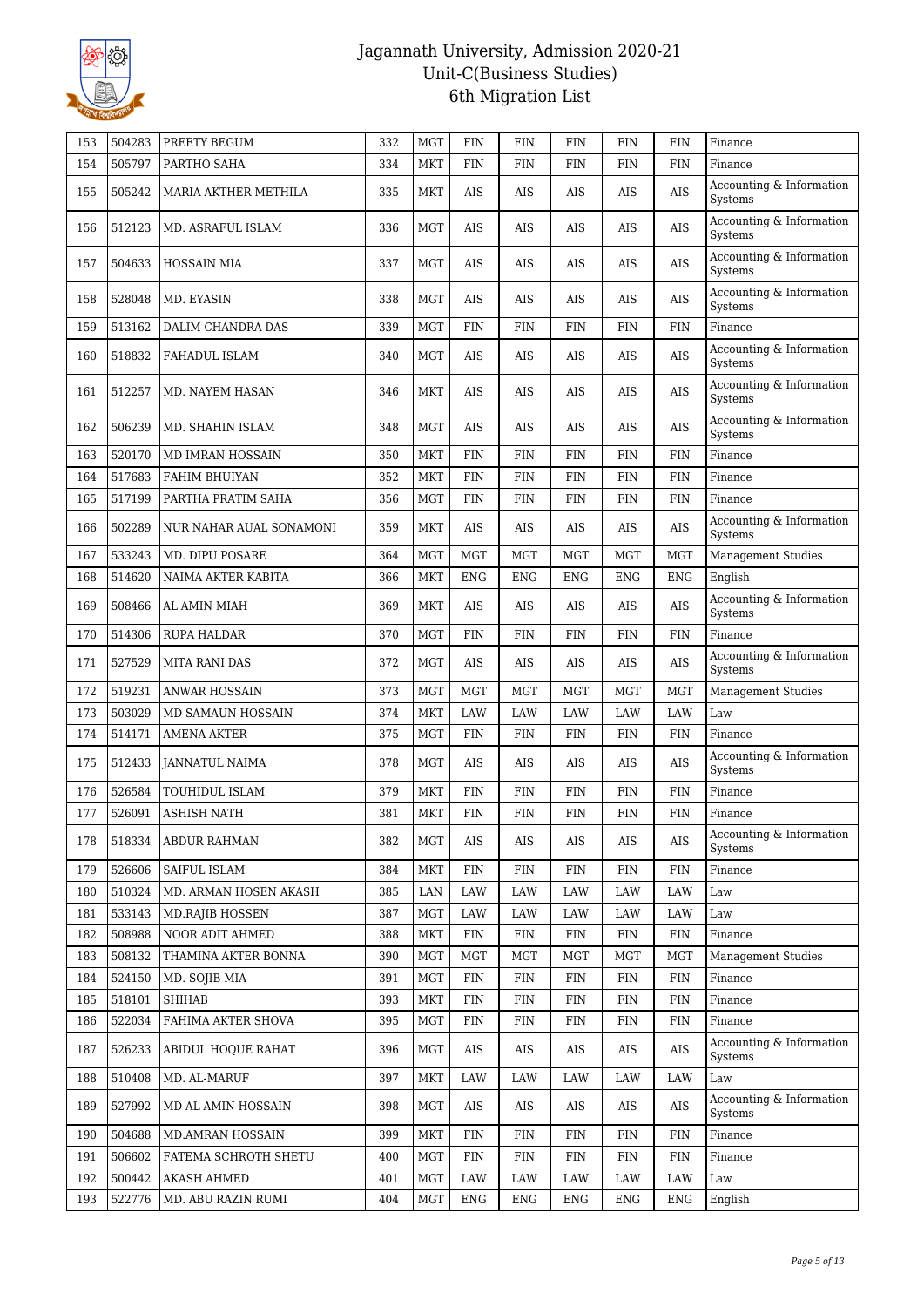

| 194 | 514295 | FATEMA-TUL-JANNAT           | 405 | <b>MKT</b> | AIS        | AIS        | AIS        | AIS        | <b>AIS</b> | Accounting & Information<br><b>Systems</b> |
|-----|--------|-----------------------------|-----|------------|------------|------------|------------|------------|------------|--------------------------------------------|
| 195 | 522870 | <b>RAKIBUL ISLAM</b>        | 407 | MGT        | AIS        | <b>AIS</b> | AIS        | AIS        | <b>AIS</b> | Accounting & Information<br>Systems        |
| 196 | 528696 | <b>GOURANGO SARKER</b>      | 409 | <b>MGT</b> | <b>FIN</b> | <b>FIN</b> | <b>FIN</b> | <b>FIN</b> | <b>FIN</b> | Finance                                    |
| 197 | 516167 | SADMAN SHARIAR DIPTO        | 410 | MKT        | <b>FIN</b> | <b>FIN</b> | <b>FIN</b> | <b>FIN</b> | <b>FIN</b> | Finance                                    |
| 198 | 528844 | <b>MD. RAKIB HASAN</b>      | 416 | <b>MGT</b> | <b>MGT</b> | <b>MGT</b> | <b>MGT</b> | <b>MGT</b> | <b>MGT</b> | Management Studies                         |
| 199 | 524434 | NAZMUNNAHAR                 | 419 | LAN        | LAN        | LAN        | LAN        | LAW        | LAW        | Law                                        |
| 200 | 505855 | MD. NOYON ISLAM             | 421 | MKT        | <b>FIN</b> | <b>FIN</b> | <b>FIN</b> | <b>FIN</b> | <b>FIN</b> | Finance                                    |
| 201 | 518045 | MD.SHIPON KHAN              | 423 | <b>MGT</b> | <b>MGT</b> | <b>MGT</b> | <b>MGT</b> | <b>MGT</b> | <b>MGT</b> | <b>Management Studies</b>                  |
| 202 | 527890 | MD YOUNUS ALI               | 424 | <b>MKT</b> | AIS        | AIS        | AIS        | AIS        | <b>AIS</b> | Accounting & Information<br>Systems        |
| 203 | 533341 | MD. SABBIR HASAN NAHID      | 430 | <b>MKT</b> | <b>FIN</b> | <b>FIN</b> | <b>FIN</b> | <b>FIN</b> | <b>FIN</b> | Finance                                    |
| 204 | 501424 | SAJIDA NAJNEEN MEEM         | 433 | <b>MGT</b> | AIS        | AIS        | AIS        | AIS        | <b>AIS</b> | Accounting & Information<br>Systems        |
| 205 | 513822 | RABEYA SULTANA RIPTE        | 435 | <b>MGT</b> | FIN        | FIN        | <b>FIN</b> | FIN        | FIN        | Finance                                    |
| 206 | 527629 | MD. RAKIBUL ISLAM           | 437 | <b>MGT</b> | AIS        | <b>AIS</b> | AIS        | AIS        | AIS        | Accounting & Information<br>Systems        |
| 207 | 518759 | SHAHADAT HOSSEN             | 438 | <b>MGT</b> | AIS        | AIS        | AIS        | AIS        | <b>AIS</b> | Accounting & Information<br>Systems        |
| 208 | 506752 | <b>RUBEL AHMED</b>          | 439 | <b>MGT</b> | <b>MGT</b> | <b>MGT</b> | <b>MGT</b> | <b>LAW</b> | <b>LAW</b> | Law                                        |
| 209 | 504426 | MD. SHAMIM HOSSAIN          | 441 | <b>MGT</b> | AIS        | AIS        | AIS        | AIS        | AIS        | Accounting & Information<br>Systems        |
| 210 | 514538 | SHAHREEN KABIR FARIA        | 442 | <b>MGT</b> | AIS        | AIS        | AIS        | AIS        | AIS        | Accounting & Information<br>Systems        |
| 211 | 522800 | MD. SHAKHAWAT HOSSAIN       | 443 | <b>MGT</b> | AIS        | AIS        | AIS        | AIS        | <b>AIS</b> | Accounting & Information<br>Systems        |
| 212 | 517551 | NAHIAN MOSHARROF            | 445 | <b>MGT</b> | <b>FIN</b> | <b>FIN</b> | <b>FIN</b> | FIN        | <b>FIN</b> | Finance                                    |
| 213 | 507113 | <b>CHWAN BASAK</b>          | 446 | <b>MKT</b> | AIS        | AIS        | AIS        | AIS        | <b>AIS</b> | Accounting & Information<br>Systems        |
| 214 | 529400 | PRITILATA RANI              | 449 | <b>MGT</b> | <b>FIN</b> | FIN        | <b>FIN</b> | FIN        | <b>FIN</b> | Finance                                    |
| 215 | 531304 | <b>SHEIKH KAUSAR</b>        | 450 | <b>MGT</b> | AIS        | AIS        | AIS        | AIS        | AIS        | Accounting & Information<br>Systems        |
| 216 | 533385 | ABU BAKAR SIDDIK            | 451 | <b>MGT</b> | AIS        | AIS        | AIS        | AIS        | AIS        | Accounting & Information<br>Systems        |
| 217 | 511000 | <b>TANMOY KUMAR</b>         | 452 | <b>MGT</b> | AIS        | AIS        | AIS        | AIS        | <b>AIS</b> | Accounting & Information<br>Systems        |
| 218 | 529906 | MD. ASHIK KHANDKER          | 453 | <b>MKT</b> | <b>ENG</b> | <b>ENG</b> | <b>ENG</b> | <b>ENG</b> | <b>ENG</b> | English                                    |
| 219 | 510715 | MD. AL- AMIN ISLAM SOJIB    | 455 | <b>MKT</b> | <b>MKT</b> | <b>MKT</b> | <b>MKT</b> | <b>MKT</b> | <b>MKT</b> | Marketing                                  |
| 220 | 528081 | MD SABUI SHEIKH             | 456 | <b>MKT</b> | <b>MKT</b> | <b>MKT</b> | MKT        | <b>MKT</b> | <b>MKT</b> | Marketing                                  |
| 221 | 514287 | <b>JANNATUL FARDOUS MIM</b> | 457 | MGT        | AIS        | AIS        | AIS        | AIS        | AIS        | Accounting & Information<br>Systems        |
| 222 | 518702 | <b>SUMAN AHMED</b>          | 458 | MGT        | AIS        | AIS        | AIS        | AIS        | AIS        | Accounting & Information<br>Systems        |
| 223 | 513831 | FARZANA AKTHER ASHA         | 462 | <b>MGT</b> | <b>FIN</b> | FIN        | <b>FIN</b> | <b>FIN</b> | <b>FIN</b> | Finance                                    |
| 224 | 514858 | SHAHANAJ AKTER              | 467 | PAd        | <b>ENG</b> | ENG        | ENG        | ENG        | ENG        | English                                    |
| 225 | 511980 | SAFAYATUL ISLAM             | 470 | MKT        | AIS        | AIS        | AIS        | AIS        | AIS        | Accounting & Information<br>Systems        |
| 226 | 528933 | MD. ABDUR RAKIB             | 471 | <b>MGT</b> | <b>ENG</b> | <b>ENG</b> | ENG        | ENG        | <b>ENG</b> | English                                    |
| 227 | 526070 | RASHEDUL HASAN NOWSHAD      | 472 | <b>MGT</b> | AIS        | AIS        | AIS        | AIS        | AIS        | Accounting & Information<br>Systems        |
| 228 | 522720 | ANISUZZAMAN SUJON           | 476 | <b>MGT</b> | <b>ENG</b> | ENG        | ENG        | ENG        | <b>ENG</b> | English                                    |
| 229 | 527153 | MOHAMMAD SHAJIB             | 477 | <b>MKT</b> | AIS        | AIS        | AIS        | AIS        | AIS        | Accounting & Information<br>Systems        |
| 230 | 511092 | <b>SOJIB HOSSAIN</b>        | 479 | MGT        | AIS        | AIS        | AIS        | AIS        | AIS        | Accounting & Information<br>Systems        |
| 231 | 513012 | MD. ABDUR RAHMAN            | 480 | <b>MKT</b> | <b>MKT</b> | <b>MKT</b> | <b>MKT</b> | <b>MKT</b> | <b>MKT</b> | Marketing                                  |
| 232 | 521707 | TUFAN CHANDRA ROY           | 481 | <b>MKT</b> | <b>FIN</b> | <b>FIN</b> | <b>FIN</b> | <b>FIN</b> | <b>FIN</b> | Finance                                    |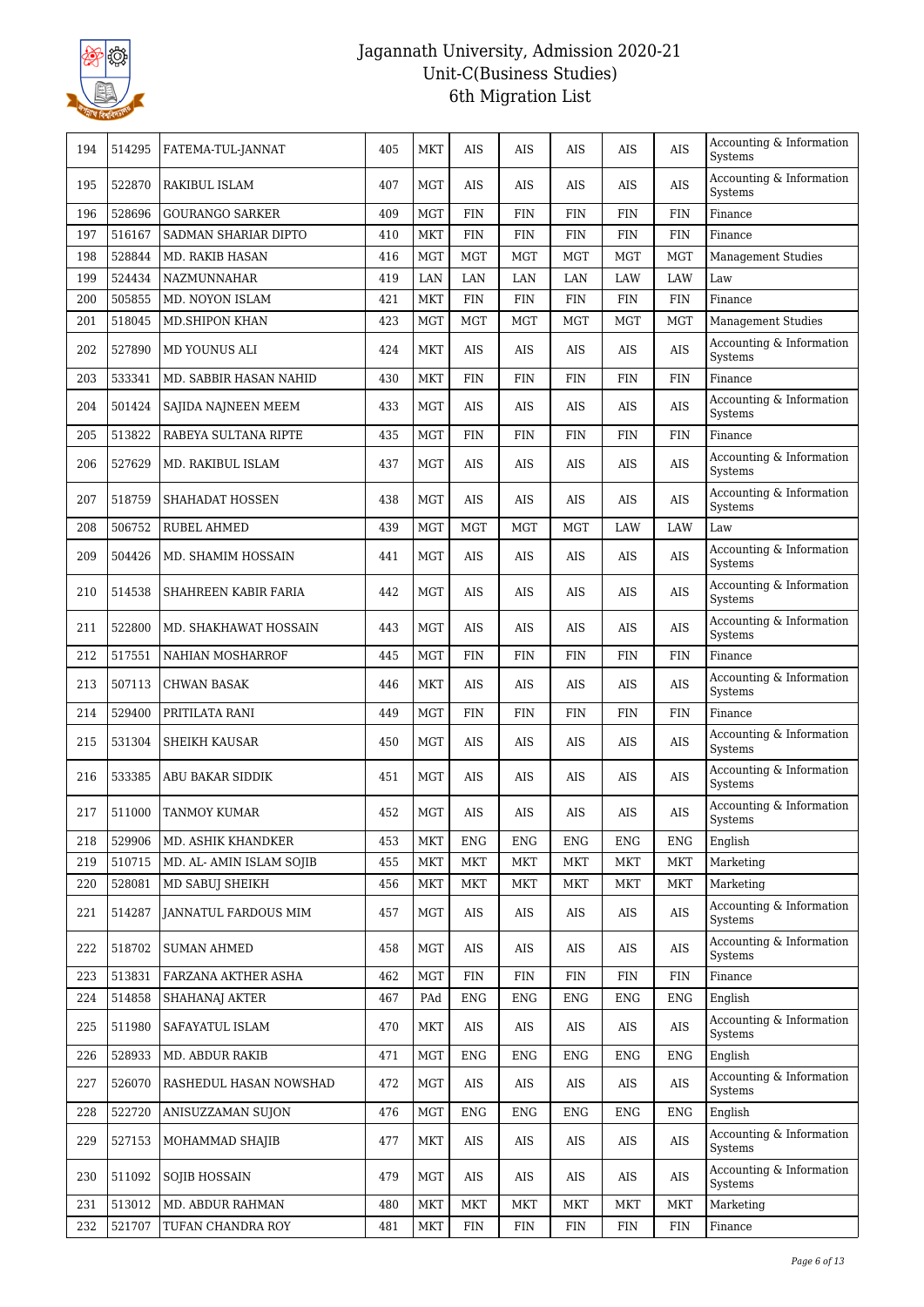

| 233 | 531189 | SHAROJ DHALI              | 483 | MKT        | <b>MKT</b> | MKT        | <b>MKT</b> | <b>MKT</b> | <b>MKT</b> | Marketing                           |
|-----|--------|---------------------------|-----|------------|------------|------------|------------|------------|------------|-------------------------------------|
| 234 | 525429 | <b>JANNATUL FERDAUS.</b>  | 484 | <b>MGT</b> | <b>MGT</b> | <b>MGT</b> | <b>MGT</b> | <b>MGT</b> | <b>MGT</b> | Management Studies                  |
| 235 | 510060 | MST. FATIMA KHATUN        | 486 | <b>MGT</b> | <b>MGT</b> | <b>MGT</b> | <b>MGT</b> | <b>MGT</b> | <b>MGT</b> | <b>Management Studies</b>           |
| 236 | 518177 | MD. SHANTO MIAH           | 488 | <b>MGT</b> | <b>ENG</b> | <b>ENG</b> | <b>ENG</b> | <b>ENG</b> | <b>ENG</b> | English                             |
| 237 | 516747 | <b>DURJOY PODDER</b>      | 489 | <b>MGT</b> | AIS        | AIS        | AIS        | AIS        | <b>AIS</b> | Accounting & Information<br>Systems |
| 238 | 515820 | <b>NUZHAT NOWSHIN</b>     | 491 | <b>MGT</b> | <b>MGT</b> | <b>MGT</b> | <b>MGT</b> | <b>MGT</b> | <b>MGT</b> | <b>Management Studies</b>           |
| 239 | 517406 | ALIF AB E ARAFAT          | 492 | <b>MGT</b> | $\rm AIS$  | AIS        | AIS        | AIS        | <b>AIS</b> | Accounting & Information<br>Systems |
| 240 | 526236 | PRANTA DAS GUPTA          | 494 | <b>MKT</b> | FIN        | <b>FIN</b> | <b>FIN</b> | <b>FIN</b> | <b>FIN</b> | Finance                             |
| 241 | 517472 | MOHARAJ BIKASH BABU       | 495 | <b>MGT</b> | <b>MGT</b> | <b>MGT</b> | <b>MGT</b> | <b>MGT</b> | <b>MGT</b> | <b>Management Studies</b>           |
| 242 | 525685 | AMRITA SAHA PRIYA         | 496 | <b>MGT</b> | FIN        | <b>FIN</b> | <b>FIN</b> | FIN        | <b>FIN</b> | Finance                             |
| 243 | 514548 | NUSRAT JAHAN              | 497 | <b>MGT</b> | <b>MGT</b> | MGT        | <b>MGT</b> | <b>MGT</b> | <b>MGT</b> | <b>Management Studies</b>           |
| 244 | 526235 | MOHAMMAD YOUNUS           | 498 | <b>MGT</b> | FIN        | FIN        | <b>FIN</b> | FIN        | <b>FIN</b> | Finance                             |
| 245 | 531307 | NIROB SARKER DOYAL        | 501 | MKT        | AIS        | AIS        | AIS        | AIS        | <b>AIS</b> | Accounting & Information<br>Systems |
| 246 | 529816 | MD. NAIMUR RAHMAN NAYAN   | 502 | <b>MKT</b> | FIN        | <b>FIN</b> | <b>FIN</b> | <b>FIN</b> | <b>FIN</b> | Finance                             |
| 247 | 511008 | <b>FAZLEO RABBI</b>       | 503 | MKT        | FIN        | FIN        | <b>FIN</b> | FIN        | <b>FIN</b> | Finance                             |
| 248 | 516257 | MOHAMMAD KAJAL MIA        | 506 | MKT        | AIS        | AIS        | AIS        | AIS        | <b>AIS</b> | Accounting & Information<br>Systems |
| 249 | 525903 | MAHMUDUR RAHMAN           | 507 | <b>MKT</b> | <b>FIN</b> | <b>FIN</b> | <b>FIN</b> | <b>FIN</b> | <b>FIN</b> | Finance                             |
| 250 | 531175 | SHOHAN SHEIKH             | 508 | <b>MKT</b> | AIS        | AIS        | AIS        | AIS        | <b>AIS</b> | Accounting & Information<br>Systems |
| 251 | 527476 | MST. RAPIA KHANOM         | 511 | POS        | <b>FIN</b> | FIN        | <b>FIN</b> | FIN        | FIN        | Finance                             |
| 252 | 524922 | UZZAL CHANDRA DAS         | 514 | BAN        | AIS        | <b>AIS</b> | AIS        | AIS        | <b>AIS</b> | Accounting & Information<br>Systems |
| 253 | 526414 | <b>ABDUR RAHIM</b>        | 515 | BAN        | <b>AIS</b> | FIN        | <b>FIN</b> | <b>FIN</b> | <b>FIN</b> | Finance                             |
| 254 | 514763 | <b>BRISTI AKTER</b>       | 518 | PAd        | AIS        | AIS        | AIS        | AIS        | AIS        | Accounting & Information<br>Systems |
| 255 | 518598 | <b>ABRARFIAS</b>          | 521 | LAN        | AIS        | AIS        | AIS        | AIS        | <b>AIS</b> | Accounting & Information<br>Systems |
| 256 | 527894 | TUHIN                     | 523 | LAN        | LAN        | LAN        | LAN        | LAN        | LAN        | Land Management and<br>Law          |
| 257 | 514425 | <b>TASMIA TAHSIN</b>      | 524 | BAN        | AIS        | AIS        | AIS        | AIS        | <b>AIS</b> | Accounting & Information<br>Systems |
| 258 | 514728 | <b>MARIYA</b>             | 525 | MCJ        | <b>AIS</b> | $\rm{AIS}$ | <b>AIS</b> | AIS        | $\rm{AIS}$ | Accounting & Information<br>Systems |
| 259 | 517795 | MD.MASFIQURE RAHMAN MAHIN | 526 | PAd        | AIS        | AIS        | AIS        | AIS        | AIS        | Accounting & Information<br>Systems |
| 260 | 519611 | HASIB AHMMAD PATWARY      | 528 | PAd        | AIS        | AIS        | AIS        | AIS        | AIS        | Accounting & Information<br>Systems |
| 261 | 518134 | KAZI MUHAIMINUL ISLAM     | 529 | PAd        | MKT        | MKT        | MKT        | <b>MKT</b> | MKT        | Marketing                           |
| 262 | 500738 | MD. MAHFUZ ALI            | 531 | BAN        | AIS        | AIS        | AIS        | AIS        | $\rm{AIS}$ | Accounting & Information<br>Systems |
| 263 | 514052 | SHOMUNA ISLAM SRABONTI    | 532 | PAd        | AIS        | AIS        | AIS        | AIS        | AIS        | Accounting & Information<br>Systems |
| 264 | 524726 | MD. AKRAM HOSSEN          | 533 | PAd        | AIS        | AIS        | AIS        | AIS        | AIS        | Accounting & Information<br>Systems |
| 265 | 525450 | FOUZIA RAHMAN TONIMA      | 534 | MCJ        | AIS        | FIN        | <b>FIN</b> | <b>FIN</b> | <b>FIN</b> | Finance                             |
| 266 | 510179 | SHEHENAZ ZAMAN ANANYA     | 535 | PAd        | <b>MGT</b> | MGT        | <b>MGT</b> | MGT        | <b>MGT</b> | <b>Management Studies</b>           |
| 267 | 528662 | RASEL SARKER              | 536 | MCI        | AIS        | AIS        | AIS        | AIS        | AIS        | Accounting & Information<br>Systems |
| 268 | 503464 | <b>SUMIT MONDAL</b>       | 538 | MCI        | AIS        | AIS        | <b>FIN</b> | <b>FIN</b> | <b>FIN</b> | Finance                             |
| 269 | 527064 | ABDULLAH                  | 539 | PAd        | MKT        | MKT        | MKT        | MKT        | <b>FIN</b> | Finance                             |
| 270 | 517618 | MD. MUSTAKIM AHAMMED      | 542 | BAN        | AIS        | AIS        | AIS        | AIS        | AIS        | Accounting & Information<br>Systems |
| 271 | 513267 | MD. ABU JAYED             | 544 | IER        | MGT        | AIS        | AIS        | AIS        | AIS        | Accounting & Information<br>Systems |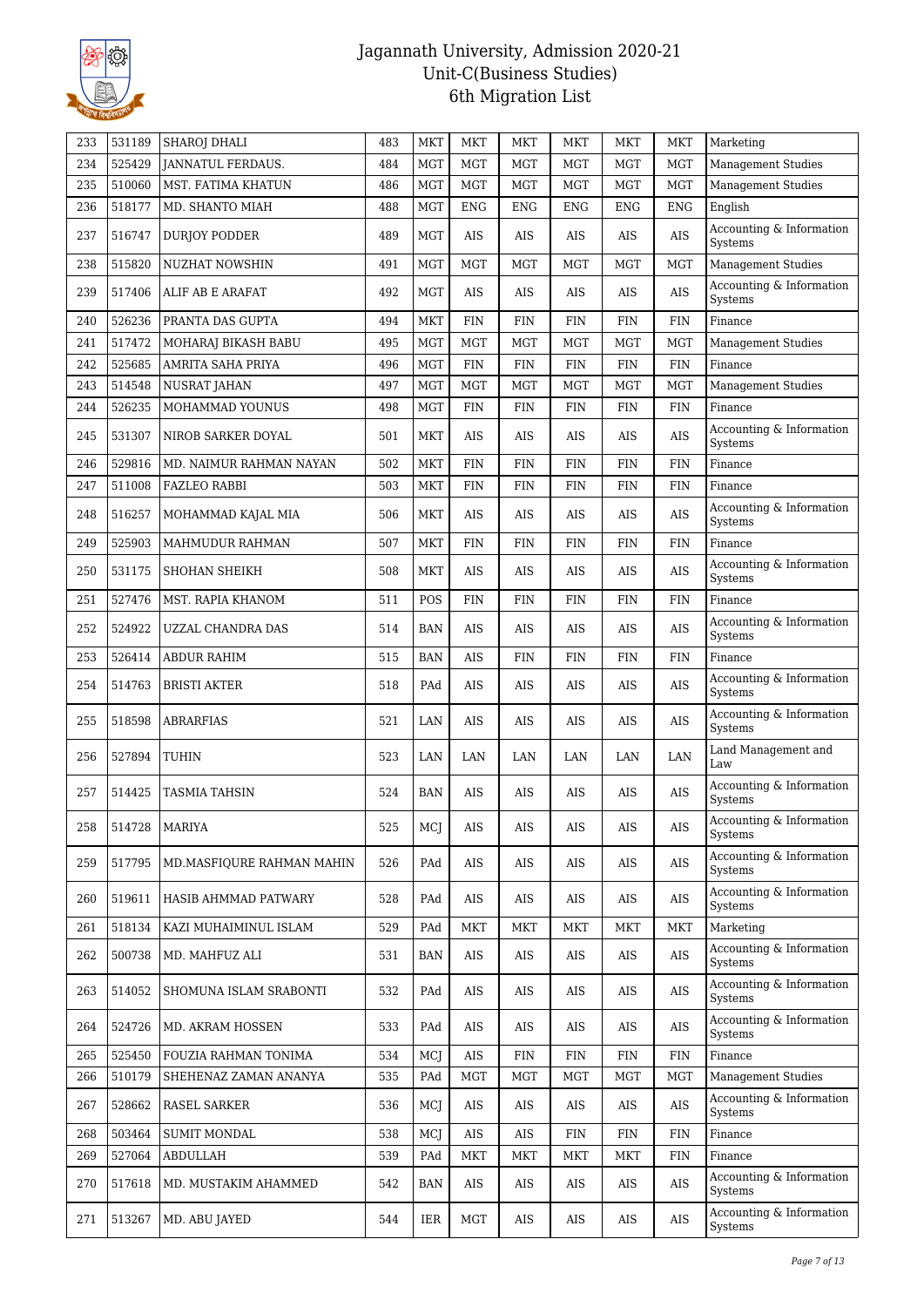

| 272 | 500579 | LIMON HOSSAIN               | 546 | <b>SOC</b>           | <b>MGT</b> | AIS        | AIS        | AIS        | AIS        | Accounting & Information<br>Systems        |
|-----|--------|-----------------------------|-----|----------------------|------------|------------|------------|------------|------------|--------------------------------------------|
| 273 | 500029 | <b>SHANTA KHATUN</b>        | 549 | <b>BAN</b>           | <b>MGT</b> | <b>MGT</b> | <b>MGT</b> | <b>MGT</b> | <b>MGT</b> | <b>Management Studies</b>                  |
| 274 | 531434 | MD. AL AMIN                 | 552 | <b>BAN</b>           | MGT        | AIS        | AIS        | AIS        | <b>AIS</b> | Accounting & Information<br>Systems        |
| 275 | 529891 | PROBIN CHANDRA MADOK        | 553 | POS                  | MKT        | AIS        | AIS        | AIS        | <b>AIS</b> | Finance                                    |
| 276 | 514388 | TAMANNA NISHI               | 556 | <b>BAN</b>           | <b>MGT</b> | <b>MGT</b> | <b>MGT</b> | <b>MGT</b> | <b>MGT</b> | <b>Management Studies</b>                  |
| 277 | 528428 | MST. FARHANA AKTER          | 560 | POS                  | MGT        | AIS        | AIS        | AIS        | <b>AIS</b> | Accounting & Information<br>Systems        |
| 278 | 510273 | MD. ZILHAJUL EKRAM AL-JAHIN | 562 | MCJ                  | MGT        | <b>MGT</b> | AIS        | <b>AIS</b> | <b>AIS</b> | Accounting & Information<br>Systems        |
| 279 | 514483 | MITHILA RANI                | 566 | IER                  | MGT        | <b>MGT</b> | AIS        | AIS        | AIS        | Accounting & Information<br>Systems        |
| 280 | 514717 | <b>SOMYA AKTER</b>          | 567 | <b>SOC</b>           | MGT        | MGT        | <b>MGT</b> | AIS        | AIS        | Accounting & Information<br>Systems        |
| 281 | 502088 | JOY ROY                     | 570 | <b>IER</b>           | <b>MGT</b> | MGT        | <b>MGT</b> | AIS        | AIS        | Accounting & Information<br>Systems        |
| 282 | 526223 | <b>FARDEEN SHAHRIAR</b>     | 571 | PAd                  | <b>MGT</b> | <b>MGT</b> | <b>MGT</b> | <b>MGT</b> | <b>MGT</b> | <b>Management Studies</b>                  |
| 283 | 526148 | MD. YOUSUF                  | 573 | POS                  | MKT        | MKT        | MKT        | AIS        | AIS        | Finance                                    |
| 284 | 507922 | FARJANA ISLAM NAWME         | 574 | POS                  | <b>MGT</b> | <b>MGT</b> | <b>MGT</b> | <b>MGT</b> | <b>MGT</b> | <b>Management Studies</b>                  |
| 285 | 530580 | MD. SOHANUR RAHMAN          | 577 | <b>IER</b>           | <b>MGT</b> | <b>MGT</b> | <b>MGT</b> | AIS        | AIS        | Accounting & Information<br>Systems        |
| 286 | 500219 | RAJONI KHATUN               | 579 |                      | MKT        | MKT        | MKT        | MKT        | <b>MKT</b> | Marketing                                  |
| 287 | 513155 | MD. MIRAJ HOSSAIN           | 580 | ANT                  | MGT        | MGT        | <b>MGT</b> | AIS        | <b>AIS</b> | Accounting & Information<br>Systems        |
| 288 | 529872 | <b>SUBROTA DEB ROY</b>      | 582 | IML                  | MGT        | MGT        | <b>MGT</b> | AIS        | AIS        | Accounting & Information<br>Systems        |
| 289 | 504049 | URMILA AKTER                | 584 | IML                  | MKT        | <b>MKT</b> | MKT        | MKT        | AIS        | Accounting & Information<br>Systems        |
| 290 | 533144 | <b>GOBINDA CHANDRA DAS</b>  | 585 | IML                  | MKT        | <b>MKT</b> | MKT        | MKT        | <b>AIS</b> | Accounting & Information<br>Systems        |
| 291 | 514322 | REYA MONI                   | 587 | <b>SOC</b>           | MGT        | MGT        | MGT        | MGT        | <b>AIS</b> | Accounting & Information<br>Systems        |
| 292 | 507015 | MD. SHAMIM RAZA             | 588 | SW                   | MGT        | MGT        | <b>MGT</b> | MGT        | <b>MGT</b> | Accounting & Information<br><b>Systems</b> |
| 293 | 508839 | MD. SAIFUL ISLAM RONY       | 591 | IML                  | <b>MGT</b> | <b>MGT</b> | <b>MGT</b> | MGT        | <b>MGT</b> | Accounting & Information<br>Systems        |
| 294 | 521749 | MEHEBBULLAH TOUSHIF         | 592 | $\operatorname{SOC}$ | $\rm{MGT}$ | $\rm MGT$  | <b>MGT</b> | MGT        | $\rm MGT$  | <b>Management Studies</b>                  |
| 295 | 524507 | TAMANNA AKTHER EVA          | 595 | SW                   | ECO        | ECO        | ECO        | ENG        | ENG        | English                                    |
| 296 | 518599 | <b>ASIF HAOUD</b>           | 596 | SW                   | <b>MKT</b> | <b>MKT</b> | <b>MKT</b> | <b>MKT</b> | <b>MKT</b> | Marketing                                  |
| 297 | 521432 | <b>IQBAL MAHAMUD</b>        | 597 | SW                   | <b>MKT</b> | <b>MKT</b> | <b>MKT</b> | <b>MKT</b> | <b>MKT</b> | Marketing                                  |
| 298 | 520546 | MD. ZUBAYER HOSSAIN         | 598 | IML                  | <b>MGT</b> | <b>MGT</b> | <b>MGT</b> | <b>MGT</b> | <b>MGT</b> | <b>Management Studies</b>                  |
| 299 | 515342 | ORPITA DAS MEME             | 599 | SW                   | <b>MGT</b> | <b>MGT</b> | <b>MGT</b> | <b>MGT</b> | <b>MGT</b> | <b>Management Studies</b>                  |
| 300 | 510482 | MD. KHOSRUL ISLAM           | 600 | <b>ANT</b>           | <b>MKT</b> | <b>MKT</b> | <b>MKT</b> | <b>MKT</b> | <b>MKT</b> | Marketing                                  |
| 301 | 511203 | MD. MOMINUL HAQUE           | 601 |                      | <b>MGT</b> | <b>MGT</b> | <b>MGT</b> | <b>MGT</b> | <b>MGT</b> | <b>Management Studies</b>                  |
| 302 | 509341 | <b>SHUVO HASAN</b>          | 603 | ANT                  | MKT        | MKT        | MKT        | MKT        | MKT        | Marketing                                  |
| 303 | 513937 | <b>RIMA AKTER</b>           | 604 | IML                  | <b>MGT</b> | <b>MGT</b> | <b>MGT</b> | <b>ENG</b> | <b>ENG</b> | English                                    |
| 304 | 509096 | MD. ASHIKUR RAHMAN SHAH     | 607 | SW                   | <b>MKT</b> | <b>MKT</b> | <b>MKT</b> | <b>MKT</b> | <b>MKT</b> | Marketing                                  |
| 305 | 502072 | MD. KAWSAR MIAH             | 608 |                      | <b>MGT</b> | <b>MGT</b> | <b>MGT</b> | <b>MGT</b> | <b>MGT</b> | <b>Management Studies</b>                  |
| 306 | 516368 | SANJOY KUMER DAS            | 616 |                      | MGT        | MGT        | <b>MGT</b> | <b>MGT</b> | <b>MGT</b> | Management Studies                         |
| 307 | 506775 | MD. NAZMUL HASAN            | 617 |                      | <b>MGT</b> | <b>MGT</b> | <b>MGT</b> | <b>MGT</b> | <b>MGT</b> | <b>Management Studies</b>                  |
| 308 | 508884 | MAFUZUL ISLAM ADNAN         | 621 |                      | <b>MKT</b> | MKT        | MKT        | <b>MKT</b> | <b>MKT</b> | Marketing                                  |
| 309 | 515214 | AMENA AKTER                 | 622 |                      | <b>MKT</b> | <b>MKT</b> | <b>MKT</b> | <b>MKT</b> | <b>MKT</b> | Marketing                                  |
| 310 | 500733 | SHOURAV ADHIKARY            | 623 |                      | <b>MKT</b> | <b>MKT</b> | <b>MKT</b> | <b>MKT</b> | <b>MKT</b> | Marketing                                  |
| 311 | 519435 | <b>TAIJUL ISLAM</b>         | 626 |                      | ECO        | ECO        | ECO        | ECO        | ECO        |                                            |
| 312 | 517086 | SHIDUL ISLAM RIYAD          | 627 |                      | <b>MGT</b> | <b>MGT</b> | <b>MGT</b> | <b>MGT</b> | <b>MGT</b> | <b>Management Studies</b>                  |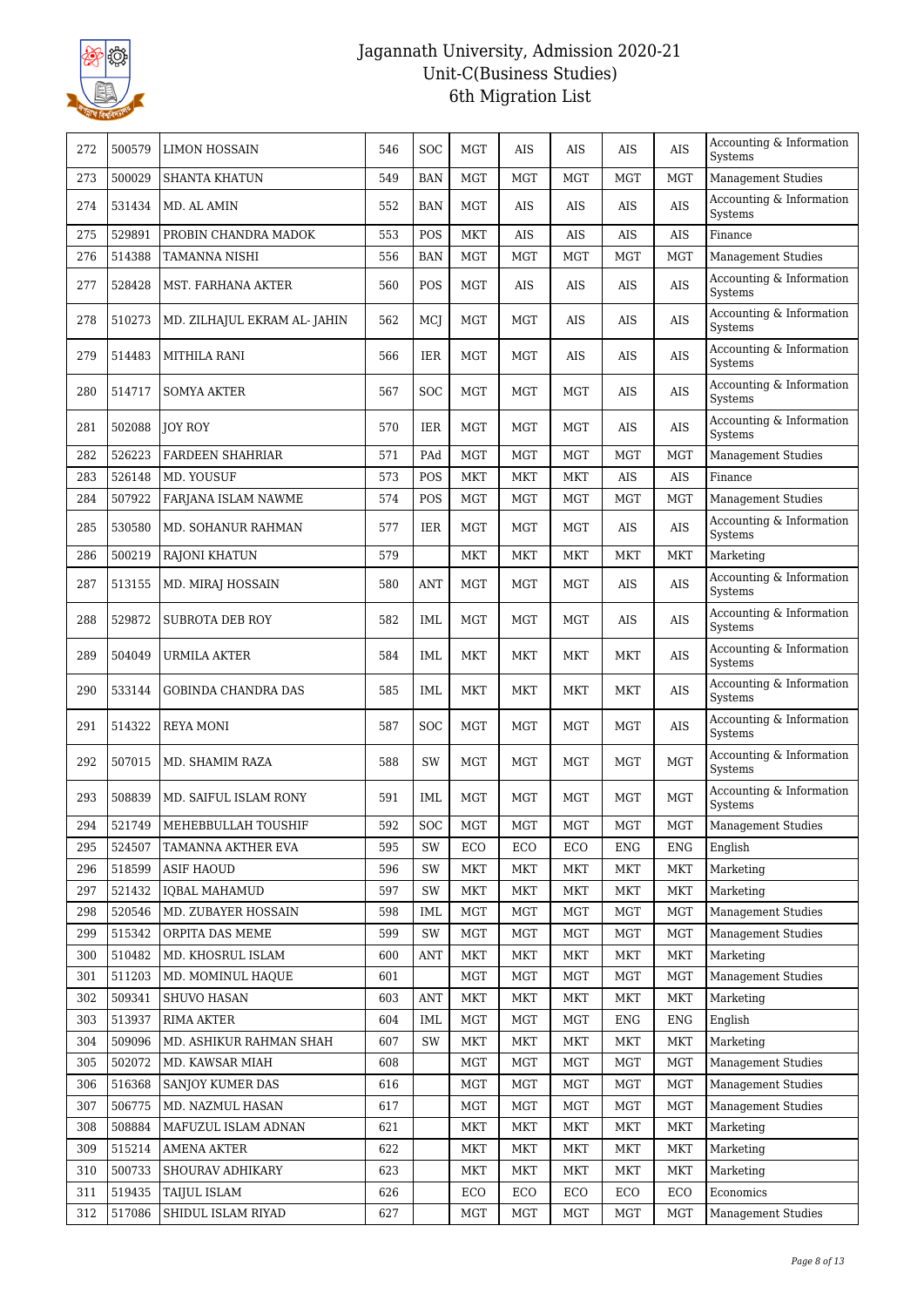

| 314<br>527013<br>ZULFIQUER ALI<br>630<br>MGT<br><b>MGT</b><br>MGT<br><b>MGT</b><br>Management Studies<br>MGT<br>526374<br><b>RAKIB HASAN</b><br>633<br>MGT<br><b>MGT</b><br><b>MGT</b><br><b>MGT</b><br>Management Studies<br>315<br>MGT<br>316<br>515644<br><b>NASRIN AKTER</b><br>634<br><b>MGT</b><br><b>MGT</b><br><b>MGT</b><br><b>MGT</b><br>MGT<br><b>Management Studies</b><br>508831<br>317<br>MD. INJAMUL HAQUE JONI<br>636<br><b>MKT</b><br><b>MKT</b><br><b>MKT</b><br><b>MKT</b><br>MKT<br>Marketing<br>507968<br>637<br><b>MKT</b><br><b>MKT</b><br>MKT<br><b>MKT</b><br><b>MKT</b><br>318<br>MAISHA JAHAN MIM<br>Marketing<br>319<br>510271<br>MST. SADIYA AKTER<br>638<br><b>MKT</b><br><b>MKT</b><br><b>MKT</b><br><b>MKT</b><br><b>MKT</b><br>Marketing<br>320<br>524526<br><b>HAWYA AKTER</b><br>641<br><b>MGT</b><br><b>MGT</b><br><b>MGT</b><br><b>MGT</b><br><b>MGT</b><br><b>Management Studies</b><br>527709<br>642<br>MGT<br>321<br><b>MGT</b><br><b>MGT</b><br><b>MGT</b><br><b>MGT</b><br><b>Management Studies</b><br>ALIF MUHAMMAD AHSAN<br>506500<br><b>MKT</b><br>322<br>MST. TUNNA MONI<br>644<br>MKT<br>MKT<br>MKT<br>MKT<br>Marketing<br>533089<br>Management Studies<br>323<br><b>NAIMA RAHMAN</b><br>647<br><b>MGT</b><br>MGT<br><b>MGT</b><br><b>MGT</b><br><b>MGT</b><br>MGT<br>324<br>514530<br>649<br><b>MGT</b><br><b>MGT</b><br>MGT<br><b>MGT</b><br>Management Studies<br>JARIN HOSSIN NIHA<br>512432<br>652<br><b>MKT</b><br><b>MKT</b><br><b>MKT</b><br>325<br><b>BIBI AMENA</b><br>MKT<br>MKT<br>Marketing<br>522897<br>326<br>MD. JAHIDUL ISLAM<br>653<br><b>MKT</b><br><b>MKT</b><br><b>MKT</b><br><b>MKT</b><br><b>MKT</b><br>Marketing<br>327<br>529861<br>TONMOY ROY<br>654<br><b>MGT</b><br><b>MGT</b><br><b>MGT</b><br><b>MGT</b><br><b>MGT</b><br>Management Studies<br>328<br>529778<br>658<br><b>MGT</b><br><b>MGT</b><br><b>MGT</b><br><b>MGT</b><br>NISHAT MIA<br>MGT<br><b>Management Studies</b><br>519770<br>329<br>660<br><b>MGT</b><br><b>MGT</b><br><b>MGT</b><br><b>MGT</b><br><b>Management Studies</b><br>AL-AMIN MAHTAB SHAAN<br>MGT<br>532750<br><b>MGT</b><br>330<br><b>MD FAROQUE</b><br>661<br><b>MGT</b><br><b>MGT</b><br>MGT<br><b>MGT</b><br><b>Management Studies</b><br>331<br>518531<br>MD. SHAMSUR RAHMAN SIZAN<br>662<br><b>MGT</b><br>MGT<br><b>MGT</b><br><b>MGT</b><br><b>MGT</b><br><b>Management Studies</b><br>532771<br>332<br>663<br><b>MGT</b><br><b>MGT</b><br><b>MGT</b><br><b>MGT</b><br><b>MGT</b><br><b>Management Studies</b><br>MD.BORHAN UDDIN NOMAN<br>333<br>526124<br>665<br>MGT<br><b>MGT</b><br>MGT<br><b>Management Studies</b><br>RAFIQ BIN SADEK RESHAD<br>MGT<br>MGT<br>Land Management and<br>334<br>524381<br>666<br>LAN<br>MD. IBRHIM<br>LAN<br>LAN<br>LAN<br>LAN<br>Law<br>513847<br>MGT<br>335<br>667<br><b>MGT</b><br><b>MGT</b><br>MGT<br><b>MGT</b><br><b>Management Studies</b><br>NUSRAT JAHAN TASHFE<br>514328<br><b>MGT</b><br><b>MGT</b><br><b>Management Studies</b><br>336<br>SURAYA YEASMIN SILVY<br>668<br>MGT<br>MGT<br>MGT<br>337<br>516959<br>669<br><b>MGT</b><br><b>MGT</b><br><b>MGT</b><br><b>MGT</b><br><b>Management Studies</b><br>JUBAYER BIN BASHAR<br>MGT<br>338<br>520987<br>672<br><b>MKT</b><br><b>MKT</b><br>MKT<br><b>MKT</b><br><b>MKT</b><br>REDWAN HOSSAIN SARDER<br>Marketing<br>339<br>524879<br>673<br><b>MGT</b><br>MGT<br><b>MGT</b><br><b>MGT</b><br><b>MGT</b><br><b>Management Studies</b><br>MD. FAHIM FAISAL<br>340<br>509080<br>674<br><b>MGT</b><br><b>MGT</b><br><b>MGT</b><br><b>MGT</b><br><b>MGT</b><br><b>Management Studies</b><br>SADIYA ABEDIEN JEBA<br>500911<br><b>MGT</b><br><b>MGT</b><br>MGT<br><b>MGT</b><br><b>Management Studies</b><br>341<br>KAMRUL HOSSAIN<br>676<br>MGT<br>342<br>514783<br>677<br><b>MGT</b><br>MGT<br><b>MGT</b><br><b>MGT</b><br><b>MGT</b><br>PRIYA ROY<br><b>Management Studies</b><br>343<br><b>MGT</b><br>531990<br>MD. AKASH BAPARI<br>680<br><b>MGT</b><br><b>MGT</b><br><b>MGT</b><br>MGT<br>Management Studies<br>531216<br>344<br><b>SIZAN AHMED</b><br>681<br>$_{\rm MGT}$<br>$_{\rm MGT}$<br>$\rm MGT$<br>$_{\rm MGT}$<br>$_{\rm MGT}$<br>Management Studies<br>533362<br>MD . AZIM MIAH<br>682<br>MGT<br>MGT<br>MGT<br>MGT<br>MGT<br><b>Management Studies</b><br>345<br>511597<br>HAFSA BINTA HAKIM<br>685<br>MGT<br>MGT<br><b>MGT</b><br><b>MGT</b><br><b>MGT</b><br><b>Management Studies</b><br>346<br>347<br>514545<br><b>RATNA AKTER</b><br>686<br><b>MGT</b><br>MGT<br><b>MGT</b><br><b>MGT</b><br><b>MGT</b><br>Management Studies<br>504540<br>688<br>348<br>MD. NAZMUL HASAN<br><b>MKT</b><br><b>MKT</b><br><b>MKT</b><br><b>MKT</b><br>Marketing<br>MKT<br>517713<br><b>SALMAN MAHAMUD</b><br>689<br><b>MGT</b><br><b>MGT</b><br><b>MGT</b><br><b>MGT</b><br><b>MGT</b><br><b>Management Studies</b><br>349<br>521979<br>SHAHIDA ISLAM<br>690<br>350<br>MKT<br>MKT<br>MKT<br>MKT<br>MKT<br>Marketing<br>Management Studies<br>351<br>518263<br>MD. NAZMUS SAKIB<br>692<br><b>MGT</b><br>MGT<br><b>MGT</b><br><b>MGT</b><br><b>MGT</b><br>516316<br>693<br><b>Management Studies</b><br>352<br>MAHMUDA AKTER MIM<br>MGT<br>MGT<br>MGT<br>MGT<br>MGT<br>514131<br>353<br>NUSRAT JAHAN ANY<br>695<br><b>MGT</b><br>MGT<br><b>MGT</b><br><b>MGT</b><br><b>MGT</b><br><b>Management Studies</b> | 313 | 500580 | MD. SHAHED ALI          | 628 | <b>MGT</b> | <b>MGT</b> | <b>MGT</b> | <b>MGT</b> | <b>MGT</b> | Management Studies |
|----------------------------------------------------------------------------------------------------------------------------------------------------------------------------------------------------------------------------------------------------------------------------------------------------------------------------------------------------------------------------------------------------------------------------------------------------------------------------------------------------------------------------------------------------------------------------------------------------------------------------------------------------------------------------------------------------------------------------------------------------------------------------------------------------------------------------------------------------------------------------------------------------------------------------------------------------------------------------------------------------------------------------------------------------------------------------------------------------------------------------------------------------------------------------------------------------------------------------------------------------------------------------------------------------------------------------------------------------------------------------------------------------------------------------------------------------------------------------------------------------------------------------------------------------------------------------------------------------------------------------------------------------------------------------------------------------------------------------------------------------------------------------------------------------------------------------------------------------------------------------------------------------------------------------------------------------------------------------------------------------------------------------------------------------------------------------------------------------------------------------------------------------------------------------------------------------------------------------------------------------------------------------------------------------------------------------------------------------------------------------------------------------------------------------------------------------------------------------------------------------------------------------------------------------------------------------------------------------------------------------------------------------------------------------------------------------------------------------------------------------------------------------------------------------------------------------------------------------------------------------------------------------------------------------------------------------------------------------------------------------------------------------------------------------------------------------------------------------------------------------------------------------------------------------------------------------------------------------------------------------------------------------------------------------------------------------------------------------------------------------------------------------------------------------------------------------------------------------------------------------------------------------------------------------------------------------------------------------------------------------------------------------------------------------------------------------------------------------------------------------------------------------------------------------------------------------------------------------------------------------------------------------------------------------------------------------------------------------------------------------------------------------------------------------------------------------------------------------------------------------------------------------------------------------------------------------------------------------------------------------------------------------------------------------------------------------------------------------------------------------------------------------------------------------------------------------------------------------------------------------------------------------------------------------------------------------------------------------------------------------------------------------------------------------------------------------------------------------------------------------------------------------------------------------------------------------------------------------------------------------------------------------------------------------------------------------------------------------------------------------------------------------------------------------------------------------------------------------------------------------------------------------------------------------------------------------------------------------------------------------------------------------------------------------------------------|-----|--------|-------------------------|-----|------------|------------|------------|------------|------------|--------------------|
|                                                                                                                                                                                                                                                                                                                                                                                                                                                                                                                                                                                                                                                                                                                                                                                                                                                                                                                                                                                                                                                                                                                                                                                                                                                                                                                                                                                                                                                                                                                                                                                                                                                                                                                                                                                                                                                                                                                                                                                                                                                                                                                                                                                                                                                                                                                                                                                                                                                                                                                                                                                                                                                                                                                                                                                                                                                                                                                                                                                                                                                                                                                                                                                                                                                                                                                                                                                                                                                                                                                                                                                                                                                                                                                                                                                                                                                                                                                                                                                                                                                                                                                                                                                                                                                                                                                                                                                                                                                                                                                                                                                                                                                                                                                                                                                                                                                                                                                                                                                                                                                                                                                                                                                                                                                                                                                      |     |        |                         |     |            |            |            |            |            |                    |
|                                                                                                                                                                                                                                                                                                                                                                                                                                                                                                                                                                                                                                                                                                                                                                                                                                                                                                                                                                                                                                                                                                                                                                                                                                                                                                                                                                                                                                                                                                                                                                                                                                                                                                                                                                                                                                                                                                                                                                                                                                                                                                                                                                                                                                                                                                                                                                                                                                                                                                                                                                                                                                                                                                                                                                                                                                                                                                                                                                                                                                                                                                                                                                                                                                                                                                                                                                                                                                                                                                                                                                                                                                                                                                                                                                                                                                                                                                                                                                                                                                                                                                                                                                                                                                                                                                                                                                                                                                                                                                                                                                                                                                                                                                                                                                                                                                                                                                                                                                                                                                                                                                                                                                                                                                                                                                                      |     |        |                         |     |            |            |            |            |            |                    |
|                                                                                                                                                                                                                                                                                                                                                                                                                                                                                                                                                                                                                                                                                                                                                                                                                                                                                                                                                                                                                                                                                                                                                                                                                                                                                                                                                                                                                                                                                                                                                                                                                                                                                                                                                                                                                                                                                                                                                                                                                                                                                                                                                                                                                                                                                                                                                                                                                                                                                                                                                                                                                                                                                                                                                                                                                                                                                                                                                                                                                                                                                                                                                                                                                                                                                                                                                                                                                                                                                                                                                                                                                                                                                                                                                                                                                                                                                                                                                                                                                                                                                                                                                                                                                                                                                                                                                                                                                                                                                                                                                                                                                                                                                                                                                                                                                                                                                                                                                                                                                                                                                                                                                                                                                                                                                                                      |     |        |                         |     |            |            |            |            |            |                    |
|                                                                                                                                                                                                                                                                                                                                                                                                                                                                                                                                                                                                                                                                                                                                                                                                                                                                                                                                                                                                                                                                                                                                                                                                                                                                                                                                                                                                                                                                                                                                                                                                                                                                                                                                                                                                                                                                                                                                                                                                                                                                                                                                                                                                                                                                                                                                                                                                                                                                                                                                                                                                                                                                                                                                                                                                                                                                                                                                                                                                                                                                                                                                                                                                                                                                                                                                                                                                                                                                                                                                                                                                                                                                                                                                                                                                                                                                                                                                                                                                                                                                                                                                                                                                                                                                                                                                                                                                                                                                                                                                                                                                                                                                                                                                                                                                                                                                                                                                                                                                                                                                                                                                                                                                                                                                                                                      |     |        |                         |     |            |            |            |            |            |                    |
|                                                                                                                                                                                                                                                                                                                                                                                                                                                                                                                                                                                                                                                                                                                                                                                                                                                                                                                                                                                                                                                                                                                                                                                                                                                                                                                                                                                                                                                                                                                                                                                                                                                                                                                                                                                                                                                                                                                                                                                                                                                                                                                                                                                                                                                                                                                                                                                                                                                                                                                                                                                                                                                                                                                                                                                                                                                                                                                                                                                                                                                                                                                                                                                                                                                                                                                                                                                                                                                                                                                                                                                                                                                                                                                                                                                                                                                                                                                                                                                                                                                                                                                                                                                                                                                                                                                                                                                                                                                                                                                                                                                                                                                                                                                                                                                                                                                                                                                                                                                                                                                                                                                                                                                                                                                                                                                      |     |        |                         |     |            |            |            |            |            |                    |
|                                                                                                                                                                                                                                                                                                                                                                                                                                                                                                                                                                                                                                                                                                                                                                                                                                                                                                                                                                                                                                                                                                                                                                                                                                                                                                                                                                                                                                                                                                                                                                                                                                                                                                                                                                                                                                                                                                                                                                                                                                                                                                                                                                                                                                                                                                                                                                                                                                                                                                                                                                                                                                                                                                                                                                                                                                                                                                                                                                                                                                                                                                                                                                                                                                                                                                                                                                                                                                                                                                                                                                                                                                                                                                                                                                                                                                                                                                                                                                                                                                                                                                                                                                                                                                                                                                                                                                                                                                                                                                                                                                                                                                                                                                                                                                                                                                                                                                                                                                                                                                                                                                                                                                                                                                                                                                                      |     |        |                         |     |            |            |            |            |            |                    |
|                                                                                                                                                                                                                                                                                                                                                                                                                                                                                                                                                                                                                                                                                                                                                                                                                                                                                                                                                                                                                                                                                                                                                                                                                                                                                                                                                                                                                                                                                                                                                                                                                                                                                                                                                                                                                                                                                                                                                                                                                                                                                                                                                                                                                                                                                                                                                                                                                                                                                                                                                                                                                                                                                                                                                                                                                                                                                                                                                                                                                                                                                                                                                                                                                                                                                                                                                                                                                                                                                                                                                                                                                                                                                                                                                                                                                                                                                                                                                                                                                                                                                                                                                                                                                                                                                                                                                                                                                                                                                                                                                                                                                                                                                                                                                                                                                                                                                                                                                                                                                                                                                                                                                                                                                                                                                                                      |     |        |                         |     |            |            |            |            |            |                    |
|                                                                                                                                                                                                                                                                                                                                                                                                                                                                                                                                                                                                                                                                                                                                                                                                                                                                                                                                                                                                                                                                                                                                                                                                                                                                                                                                                                                                                                                                                                                                                                                                                                                                                                                                                                                                                                                                                                                                                                                                                                                                                                                                                                                                                                                                                                                                                                                                                                                                                                                                                                                                                                                                                                                                                                                                                                                                                                                                                                                                                                                                                                                                                                                                                                                                                                                                                                                                                                                                                                                                                                                                                                                                                                                                                                                                                                                                                                                                                                                                                                                                                                                                                                                                                                                                                                                                                                                                                                                                                                                                                                                                                                                                                                                                                                                                                                                                                                                                                                                                                                                                                                                                                                                                                                                                                                                      |     |        |                         |     |            |            |            |            |            |                    |
|                                                                                                                                                                                                                                                                                                                                                                                                                                                                                                                                                                                                                                                                                                                                                                                                                                                                                                                                                                                                                                                                                                                                                                                                                                                                                                                                                                                                                                                                                                                                                                                                                                                                                                                                                                                                                                                                                                                                                                                                                                                                                                                                                                                                                                                                                                                                                                                                                                                                                                                                                                                                                                                                                                                                                                                                                                                                                                                                                                                                                                                                                                                                                                                                                                                                                                                                                                                                                                                                                                                                                                                                                                                                                                                                                                                                                                                                                                                                                                                                                                                                                                                                                                                                                                                                                                                                                                                                                                                                                                                                                                                                                                                                                                                                                                                                                                                                                                                                                                                                                                                                                                                                                                                                                                                                                                                      |     |        |                         |     |            |            |            |            |            |                    |
|                                                                                                                                                                                                                                                                                                                                                                                                                                                                                                                                                                                                                                                                                                                                                                                                                                                                                                                                                                                                                                                                                                                                                                                                                                                                                                                                                                                                                                                                                                                                                                                                                                                                                                                                                                                                                                                                                                                                                                                                                                                                                                                                                                                                                                                                                                                                                                                                                                                                                                                                                                                                                                                                                                                                                                                                                                                                                                                                                                                                                                                                                                                                                                                                                                                                                                                                                                                                                                                                                                                                                                                                                                                                                                                                                                                                                                                                                                                                                                                                                                                                                                                                                                                                                                                                                                                                                                                                                                                                                                                                                                                                                                                                                                                                                                                                                                                                                                                                                                                                                                                                                                                                                                                                                                                                                                                      |     |        |                         |     |            |            |            |            |            |                    |
|                                                                                                                                                                                                                                                                                                                                                                                                                                                                                                                                                                                                                                                                                                                                                                                                                                                                                                                                                                                                                                                                                                                                                                                                                                                                                                                                                                                                                                                                                                                                                                                                                                                                                                                                                                                                                                                                                                                                                                                                                                                                                                                                                                                                                                                                                                                                                                                                                                                                                                                                                                                                                                                                                                                                                                                                                                                                                                                                                                                                                                                                                                                                                                                                                                                                                                                                                                                                                                                                                                                                                                                                                                                                                                                                                                                                                                                                                                                                                                                                                                                                                                                                                                                                                                                                                                                                                                                                                                                                                                                                                                                                                                                                                                                                                                                                                                                                                                                                                                                                                                                                                                                                                                                                                                                                                                                      |     |        |                         |     |            |            |            |            |            |                    |
|                                                                                                                                                                                                                                                                                                                                                                                                                                                                                                                                                                                                                                                                                                                                                                                                                                                                                                                                                                                                                                                                                                                                                                                                                                                                                                                                                                                                                                                                                                                                                                                                                                                                                                                                                                                                                                                                                                                                                                                                                                                                                                                                                                                                                                                                                                                                                                                                                                                                                                                                                                                                                                                                                                                                                                                                                                                                                                                                                                                                                                                                                                                                                                                                                                                                                                                                                                                                                                                                                                                                                                                                                                                                                                                                                                                                                                                                                                                                                                                                                                                                                                                                                                                                                                                                                                                                                                                                                                                                                                                                                                                                                                                                                                                                                                                                                                                                                                                                                                                                                                                                                                                                                                                                                                                                                                                      |     |        |                         |     |            |            |            |            |            |                    |
|                                                                                                                                                                                                                                                                                                                                                                                                                                                                                                                                                                                                                                                                                                                                                                                                                                                                                                                                                                                                                                                                                                                                                                                                                                                                                                                                                                                                                                                                                                                                                                                                                                                                                                                                                                                                                                                                                                                                                                                                                                                                                                                                                                                                                                                                                                                                                                                                                                                                                                                                                                                                                                                                                                                                                                                                                                                                                                                                                                                                                                                                                                                                                                                                                                                                                                                                                                                                                                                                                                                                                                                                                                                                                                                                                                                                                                                                                                                                                                                                                                                                                                                                                                                                                                                                                                                                                                                                                                                                                                                                                                                                                                                                                                                                                                                                                                                                                                                                                                                                                                                                                                                                                                                                                                                                                                                      |     |        |                         |     |            |            |            |            |            |                    |
|                                                                                                                                                                                                                                                                                                                                                                                                                                                                                                                                                                                                                                                                                                                                                                                                                                                                                                                                                                                                                                                                                                                                                                                                                                                                                                                                                                                                                                                                                                                                                                                                                                                                                                                                                                                                                                                                                                                                                                                                                                                                                                                                                                                                                                                                                                                                                                                                                                                                                                                                                                                                                                                                                                                                                                                                                                                                                                                                                                                                                                                                                                                                                                                                                                                                                                                                                                                                                                                                                                                                                                                                                                                                                                                                                                                                                                                                                                                                                                                                                                                                                                                                                                                                                                                                                                                                                                                                                                                                                                                                                                                                                                                                                                                                                                                                                                                                                                                                                                                                                                                                                                                                                                                                                                                                                                                      |     |        |                         |     |            |            |            |            |            |                    |
|                                                                                                                                                                                                                                                                                                                                                                                                                                                                                                                                                                                                                                                                                                                                                                                                                                                                                                                                                                                                                                                                                                                                                                                                                                                                                                                                                                                                                                                                                                                                                                                                                                                                                                                                                                                                                                                                                                                                                                                                                                                                                                                                                                                                                                                                                                                                                                                                                                                                                                                                                                                                                                                                                                                                                                                                                                                                                                                                                                                                                                                                                                                                                                                                                                                                                                                                                                                                                                                                                                                                                                                                                                                                                                                                                                                                                                                                                                                                                                                                                                                                                                                                                                                                                                                                                                                                                                                                                                                                                                                                                                                                                                                                                                                                                                                                                                                                                                                                                                                                                                                                                                                                                                                                                                                                                                                      |     |        |                         |     |            |            |            |            |            |                    |
|                                                                                                                                                                                                                                                                                                                                                                                                                                                                                                                                                                                                                                                                                                                                                                                                                                                                                                                                                                                                                                                                                                                                                                                                                                                                                                                                                                                                                                                                                                                                                                                                                                                                                                                                                                                                                                                                                                                                                                                                                                                                                                                                                                                                                                                                                                                                                                                                                                                                                                                                                                                                                                                                                                                                                                                                                                                                                                                                                                                                                                                                                                                                                                                                                                                                                                                                                                                                                                                                                                                                                                                                                                                                                                                                                                                                                                                                                                                                                                                                                                                                                                                                                                                                                                                                                                                                                                                                                                                                                                                                                                                                                                                                                                                                                                                                                                                                                                                                                                                                                                                                                                                                                                                                                                                                                                                      |     |        |                         |     |            |            |            |            |            |                    |
|                                                                                                                                                                                                                                                                                                                                                                                                                                                                                                                                                                                                                                                                                                                                                                                                                                                                                                                                                                                                                                                                                                                                                                                                                                                                                                                                                                                                                                                                                                                                                                                                                                                                                                                                                                                                                                                                                                                                                                                                                                                                                                                                                                                                                                                                                                                                                                                                                                                                                                                                                                                                                                                                                                                                                                                                                                                                                                                                                                                                                                                                                                                                                                                                                                                                                                                                                                                                                                                                                                                                                                                                                                                                                                                                                                                                                                                                                                                                                                                                                                                                                                                                                                                                                                                                                                                                                                                                                                                                                                                                                                                                                                                                                                                                                                                                                                                                                                                                                                                                                                                                                                                                                                                                                                                                                                                      |     |        |                         |     |            |            |            |            |            |                    |
|                                                                                                                                                                                                                                                                                                                                                                                                                                                                                                                                                                                                                                                                                                                                                                                                                                                                                                                                                                                                                                                                                                                                                                                                                                                                                                                                                                                                                                                                                                                                                                                                                                                                                                                                                                                                                                                                                                                                                                                                                                                                                                                                                                                                                                                                                                                                                                                                                                                                                                                                                                                                                                                                                                                                                                                                                                                                                                                                                                                                                                                                                                                                                                                                                                                                                                                                                                                                                                                                                                                                                                                                                                                                                                                                                                                                                                                                                                                                                                                                                                                                                                                                                                                                                                                                                                                                                                                                                                                                                                                                                                                                                                                                                                                                                                                                                                                                                                                                                                                                                                                                                                                                                                                                                                                                                                                      |     |        |                         |     |            |            |            |            |            |                    |
|                                                                                                                                                                                                                                                                                                                                                                                                                                                                                                                                                                                                                                                                                                                                                                                                                                                                                                                                                                                                                                                                                                                                                                                                                                                                                                                                                                                                                                                                                                                                                                                                                                                                                                                                                                                                                                                                                                                                                                                                                                                                                                                                                                                                                                                                                                                                                                                                                                                                                                                                                                                                                                                                                                                                                                                                                                                                                                                                                                                                                                                                                                                                                                                                                                                                                                                                                                                                                                                                                                                                                                                                                                                                                                                                                                                                                                                                                                                                                                                                                                                                                                                                                                                                                                                                                                                                                                                                                                                                                                                                                                                                                                                                                                                                                                                                                                                                                                                                                                                                                                                                                                                                                                                                                                                                                                                      |     |        |                         |     |            |            |            |            |            |                    |
|                                                                                                                                                                                                                                                                                                                                                                                                                                                                                                                                                                                                                                                                                                                                                                                                                                                                                                                                                                                                                                                                                                                                                                                                                                                                                                                                                                                                                                                                                                                                                                                                                                                                                                                                                                                                                                                                                                                                                                                                                                                                                                                                                                                                                                                                                                                                                                                                                                                                                                                                                                                                                                                                                                                                                                                                                                                                                                                                                                                                                                                                                                                                                                                                                                                                                                                                                                                                                                                                                                                                                                                                                                                                                                                                                                                                                                                                                                                                                                                                                                                                                                                                                                                                                                                                                                                                                                                                                                                                                                                                                                                                                                                                                                                                                                                                                                                                                                                                                                                                                                                                                                                                                                                                                                                                                                                      |     |        |                         |     |            |            |            |            |            |                    |
|                                                                                                                                                                                                                                                                                                                                                                                                                                                                                                                                                                                                                                                                                                                                                                                                                                                                                                                                                                                                                                                                                                                                                                                                                                                                                                                                                                                                                                                                                                                                                                                                                                                                                                                                                                                                                                                                                                                                                                                                                                                                                                                                                                                                                                                                                                                                                                                                                                                                                                                                                                                                                                                                                                                                                                                                                                                                                                                                                                                                                                                                                                                                                                                                                                                                                                                                                                                                                                                                                                                                                                                                                                                                                                                                                                                                                                                                                                                                                                                                                                                                                                                                                                                                                                                                                                                                                                                                                                                                                                                                                                                                                                                                                                                                                                                                                                                                                                                                                                                                                                                                                                                                                                                                                                                                                                                      |     |        |                         |     |            |            |            |            |            |                    |
|                                                                                                                                                                                                                                                                                                                                                                                                                                                                                                                                                                                                                                                                                                                                                                                                                                                                                                                                                                                                                                                                                                                                                                                                                                                                                                                                                                                                                                                                                                                                                                                                                                                                                                                                                                                                                                                                                                                                                                                                                                                                                                                                                                                                                                                                                                                                                                                                                                                                                                                                                                                                                                                                                                                                                                                                                                                                                                                                                                                                                                                                                                                                                                                                                                                                                                                                                                                                                                                                                                                                                                                                                                                                                                                                                                                                                                                                                                                                                                                                                                                                                                                                                                                                                                                                                                                                                                                                                                                                                                                                                                                                                                                                                                                                                                                                                                                                                                                                                                                                                                                                                                                                                                                                                                                                                                                      |     |        |                         |     |            |            |            |            |            |                    |
|                                                                                                                                                                                                                                                                                                                                                                                                                                                                                                                                                                                                                                                                                                                                                                                                                                                                                                                                                                                                                                                                                                                                                                                                                                                                                                                                                                                                                                                                                                                                                                                                                                                                                                                                                                                                                                                                                                                                                                                                                                                                                                                                                                                                                                                                                                                                                                                                                                                                                                                                                                                                                                                                                                                                                                                                                                                                                                                                                                                                                                                                                                                                                                                                                                                                                                                                                                                                                                                                                                                                                                                                                                                                                                                                                                                                                                                                                                                                                                                                                                                                                                                                                                                                                                                                                                                                                                                                                                                                                                                                                                                                                                                                                                                                                                                                                                                                                                                                                                                                                                                                                                                                                                                                                                                                                                                      |     |        |                         |     |            |            |            |            |            |                    |
|                                                                                                                                                                                                                                                                                                                                                                                                                                                                                                                                                                                                                                                                                                                                                                                                                                                                                                                                                                                                                                                                                                                                                                                                                                                                                                                                                                                                                                                                                                                                                                                                                                                                                                                                                                                                                                                                                                                                                                                                                                                                                                                                                                                                                                                                                                                                                                                                                                                                                                                                                                                                                                                                                                                                                                                                                                                                                                                                                                                                                                                                                                                                                                                                                                                                                                                                                                                                                                                                                                                                                                                                                                                                                                                                                                                                                                                                                                                                                                                                                                                                                                                                                                                                                                                                                                                                                                                                                                                                                                                                                                                                                                                                                                                                                                                                                                                                                                                                                                                                                                                                                                                                                                                                                                                                                                                      |     |        |                         |     |            |            |            |            |            |                    |
|                                                                                                                                                                                                                                                                                                                                                                                                                                                                                                                                                                                                                                                                                                                                                                                                                                                                                                                                                                                                                                                                                                                                                                                                                                                                                                                                                                                                                                                                                                                                                                                                                                                                                                                                                                                                                                                                                                                                                                                                                                                                                                                                                                                                                                                                                                                                                                                                                                                                                                                                                                                                                                                                                                                                                                                                                                                                                                                                                                                                                                                                                                                                                                                                                                                                                                                                                                                                                                                                                                                                                                                                                                                                                                                                                                                                                                                                                                                                                                                                                                                                                                                                                                                                                                                                                                                                                                                                                                                                                                                                                                                                                                                                                                                                                                                                                                                                                                                                                                                                                                                                                                                                                                                                                                                                                                                      |     |        |                         |     |            |            |            |            |            |                    |
|                                                                                                                                                                                                                                                                                                                                                                                                                                                                                                                                                                                                                                                                                                                                                                                                                                                                                                                                                                                                                                                                                                                                                                                                                                                                                                                                                                                                                                                                                                                                                                                                                                                                                                                                                                                                                                                                                                                                                                                                                                                                                                                                                                                                                                                                                                                                                                                                                                                                                                                                                                                                                                                                                                                                                                                                                                                                                                                                                                                                                                                                                                                                                                                                                                                                                                                                                                                                                                                                                                                                                                                                                                                                                                                                                                                                                                                                                                                                                                                                                                                                                                                                                                                                                                                                                                                                                                                                                                                                                                                                                                                                                                                                                                                                                                                                                                                                                                                                                                                                                                                                                                                                                                                                                                                                                                                      |     |        |                         |     |            |            |            |            |            |                    |
|                                                                                                                                                                                                                                                                                                                                                                                                                                                                                                                                                                                                                                                                                                                                                                                                                                                                                                                                                                                                                                                                                                                                                                                                                                                                                                                                                                                                                                                                                                                                                                                                                                                                                                                                                                                                                                                                                                                                                                                                                                                                                                                                                                                                                                                                                                                                                                                                                                                                                                                                                                                                                                                                                                                                                                                                                                                                                                                                                                                                                                                                                                                                                                                                                                                                                                                                                                                                                                                                                                                                                                                                                                                                                                                                                                                                                                                                                                                                                                                                                                                                                                                                                                                                                                                                                                                                                                                                                                                                                                                                                                                                                                                                                                                                                                                                                                                                                                                                                                                                                                                                                                                                                                                                                                                                                                                      |     |        |                         |     |            |            |            |            |            |                    |
|                                                                                                                                                                                                                                                                                                                                                                                                                                                                                                                                                                                                                                                                                                                                                                                                                                                                                                                                                                                                                                                                                                                                                                                                                                                                                                                                                                                                                                                                                                                                                                                                                                                                                                                                                                                                                                                                                                                                                                                                                                                                                                                                                                                                                                                                                                                                                                                                                                                                                                                                                                                                                                                                                                                                                                                                                                                                                                                                                                                                                                                                                                                                                                                                                                                                                                                                                                                                                                                                                                                                                                                                                                                                                                                                                                                                                                                                                                                                                                                                                                                                                                                                                                                                                                                                                                                                                                                                                                                                                                                                                                                                                                                                                                                                                                                                                                                                                                                                                                                                                                                                                                                                                                                                                                                                                                                      |     |        |                         |     |            |            |            |            |            |                    |
|                                                                                                                                                                                                                                                                                                                                                                                                                                                                                                                                                                                                                                                                                                                                                                                                                                                                                                                                                                                                                                                                                                                                                                                                                                                                                                                                                                                                                                                                                                                                                                                                                                                                                                                                                                                                                                                                                                                                                                                                                                                                                                                                                                                                                                                                                                                                                                                                                                                                                                                                                                                                                                                                                                                                                                                                                                                                                                                                                                                                                                                                                                                                                                                                                                                                                                                                                                                                                                                                                                                                                                                                                                                                                                                                                                                                                                                                                                                                                                                                                                                                                                                                                                                                                                                                                                                                                                                                                                                                                                                                                                                                                                                                                                                                                                                                                                                                                                                                                                                                                                                                                                                                                                                                                                                                                                                      |     |        |                         |     |            |            |            |            |            |                    |
|                                                                                                                                                                                                                                                                                                                                                                                                                                                                                                                                                                                                                                                                                                                                                                                                                                                                                                                                                                                                                                                                                                                                                                                                                                                                                                                                                                                                                                                                                                                                                                                                                                                                                                                                                                                                                                                                                                                                                                                                                                                                                                                                                                                                                                                                                                                                                                                                                                                                                                                                                                                                                                                                                                                                                                                                                                                                                                                                                                                                                                                                                                                                                                                                                                                                                                                                                                                                                                                                                                                                                                                                                                                                                                                                                                                                                                                                                                                                                                                                                                                                                                                                                                                                                                                                                                                                                                                                                                                                                                                                                                                                                                                                                                                                                                                                                                                                                                                                                                                                                                                                                                                                                                                                                                                                                                                      |     |        |                         |     |            |            |            |            |            |                    |
|                                                                                                                                                                                                                                                                                                                                                                                                                                                                                                                                                                                                                                                                                                                                                                                                                                                                                                                                                                                                                                                                                                                                                                                                                                                                                                                                                                                                                                                                                                                                                                                                                                                                                                                                                                                                                                                                                                                                                                                                                                                                                                                                                                                                                                                                                                                                                                                                                                                                                                                                                                                                                                                                                                                                                                                                                                                                                                                                                                                                                                                                                                                                                                                                                                                                                                                                                                                                                                                                                                                                                                                                                                                                                                                                                                                                                                                                                                                                                                                                                                                                                                                                                                                                                                                                                                                                                                                                                                                                                                                                                                                                                                                                                                                                                                                                                                                                                                                                                                                                                                                                                                                                                                                                                                                                                                                      |     |        |                         |     |            |            |            |            |            |                    |
|                                                                                                                                                                                                                                                                                                                                                                                                                                                                                                                                                                                                                                                                                                                                                                                                                                                                                                                                                                                                                                                                                                                                                                                                                                                                                                                                                                                                                                                                                                                                                                                                                                                                                                                                                                                                                                                                                                                                                                                                                                                                                                                                                                                                                                                                                                                                                                                                                                                                                                                                                                                                                                                                                                                                                                                                                                                                                                                                                                                                                                                                                                                                                                                                                                                                                                                                                                                                                                                                                                                                                                                                                                                                                                                                                                                                                                                                                                                                                                                                                                                                                                                                                                                                                                                                                                                                                                                                                                                                                                                                                                                                                                                                                                                                                                                                                                                                                                                                                                                                                                                                                                                                                                                                                                                                                                                      |     |        |                         |     |            |            |            |            |            |                    |
|                                                                                                                                                                                                                                                                                                                                                                                                                                                                                                                                                                                                                                                                                                                                                                                                                                                                                                                                                                                                                                                                                                                                                                                                                                                                                                                                                                                                                                                                                                                                                                                                                                                                                                                                                                                                                                                                                                                                                                                                                                                                                                                                                                                                                                                                                                                                                                                                                                                                                                                                                                                                                                                                                                                                                                                                                                                                                                                                                                                                                                                                                                                                                                                                                                                                                                                                                                                                                                                                                                                                                                                                                                                                                                                                                                                                                                                                                                                                                                                                                                                                                                                                                                                                                                                                                                                                                                                                                                                                                                                                                                                                                                                                                                                                                                                                                                                                                                                                                                                                                                                                                                                                                                                                                                                                                                                      |     |        |                         |     |            |            |            |            |            |                    |
|                                                                                                                                                                                                                                                                                                                                                                                                                                                                                                                                                                                                                                                                                                                                                                                                                                                                                                                                                                                                                                                                                                                                                                                                                                                                                                                                                                                                                                                                                                                                                                                                                                                                                                                                                                                                                                                                                                                                                                                                                                                                                                                                                                                                                                                                                                                                                                                                                                                                                                                                                                                                                                                                                                                                                                                                                                                                                                                                                                                                                                                                                                                                                                                                                                                                                                                                                                                                                                                                                                                                                                                                                                                                                                                                                                                                                                                                                                                                                                                                                                                                                                                                                                                                                                                                                                                                                                                                                                                                                                                                                                                                                                                                                                                                                                                                                                                                                                                                                                                                                                                                                                                                                                                                                                                                                                                      |     |        |                         |     |            |            |            |            |            |                    |
|                                                                                                                                                                                                                                                                                                                                                                                                                                                                                                                                                                                                                                                                                                                                                                                                                                                                                                                                                                                                                                                                                                                                                                                                                                                                                                                                                                                                                                                                                                                                                                                                                                                                                                                                                                                                                                                                                                                                                                                                                                                                                                                                                                                                                                                                                                                                                                                                                                                                                                                                                                                                                                                                                                                                                                                                                                                                                                                                                                                                                                                                                                                                                                                                                                                                                                                                                                                                                                                                                                                                                                                                                                                                                                                                                                                                                                                                                                                                                                                                                                                                                                                                                                                                                                                                                                                                                                                                                                                                                                                                                                                                                                                                                                                                                                                                                                                                                                                                                                                                                                                                                                                                                                                                                                                                                                                      |     |        |                         |     |            |            |            |            |            |                    |
|                                                                                                                                                                                                                                                                                                                                                                                                                                                                                                                                                                                                                                                                                                                                                                                                                                                                                                                                                                                                                                                                                                                                                                                                                                                                                                                                                                                                                                                                                                                                                                                                                                                                                                                                                                                                                                                                                                                                                                                                                                                                                                                                                                                                                                                                                                                                                                                                                                                                                                                                                                                                                                                                                                                                                                                                                                                                                                                                                                                                                                                                                                                                                                                                                                                                                                                                                                                                                                                                                                                                                                                                                                                                                                                                                                                                                                                                                                                                                                                                                                                                                                                                                                                                                                                                                                                                                                                                                                                                                                                                                                                                                                                                                                                                                                                                                                                                                                                                                                                                                                                                                                                                                                                                                                                                                                                      |     |        |                         |     |            |            |            |            |            |                    |
|                                                                                                                                                                                                                                                                                                                                                                                                                                                                                                                                                                                                                                                                                                                                                                                                                                                                                                                                                                                                                                                                                                                                                                                                                                                                                                                                                                                                                                                                                                                                                                                                                                                                                                                                                                                                                                                                                                                                                                                                                                                                                                                                                                                                                                                                                                                                                                                                                                                                                                                                                                                                                                                                                                                                                                                                                                                                                                                                                                                                                                                                                                                                                                                                                                                                                                                                                                                                                                                                                                                                                                                                                                                                                                                                                                                                                                                                                                                                                                                                                                                                                                                                                                                                                                                                                                                                                                                                                                                                                                                                                                                                                                                                                                                                                                                                                                                                                                                                                                                                                                                                                                                                                                                                                                                                                                                      |     |        |                         |     |            |            |            |            |            |                    |
|                                                                                                                                                                                                                                                                                                                                                                                                                                                                                                                                                                                                                                                                                                                                                                                                                                                                                                                                                                                                                                                                                                                                                                                                                                                                                                                                                                                                                                                                                                                                                                                                                                                                                                                                                                                                                                                                                                                                                                                                                                                                                                                                                                                                                                                                                                                                                                                                                                                                                                                                                                                                                                                                                                                                                                                                                                                                                                                                                                                                                                                                                                                                                                                                                                                                                                                                                                                                                                                                                                                                                                                                                                                                                                                                                                                                                                                                                                                                                                                                                                                                                                                                                                                                                                                                                                                                                                                                                                                                                                                                                                                                                                                                                                                                                                                                                                                                                                                                                                                                                                                                                                                                                                                                                                                                                                                      |     |        |                         |     |            |            |            |            |            |                    |
|                                                                                                                                                                                                                                                                                                                                                                                                                                                                                                                                                                                                                                                                                                                                                                                                                                                                                                                                                                                                                                                                                                                                                                                                                                                                                                                                                                                                                                                                                                                                                                                                                                                                                                                                                                                                                                                                                                                                                                                                                                                                                                                                                                                                                                                                                                                                                                                                                                                                                                                                                                                                                                                                                                                                                                                                                                                                                                                                                                                                                                                                                                                                                                                                                                                                                                                                                                                                                                                                                                                                                                                                                                                                                                                                                                                                                                                                                                                                                                                                                                                                                                                                                                                                                                                                                                                                                                                                                                                                                                                                                                                                                                                                                                                                                                                                                                                                                                                                                                                                                                                                                                                                                                                                                                                                                                                      |     |        |                         |     |            |            |            |            |            |                    |
|                                                                                                                                                                                                                                                                                                                                                                                                                                                                                                                                                                                                                                                                                                                                                                                                                                                                                                                                                                                                                                                                                                                                                                                                                                                                                                                                                                                                                                                                                                                                                                                                                                                                                                                                                                                                                                                                                                                                                                                                                                                                                                                                                                                                                                                                                                                                                                                                                                                                                                                                                                                                                                                                                                                                                                                                                                                                                                                                                                                                                                                                                                                                                                                                                                                                                                                                                                                                                                                                                                                                                                                                                                                                                                                                                                                                                                                                                                                                                                                                                                                                                                                                                                                                                                                                                                                                                                                                                                                                                                                                                                                                                                                                                                                                                                                                                                                                                                                                                                                                                                                                                                                                                                                                                                                                                                                      |     |        |                         |     |            |            |            |            |            |                    |
|                                                                                                                                                                                                                                                                                                                                                                                                                                                                                                                                                                                                                                                                                                                                                                                                                                                                                                                                                                                                                                                                                                                                                                                                                                                                                                                                                                                                                                                                                                                                                                                                                                                                                                                                                                                                                                                                                                                                                                                                                                                                                                                                                                                                                                                                                                                                                                                                                                                                                                                                                                                                                                                                                                                                                                                                                                                                                                                                                                                                                                                                                                                                                                                                                                                                                                                                                                                                                                                                                                                                                                                                                                                                                                                                                                                                                                                                                                                                                                                                                                                                                                                                                                                                                                                                                                                                                                                                                                                                                                                                                                                                                                                                                                                                                                                                                                                                                                                                                                                                                                                                                                                                                                                                                                                                                                                      |     |        |                         |     |            |            |            |            |            |                    |
| 700<br>MKT<br>Marketing                                                                                                                                                                                                                                                                                                                                                                                                                                                                                                                                                                                                                                                                                                                                                                                                                                                                                                                                                                                                                                                                                                                                                                                                                                                                                                                                                                                                                                                                                                                                                                                                                                                                                                                                                                                                                                                                                                                                                                                                                                                                                                                                                                                                                                                                                                                                                                                                                                                                                                                                                                                                                                                                                                                                                                                                                                                                                                                                                                                                                                                                                                                                                                                                                                                                                                                                                                                                                                                                                                                                                                                                                                                                                                                                                                                                                                                                                                                                                                                                                                                                                                                                                                                                                                                                                                                                                                                                                                                                                                                                                                                                                                                                                                                                                                                                                                                                                                                                                                                                                                                                                                                                                                                                                                                                                              | 354 | 513994 | <b>JANNATUL FERDOUS</b> |     | MKT        | MKT        |            | <b>MKT</b> | <b>MKT</b> |                    |
| 510420<br>MD. ABDUR RAHIM<br>701<br><b>MKT</b><br><b>MKT</b><br><b>MKT</b><br><b>MKT</b><br><b>MKT</b><br>Marketing<br>355                                                                                                                                                                                                                                                                                                                                                                                                                                                                                                                                                                                                                                                                                                                                                                                                                                                                                                                                                                                                                                                                                                                                                                                                                                                                                                                                                                                                                                                                                                                                                                                                                                                                                                                                                                                                                                                                                                                                                                                                                                                                                                                                                                                                                                                                                                                                                                                                                                                                                                                                                                                                                                                                                                                                                                                                                                                                                                                                                                                                                                                                                                                                                                                                                                                                                                                                                                                                                                                                                                                                                                                                                                                                                                                                                                                                                                                                                                                                                                                                                                                                                                                                                                                                                                                                                                                                                                                                                                                                                                                                                                                                                                                                                                                                                                                                                                                                                                                                                                                                                                                                                                                                                                                           |     |        |                         |     |            |            |            |            |            |                    |
| 526605<br><b>IMTEAZ AHMMED</b><br>704<br>ECO<br>ECO<br>ECO<br>ECO<br>Economics<br>356<br>ECO                                                                                                                                                                                                                                                                                                                                                                                                                                                                                                                                                                                                                                                                                                                                                                                                                                                                                                                                                                                                                                                                                                                                                                                                                                                                                                                                                                                                                                                                                                                                                                                                                                                                                                                                                                                                                                                                                                                                                                                                                                                                                                                                                                                                                                                                                                                                                                                                                                                                                                                                                                                                                                                                                                                                                                                                                                                                                                                                                                                                                                                                                                                                                                                                                                                                                                                                                                                                                                                                                                                                                                                                                                                                                                                                                                                                                                                                                                                                                                                                                                                                                                                                                                                                                                                                                                                                                                                                                                                                                                                                                                                                                                                                                                                                                                                                                                                                                                                                                                                                                                                                                                                                                                                                                         |     |        |                         |     |            |            |            |            |            |                    |
| 511327<br>MD. ASRAFUL ISLAM<br>706<br>357<br>MKT<br>MKT<br>MKT<br>MKT<br>MKT<br>Marketing                                                                                                                                                                                                                                                                                                                                                                                                                                                                                                                                                                                                                                                                                                                                                                                                                                                                                                                                                                                                                                                                                                                                                                                                                                                                                                                                                                                                                                                                                                                                                                                                                                                                                                                                                                                                                                                                                                                                                                                                                                                                                                                                                                                                                                                                                                                                                                                                                                                                                                                                                                                                                                                                                                                                                                                                                                                                                                                                                                                                                                                                                                                                                                                                                                                                                                                                                                                                                                                                                                                                                                                                                                                                                                                                                                                                                                                                                                                                                                                                                                                                                                                                                                                                                                                                                                                                                                                                                                                                                                                                                                                                                                                                                                                                                                                                                                                                                                                                                                                                                                                                                                                                                                                                                            |     |        |                         |     |            |            |            |            |            |                    |
| 527703<br>707<br><b>MGT</b><br>MGT<br><b>MGT</b><br>358<br>MD. SABBIR AHMMED.<br>MGT<br>MGT<br>Management Studies                                                                                                                                                                                                                                                                                                                                                                                                                                                                                                                                                                                                                                                                                                                                                                                                                                                                                                                                                                                                                                                                                                                                                                                                                                                                                                                                                                                                                                                                                                                                                                                                                                                                                                                                                                                                                                                                                                                                                                                                                                                                                                                                                                                                                                                                                                                                                                                                                                                                                                                                                                                                                                                                                                                                                                                                                                                                                                                                                                                                                                                                                                                                                                                                                                                                                                                                                                                                                                                                                                                                                                                                                                                                                                                                                                                                                                                                                                                                                                                                                                                                                                                                                                                                                                                                                                                                                                                                                                                                                                                                                                                                                                                                                                                                                                                                                                                                                                                                                                                                                                                                                                                                                                                                    |     |        |                         |     |            |            |            |            |            |                    |
| 512127<br><b>GOLAM KIBRIA</b><br>708<br><b>MKT</b><br><b>MKT</b><br><b>MKT</b><br><b>MKT</b><br>359<br>MKT<br>Marketing                                                                                                                                                                                                                                                                                                                                                                                                                                                                                                                                                                                                                                                                                                                                                                                                                                                                                                                                                                                                                                                                                                                                                                                                                                                                                                                                                                                                                                                                                                                                                                                                                                                                                                                                                                                                                                                                                                                                                                                                                                                                                                                                                                                                                                                                                                                                                                                                                                                                                                                                                                                                                                                                                                                                                                                                                                                                                                                                                                                                                                                                                                                                                                                                                                                                                                                                                                                                                                                                                                                                                                                                                                                                                                                                                                                                                                                                                                                                                                                                                                                                                                                                                                                                                                                                                                                                                                                                                                                                                                                                                                                                                                                                                                                                                                                                                                                                                                                                                                                                                                                                                                                                                                                              |     |        |                         |     |            |            |            |            |            |                    |
| 528997<br>709<br>360<br>MD. SHAKIB HOSSEN SHANTO<br><b>MKT</b><br><b>MKT</b><br><b>MKT</b><br><b>MKT</b><br>MKT<br>Marketing                                                                                                                                                                                                                                                                                                                                                                                                                                                                                                                                                                                                                                                                                                                                                                                                                                                                                                                                                                                                                                                                                                                                                                                                                                                                                                                                                                                                                                                                                                                                                                                                                                                                                                                                                                                                                                                                                                                                                                                                                                                                                                                                                                                                                                                                                                                                                                                                                                                                                                                                                                                                                                                                                                                                                                                                                                                                                                                                                                                                                                                                                                                                                                                                                                                                                                                                                                                                                                                                                                                                                                                                                                                                                                                                                                                                                                                                                                                                                                                                                                                                                                                                                                                                                                                                                                                                                                                                                                                                                                                                                                                                                                                                                                                                                                                                                                                                                                                                                                                                                                                                                                                                                                                         |     |        |                         |     |            |            |            |            |            |                    |
| 517377<br>FYZANUL HAQUE AYAN<br>710<br><b>MKT</b><br>361<br>MKT<br>MKT<br>MKT<br>MKT<br>Marketing                                                                                                                                                                                                                                                                                                                                                                                                                                                                                                                                                                                                                                                                                                                                                                                                                                                                                                                                                                                                                                                                                                                                                                                                                                                                                                                                                                                                                                                                                                                                                                                                                                                                                                                                                                                                                                                                                                                                                                                                                                                                                                                                                                                                                                                                                                                                                                                                                                                                                                                                                                                                                                                                                                                                                                                                                                                                                                                                                                                                                                                                                                                                                                                                                                                                                                                                                                                                                                                                                                                                                                                                                                                                                                                                                                                                                                                                                                                                                                                                                                                                                                                                                                                                                                                                                                                                                                                                                                                                                                                                                                                                                                                                                                                                                                                                                                                                                                                                                                                                                                                                                                                                                                                                                    |     |        |                         |     |            |            |            |            |            |                    |
| 362<br>512883<br>SHANTA CHANDRA SHIL<br>711<br><b>MGT</b><br>MGT<br>MGT<br><b>MGT</b><br>MGT<br><b>Management Studies</b>                                                                                                                                                                                                                                                                                                                                                                                                                                                                                                                                                                                                                                                                                                                                                                                                                                                                                                                                                                                                                                                                                                                                                                                                                                                                                                                                                                                                                                                                                                                                                                                                                                                                                                                                                                                                                                                                                                                                                                                                                                                                                                                                                                                                                                                                                                                                                                                                                                                                                                                                                                                                                                                                                                                                                                                                                                                                                                                                                                                                                                                                                                                                                                                                                                                                                                                                                                                                                                                                                                                                                                                                                                                                                                                                                                                                                                                                                                                                                                                                                                                                                                                                                                                                                                                                                                                                                                                                                                                                                                                                                                                                                                                                                                                                                                                                                                                                                                                                                                                                                                                                                                                                                                                            |     |        |                         |     |            |            |            |            |            |                    |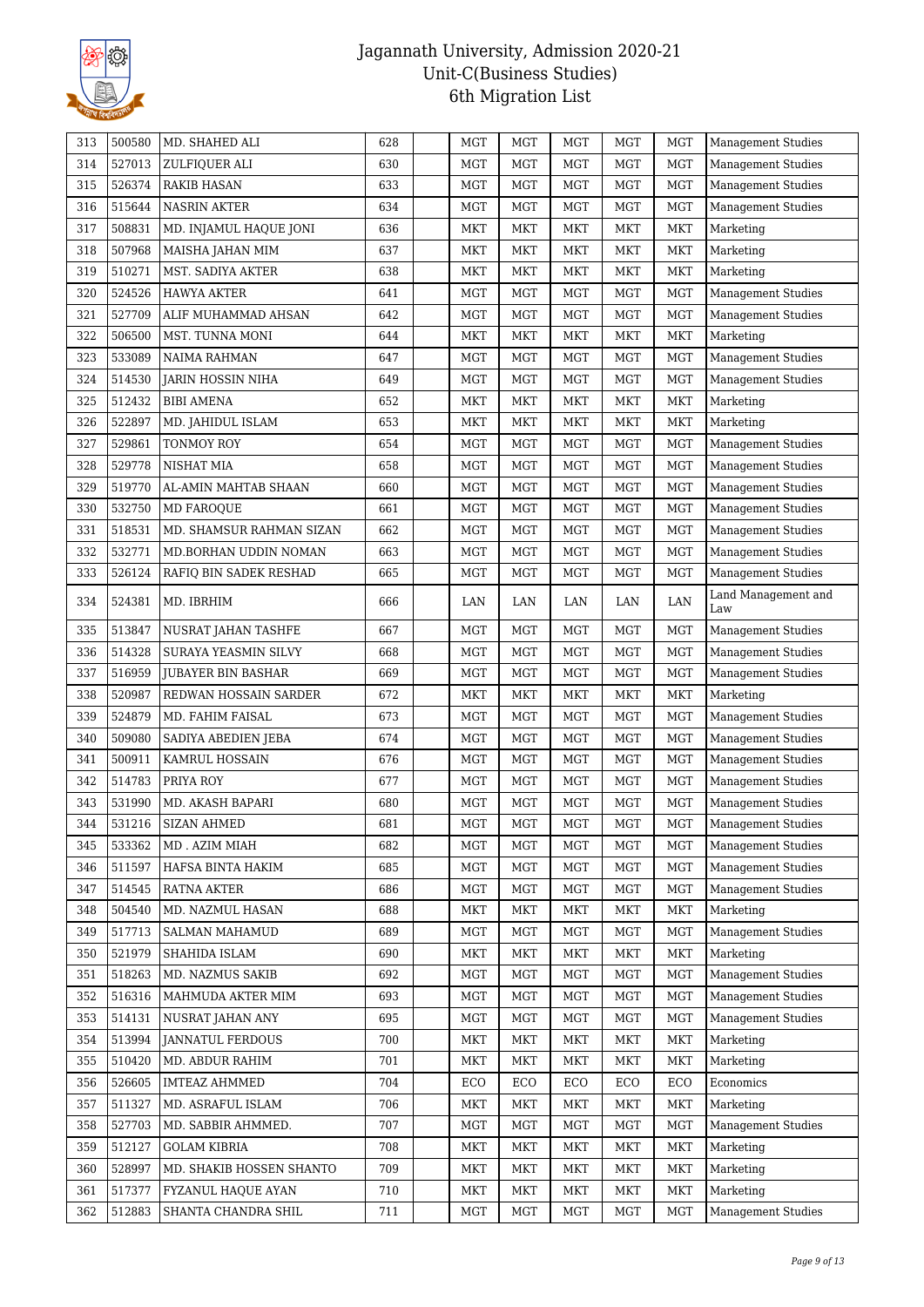

| 363 | 501657 | MD. IBRAHIM KHALIL ULLAH | 712 | MGT        | <b>MGT</b> | <b>MGT</b> | MGT          | <b>MGT</b> | <b>Management Studies</b>  |
|-----|--------|--------------------------|-----|------------|------------|------------|--------------|------------|----------------------------|
| 364 | 524785 | RABIUL AOWAL             | 716 | LAN        | LAN        | LAN        | LAN          | LAN        | Land Management and<br>Law |
| 365 | 525172 | <b>JHALAK SARKER</b>     | 717 | <b>MGT</b> | <b>MGT</b> | <b>MGT</b> | <b>MGT</b>   | <b>MGT</b> | <b>Management Studies</b>  |
| 366 | 509460 | MD. REZWAN SIDDIQUE      | 718 | MGT        | <b>MGT</b> | <b>MGT</b> | <b>MGT</b>   | <b>MGT</b> | <b>Management Studies</b>  |
| 367 | 500824 | MD. SAYEM REZA           | 721 | MGT        | <b>MGT</b> | <b>MGT</b> | <b>MGT</b>   | <b>MGT</b> | <b>Management Studies</b>  |
| 368 | 508812 | HABIBUL BASHAR SUMON     | 722 | <b>MGT</b> | MGT        | MGT        | MGT          | <b>MGT</b> | <b>Management Studies</b>  |
| 369 | 514965 | NUSRAT JAHAN MIM         | 726 | MGT        | MGT        | <b>MGT</b> | <b>MGT</b>   | <b>MGT</b> | Management Studies         |
| 370 | 513156 | MD. FORHAD HOSSAIN       | 729 | <b>MKT</b> | <b>MKT</b> | MKT        | MKT          | <b>MKT</b> | Marketing                  |
| 371 | 531423 | MD. KAIYUM SHARIF        | 730 | MGT        | <b>MGT</b> | <b>MGT</b> | MGT          | <b>MGT</b> | Management Studies         |
| 372 | 502317 | SWEETY RANI DATTA        | 731 | <b>MGT</b> | <b>MGT</b> | <b>MGT</b> | MGT          | <b>MGT</b> | <b>Management Studies</b>  |
| 373 | 510061 | MST. NOWRIN-BINTE-ZAMAN  | 732 | MGT        | <b>MGT</b> | <b>MGT</b> | MGT          | <b>MGT</b> | Management Studies         |
| 374 | 514030 | SANJIDA KHANAM           | 734 | MGT        | MGT        | <b>MGT</b> | <b>MGT</b>   | <b>MGT</b> | <b>Management Studies</b>  |
| 375 | 514330 | HOMAYRA AKTER MOW        | 735 | <b>MGT</b> | <b>MGT</b> | <b>MGT</b> | MGT          | <b>MGT</b> | <b>Management Studies</b>  |
| 376 | 507953 | KONA AKTER               | 738 | LAN        | LAN        | LAN        | LAN          | LAN        | Land Management and<br>Law |
| 377 | 517226 | MD. RIPON                | 739 | MKT        | <b>MKT</b> | <b>MKT</b> | <b>MKT</b>   | MKT        | Marketing                  |
| 378 | 521309 | MD. SAJID RAHMAN ERAM    | 740 | MGT        | <b>MGT</b> | <b>MGT</b> | <b>MGT</b>   | <b>MGT</b> | <b>Management Studies</b>  |
| 379 | 522517 | <b>FARHAN TANVIR</b>     | 742 | PAd        | PAd        | PAd        | PAd          | PAd        | Public Administration      |
| 380 | 510505 | RAJIB ISLAM ASIF         | 743 | MGT        | MGT        | MGT        | MGT          | <b>MGT</b> | <b>Management Studies</b>  |
| 381 | 523218 | SHREE PRARTH DEBNATH     | 745 | <b>MKT</b> | <b>MKT</b> | <b>MKT</b> | MKT          | <b>MKT</b> | Marketing                  |
| 382 | 525954 | MOHAMMAD HASAN UDDIN     | 747 | MGT        | <b>MGT</b> | <b>MGT</b> | <b>MGT</b>   | <b>MGT</b> | <b>Management Studies</b>  |
| 383 | 526304 | SHAKAWATH HOSSAIN        | 748 | <b>MGT</b> | <b>MGT</b> | <b>MGT</b> | MGT          | <b>MGT</b> | <b>Management Studies</b>  |
| 384 | 521423 | MD. MASUM BILLAH TANIM   | 751 | <b>MKT</b> | <b>MKT</b> | MKT        | <b>MKT</b>   | <b>MKT</b> | Marketing                  |
| 385 | 521397 | MD.RASHED KHAN MENON     | 752 | <b>MKT</b> | <b>MKT</b> | MKT        | MKT          | MKT        | Marketing                  |
| 386 | 513769 | <b>SADIA NASRIN</b>      | 753 | <b>MGT</b> | <b>MGT</b> | <b>MGT</b> | $_{\rm MGT}$ | <b>MGT</b> | <b>Management Studies</b>  |
| 387 | 507672 | NAZNIN NAHAR SHAWMI      | 754 | <b>MGT</b> | MGT        | MGT        | MGT          | <b>MGT</b> | Management Studies         |
| 388 | 510246 | MD. RAIHAN MUNNA         | 755 | MGT        | <b>MGT</b> | <b>MGT</b> | <b>MGT</b>   | <b>MGT</b> | Management Studies         |
| 389 | 519392 | MD. RAIHAN SARKER        | 760 | MKT        | <b>MGT</b> | <b>MGT</b> | MGT          | <b>MGT</b> | <b>Management Studies</b>  |
| 390 | 500850 | <b>SHAKIBUR RAHMAN</b>   | 761 | MKT        | <b>MGT</b> | <b>MGT</b> | MGT          | <b>MGT</b> | <b>Management Studies</b>  |
| 391 | 524867 | <b>NAIMUR RAHMAN</b>     | 763 | <b>MKT</b> | <b>MGT</b> | <b>MGT</b> | MGT          | <b>MGT</b> | <b>Management Studies</b>  |
| 392 | 520420 | <b>RAKIBUL HASAN</b>     | 765 | <b>MKT</b> | MGT        | <b>MGT</b> | <b>MGT</b>   | <b>MGT</b> | <b>Management Studies</b>  |
| 393 | 532845 | MD. TANBIR HASSAN        | 766 | MKT        | <b>MKT</b> | <b>MKT</b> | MKT          | <b>MKT</b> | Marketing                  |
| 394 | 516117 | <b>SHANTA AKTER</b>      | 767 | POS        | POS        | POS        | POS          | POS        | <b>Political Science</b>   |
| 395 | 527730 | <b>IMTIAZ AHAMED</b>     | 768 | <b>MKT</b> | <b>MKT</b> | <b>MKT</b> | <b>MKT</b>   | <b>MKT</b> | Marketing                  |
| 396 | 524451 | MST. RABEYA AKTER        | 769 | SW         | SW         | SW         | SW           | SW         | Social Work                |
| 397 | 530320 | MD. SOZIB ISLAM          | 770 | MKT        | MKT        | MKT        | MKT          | MKT        | Marketing                  |
| 398 | 528783 | VOJON KUMAR              | 771 | <b>MKT</b> | <b>MGT</b> | <b>MGT</b> | <b>MGT</b>   | <b>MGT</b> | <b>Management Studies</b>  |
| 399 | 510257 | ROKSANA                  | 773 | MKT        | <b>MKT</b> | <b>MKT</b> | MKT          | <b>MKT</b> | Marketing                  |
| 400 | 518510 | MD. RIYAD HOSSAIN        | 774 | <b>MKT</b> | <b>MKT</b> | <b>MKT</b> | MKT          | <b>MKT</b> | Marketing                  |
| 401 | 514885 | <b>SADIA AKTER</b>       | 775 | <b>MKT</b> | <b>MKT</b> | <b>MKT</b> | MKT          | <b>MKT</b> | Marketing                  |
| 402 | 522493 | NUSRAT JAHAN             | 776 | PAd        | <b>MGT</b> | <b>MGT</b> | <b>MGT</b>   | <b>MGT</b> | <b>Management Studies</b>  |
| 403 | 512230 | MD. RION MIA             | 777 | <b>MKT</b> | <b>MKT</b> | ECO        | ECO          | ECO        | Economics                  |
|     |        |                          |     |            |            |            |              |            | Land Management and        |
| 404 | 502949 | MAJIDUL ISLAM FAHAD      | 779 | LAN        | LAN        | LAN        | LAN          | LAN        | Law                        |
| 405 | 517121 | <b>MD JUBAER HOSSAIN</b> | 780 | <b>MKT</b> | <b>MKT</b> | MKT        | MKT          | MKT        | Marketing                  |
| 406 | 521133 | MD. MAHIUDDIN            | 781 | MKT        | <b>MKT</b> | <b>MKT</b> | MKT          | <b>MKT</b> | Marketing                  |
| 407 | 526090 | MOHAMMAD EMON AHMED      | 783 | MKT        | <b>MKT</b> | <b>MKT</b> | MKT          | <b>MKT</b> | Marketing                  |
| 408 | 515338 | MAHABUBA ISLAM MITU      | 786 | <b>MKT</b> | <b>MKT</b> | <b>MKT</b> | MKT          | <b>MKT</b> | Marketing                  |
| 409 | 510377 | MD. MASUD RANA           | 787 | <b>MKT</b> | <b>MGT</b> | <b>MGT</b> | <b>MGT</b>   | <b>MGT</b> | <b>Management Studies</b>  |
| 410 | 527261 | SRABONI CHOWDHURY        | 791 | PAd        | <b>MGT</b> | <b>MGT</b> | <b>MGT</b>   | <b>MGT</b> | <b>Management Studies</b>  |
| 411 | 513202 | MD. IMRAN HOSSAIN        | 794 | LAN        | <b>MGT</b> | <b>MGT</b> | MGT          | <b>MGT</b> | Management Studies         |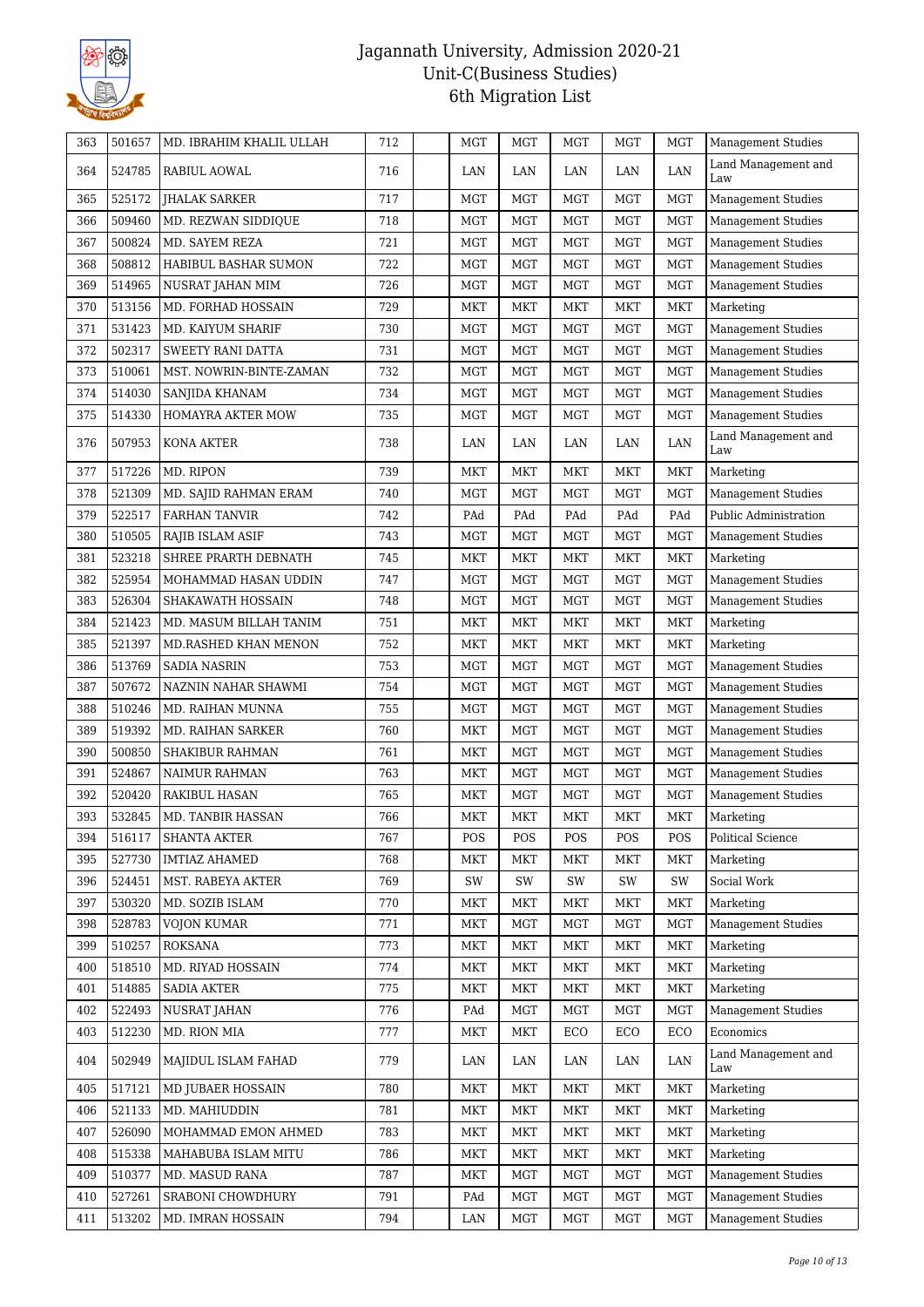

| 412 | 511405 | MD. MUTTAKIN ALI       | 798 | IER        | <b>MGT</b> | <b>MGT</b> | <b>MGT</b>   | <b>MGT</b> | <b>Management Studies</b>            |
|-----|--------|------------------------|-----|------------|------------|------------|--------------|------------|--------------------------------------|
| 413 | 518279 | MAHEDI HASAN           | 799 | <b>BAN</b> | <b>MGT</b> | <b>MGT</b> | <b>MGT</b>   | <b>MGT</b> | <b>Management Studies</b>            |
| 414 | 512147 | MD. TAWFIQUL ISLAM     | 801 | PAd        | MGT        | <b>MGT</b> | MGT          | <b>MGT</b> | <b>Management Studies</b>            |
| 415 | 506511 | MOST. SUCHI KHATUN     | 803 | <b>BAN</b> | <b>MKT</b> | <b>MKT</b> | <b>MKT</b>   | <b>MKT</b> | Marketing                            |
| 416 | 510161 | <b>AFIA ANJUM</b>      | 808 | PAd        | <b>MKT</b> | <b>MKT</b> | <b>MKT</b>   | MKT        | Marketing                            |
| 417 | 501607 | TAMANNA AKTHER         | 809 | POS        | <b>MGT</b> | <b>MGT</b> | MGT          | <b>MGT</b> | Management Studies                   |
| 418 | 514602 | MEHEJABIN ISLAM MUSKAN | 811 | IML        | <b>MGT</b> | <b>MGT</b> | $_{\rm MGT}$ | <b>MGT</b> | <b>Management Studies</b>            |
| 419 | 532541 | PRASANTA DABNATH       | 812 | <b>BAN</b> | MGT        | <b>MGT</b> | MGT          | <b>MGT</b> | Management Studies                   |
| 420 | 517184 | APURBO KUNDU           | 815 | POS        | LAN        | LAN        | LAN          | LAN        | Land Management and<br>Law           |
| 421 | 514998 | <b>DIPA SARKER</b>     | 816 | <b>BAN</b> | MKT        | MKT        | <b>MKT</b>   | <b>MKT</b> | Marketing                            |
| 422 | 518332 | MD. TOKE               | 817 | MCJ        | MGT        | <b>MGT</b> | MGT          | <b>MGT</b> | <b>Management Studies</b>            |
| 423 | 517615 | <b>FAHAD HOSSAIN</b>   | 818 | <b>BAN</b> | MKT        | <b>MKT</b> | <b>MKT</b>   | <b>MKT</b> | Marketing                            |
| 424 | 526014 | <b>ANWAR FAIYAZ</b>    | 819 | PAd        | MKT        | MKT        | <b>MKT</b>   | <b>MKT</b> | Marketing                            |
| 425 | 507896 | YASMIN AKTER           | 821 | MCJ        | MGT        | <b>MGT</b> | MGT          | <b>MGT</b> | <b>Management Studies</b>            |
| 426 | 514955 | SUMIYA ISLAM SUZANA    | 822 | IER        | MKT        | <b>MKT</b> | MKT          | MKT        | Marketing                            |
| 427 | 530552 | <b>JANNATUN NAIM</b>   | 825 | POS        | MGT        | <b>MGT</b> | MGT          | <b>MGT</b> | Management Studies                   |
| 428 | 533160 | MEHEDI HASAN           | 826 | IER        | <b>MGT</b> | <b>MGT</b> | <b>MGT</b>   | <b>MGT</b> | <b>Management Studies</b>            |
| 429 | 511027 | MOMIN KHAN             | 828 |            |            | MKT        | <b>MKT</b>   | <b>MKT</b> | Marketing                            |
| 430 | 518533 | MD. REHAD SARKER       | 829 | POS        | <b>MGT</b> | <b>MGT</b> | MGT          | <b>MGT</b> | <b>Management Studies</b>            |
| 431 | 518254 | MD. MAMUN              | 830 | IER        | MKT        | MKT        | MKT          | MKT        | Marketing                            |
| 432 | 507528 | MOSLEY UDDIN           | 831 | SW         | MGT        | <b>MGT</b> | <b>MGT</b>   | <b>MGT</b> | <b>Management Studies</b>            |
| 433 | 516440 | FARJANA                | 835 | SOC        | MKT        | MKT        | <b>MKT</b>   | <b>MKT</b> | Marketing                            |
| 434 | 500596 | MD. IBRAHIM HOSSAIN    | 836 | PAd        | PAd        | PAd        | PAd          | PAd        | Public Administration                |
| 435 | 524400 | FAUZIA SHARMIN OASIS   | 840 | PAd        | <b>MGT</b> | <b>MGT</b> | <b>MGT</b>   | <b>MGT</b> | <b>Management Studies</b>            |
| 436 | 516775 | MD. SHAKIL SHIKDER     | 843 | PAd        | PAd        | PAd        | PAd          | PAd        | Public Administration                |
| 437 | 517581 | MD. SOHRAF             | 845 | PAd        | <b>MGT</b> | <b>MGT</b> | MGT          | <b>MGT</b> | <b>Management Studies</b>            |
| 438 | 507880 | HAFIZA AKTER           | 846 | MCI        | MCI        | MCJ        | MCJ          | MCJ        | Mass Communication and<br>Journalism |
| 439 | 516839 | MD.MAHAMUDUL HASAN     | 847 | SOC        | <b>MGT</b> | <b>MGT</b> | ECO          | ECO        | Economics                            |
| 440 | 516703 | <b>MEARAZ HOSSAIN</b>  | 850 | MCJ        | <b>MKT</b> | MKT        | <b>MKT</b>   | <b>MKT</b> | Marketing                            |
| 441 | 511808 | SHAHARIA BOSHIR        | 854 | MCJ        | <b>MKT</b> | <b>MKT</b> | <b>MKT</b>   | <b>MKT</b> | Marketing                            |
| 442 | 514889 | <b>BITHI AKTER</b>     | 857 | SOC        | <b>MGT</b> | <b>MGT</b> | MGT          | <b>MGT</b> | <b>Management Studies</b>            |
| 443 | 531742 | SANZIDA SULTANA        | 858 | IML        | MKT        | MKT        | MKT          | <b>MKT</b> | Marketing                            |
| 444 | 531227 | MD. JEWEL MATUBBER     | 861 | SOC        | <b>MKT</b> | <b>MKT</b> | MKT          | <b>MKT</b> | Marketing                            |
| 445 | 504148 | <b>HABIBA AKTER</b>    | 863 | MCI        | <b>MGT</b> | <b>MGT</b> | MGT          | <b>MGT</b> | <b>Management Studies</b>            |
| 446 | 524710 | MD. GOLAM MOSTOFA      | 864 | SW         | <b>MGT</b> | LAN        | LAN          | LAN        | Land Management and<br>Law           |
| 447 | 522968 | MOHAMMAD ALI           | 865 |            |            | MKT        | MKT          | <b>MKT</b> | Marketing                            |
| 448 | 522594 | ANOWAR HOSSAIN         | 866 | IML        | MGT        | MGT        | MGT          | <b>MGT</b> | <b>Management Studies</b>            |
| 449 | 531340 | TUSHAR SHEIKH          | 867 | SW         | MKT        | <b>MKT</b> | MKT          | <b>MKT</b> | Marketing                            |
| 450 | 514338 | TABASSUM AISARJA RASTY | 868 | SOC        | MKT        | <b>MKT</b> | MKT          | <b>MKT</b> | Marketing                            |
| 451 | 509085 | REDOAN AHMED NAFIZ     | 871 | <b>SOC</b> | <b>MGT</b> | <b>MGT</b> | MGT          | <b>MGT</b> | <b>Management Studies</b>            |
| 452 | 530531 | SHEHAB MIA             | 874 | ANT        | <b>MGT</b> | MGT        | MGT          | MGT        | <b>Management Studies</b>            |
| 453 | 513891 | MAFUZA AKTER NITU      | 879 | IML        | IML        | IML        | IML          | <b>IML</b> | Institute of Modern<br>Language(IML) |
| 454 | 528156 | MD EMON SHEIKH         | 890 |            | <b>MGT</b> | <b>MGT</b> | MGT          | <b>MGT</b> | <b>Management Studies</b>            |
| 455 | 526012 | MD. HABIBUL ABRAR      | 891 |            | MKT        | <b>MKT</b> | MKT          | <b>MKT</b> | Marketing                            |
| 456 | 512894 | MAHA AKTER             | 892 |            | MKT        | MKT        | MKT          | <b>MKT</b> | Marketing                            |
| 457 | 528555 | MD. MEHEDI HASSAN      | 893 |            | MKT        | <b>MGT</b> | MGT          | <b>MGT</b> | Management Studies                   |
| 458 | 531479 | MD. HAFIZUR RAHMAN     | 894 |            | MKT        | <b>MGT</b> | MGT          | <b>MGT</b> | <b>Management Studies</b>            |
| 459 | 513158 | SALEM HOSSAIN SIYAM    | 895 |            | MKT        | MKT        | MKT          | MKT        | Marketing                            |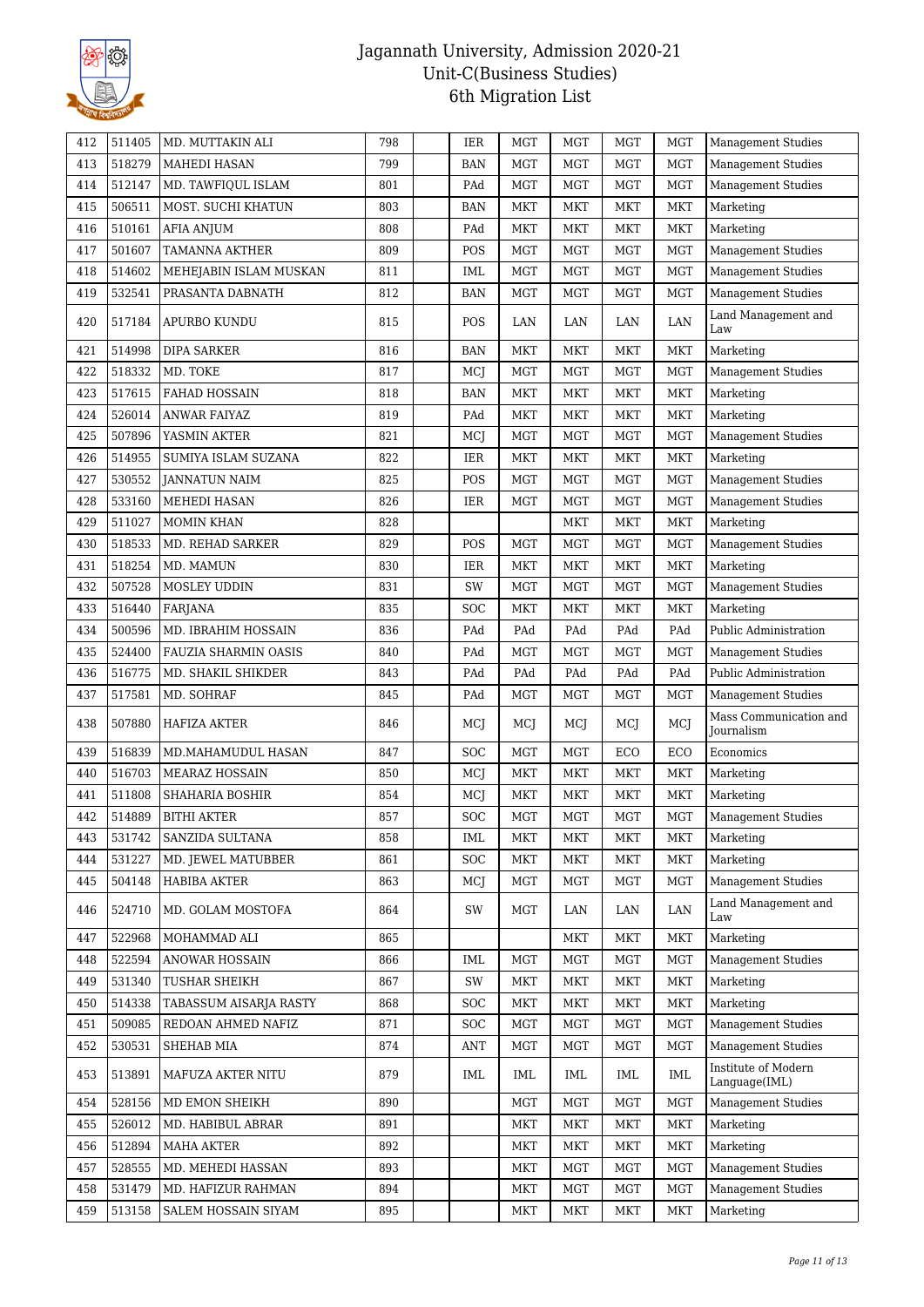

| 460 | 513225 | MD. YOUNUS                           | 896 | MKT        | <b>MGT</b> | MGT                         | <b>MGT</b> | <b>Management Studies</b>            |
|-----|--------|--------------------------------------|-----|------------|------------|-----------------------------|------------|--------------------------------------|
| 461 | 500878 | NAEEM AL YUSUF MALIK                 | 898 | PAd        | PAd        | LAN                         | LAN        | Land Management and<br>Law           |
| 462 | 500274 | <b>SHUNJIDA ALAM</b>                 | 899 | MKT        | <b>MGT</b> | MGT                         | <b>MGT</b> | <b>Management Studies</b>            |
| 463 | 518876 | TOUFIQE OMAR                         | 900 | <b>MKT</b> | <b>MGT</b> | MGT                         | <b>MGT</b> | Management Studies                   |
| 464 | 518573 | TOFAYEL ISLAM                        | 901 | <b>MKT</b> | <b>MGT</b> | <b>MGT</b>                  | <b>MGT</b> | <b>Management Studies</b>            |
| 465 | 513056 | MD. MAINE HOSSEN                     | 902 | <b>MKT</b> | <b>MGT</b> | <b>MGT</b>                  | <b>MGT</b> | <b>Management Studies</b>            |
| 466 | 518836 | ABIDUR RAHMAN MAHIR                  | 903 | MKT        | MGT        | MGT                         | <b>MGT</b> | <b>Management Studies</b>            |
| 467 | 521269 | NAJMUL HOSSAIN                       | 904 | <b>MKT</b> | <b>MGT</b> | <b>MGT</b>                  | <b>MGT</b> | <b>Management Studies</b>            |
| 468 | 521031 | MD. JILON HOSSAIN                    | 905 | <b>MKT</b> | <b>MKT</b> | MKT                         | <b>MKT</b> | Marketing                            |
| 469 | 530705 | MD. SAMIUL ISLAM                     | 906 | PAd        | PAd        | $\mathop{\mathrm{PAd}}$     | PAd        | Public Administration                |
| 470 | 527673 | MD. PRANTO NASIB                     | 907 | <b>MKT</b> | <b>MKT</b> | <b>MKT</b>                  | <b>MKT</b> | Marketing                            |
| 471 | 501213 | RABBI AHAMMED                        | 908 | <b>MKT</b> | <b>MKT</b> | <b>MGT</b>                  | <b>MGT</b> | <b>Management Studies</b>            |
| 472 | 513799 | RUBAIYAT FARDIN                      | 909 | <b>MKT</b> | <b>MKT</b> | <b>MKT</b>                  | <b>MKT</b> | Marketing                            |
| 473 | 513791 | NASRIN NAHAR NADIA                   | 911 | PAd        | <b>MKT</b> | <b>MKT</b>                  | <b>MKT</b> | Marketing                            |
| 474 | 524092 | MD. IMRAN HASAN                      | 912 | MCJ        | <b>MKT</b> | <b>MKT</b>                  | <b>MKT</b> | Marketing                            |
| 475 | 514083 | FATEHA SULTANA SHAFA                 | 914 | SOC        | MKT        | <b>MGT</b>                  | <b>MGT</b> | <b>Management Studies</b>            |
| 476 | 502765 | <b>JOY BISWAS</b>                    | 915 | PAd        | <b>MKT</b> | <b>MKT</b>                  | <b>MKT</b> | Marketing                            |
| 477 | 514015 | UMMA MORIOM LAMEA                    | 916 | PAd        | <b>MKT</b> | <b>MKT</b>                  | <b>MKT</b> | Marketing                            |
| 478 | 514424 | <b>DOLON AKTER</b>                   | 917 | POS        | POS        | <b>MGT</b>                  | <b>MGT</b> | <b>Management Studies</b>            |
| 479 | 518390 | SAHADAT HOSSAIN SOBUJ                | 918 | POS        | MKT        | MKT                         | <b>MKT</b> | Marketing                            |
|     | 505050 |                                      |     |            | <b>MKT</b> |                             |            |                                      |
| 480 |        | MD. ROMAN HOSSEN                     | 919 | IER        |            | MKT                         | MKT        | Marketing                            |
| 481 | 533048 | MD. MURSHED                          | 923 | IER        | <b>MKT</b> | <b>MKT</b>                  | <b>MKT</b> | Marketing                            |
| 482 | 527932 | MD HABIBUR RAHMAN                    | 924 | MCJ        | MKT        | <b>MKT</b>                  | <b>MKT</b> | Marketing                            |
| 483 | 517305 | MD. SHARIFUL ISLAM                   | 925 | PAd        | MKT        | <b>MKT</b>                  | <b>MKT</b> | Marketing                            |
| 484 | 518672 | MD. HIMEL MIAH                       | 930 | MCJ        | <b>MKT</b> | $\ensuremath{\mathsf{MKT}}$ | MKT        | Marketing                            |
| 485 | 524112 | <b>TAJRIN AKTER</b>                  | 931 | POS        | POS        | POS                         | POS        | Political Science                    |
| 486 | 518764 | MD. MUSTAQIM BILLAH                  | 932 | PAd        | MKT        | <b>MGT</b>                  | <b>MGT</b> | Management Studies                   |
| 487 | 531247 | <b>SOHAN MRIDHA</b>                  | 933 | IER        | IER        | MGT                         | <b>MGT</b> | Management Studies                   |
| 488 | 526215 | MOHAMMAD RAIHAN BIN<br><b>MANSUR</b> | 934 | POS        | POS        | <b>MGT</b>                  | <b>MGT</b> | <b>Management Studies</b>            |
| 489 | 506558 | MST. SUMAIYA KHATUN                  | 936 | POS        | POS        | <b>MGT</b>                  | <b>MGT</b> | <b>Management Studies</b>            |
| 490 | 518420 | MD. ABDULLAH BOYATI                  | 940 | <b>BAN</b> | <b>BAN</b> | <b>MGT</b>                  | <b>MGT</b> | Management Studies                   |
| 491 | 530505 | KARTIK CHANDRO RAY                   | 941 | <b>BAN</b> | <b>BAN</b> | <b>BAN</b>                  | <b>BAN</b> | Bangla                               |
| 492 | 533177 | <b>MD.HRIDOY HASAN</b>               | 942 | MCI        | MCJ        | MKT                         | <b>MKT</b> | Marketing                            |
| 493 | 510349 | RAKESH KUMAR DHAR                    | 944 | MCJ        | MCJ        | <b>MGT</b>                  | <b>MGT</b> | <b>Management Studies</b>            |
| 494 | 524826 | RIDAY MIA                            | 945 | PAd        | PAd        | <b>MGT</b>                  | <b>MGT</b> | <b>Management Studies</b>            |
| 495 | 517100 | MD. SIAM BAPARI                      | 950 | PAd        | PAd        | PAd                         | PAd        | Public Administration                |
| 496 | 510025 | MST. MEHERUNNESA                     | 952 | PAd        | PAd        | <b>MGT</b>                  | <b>MGT</b> | <b>Management Studies</b>            |
| 497 | 513925 | SUSMITA AKTAR EVA                    | 953 | MCJ        | MCI        | MCI                         | MCJ        | Mass Communication and<br>Journalism |
| 498 | 508630 | MEZBAH UDDIN TULIP                   | 961 | MCI        | MCJ        | <b>MKT</b>                  | <b>MKT</b> | Marketing                            |
| 499 | 526311 | REDOWAN RUBAYET CHOWDHURY            | 963 | IER        | PAd        | <b>MGT</b>                  | <b>MGT</b> | <b>Management Studies</b>            |
| 500 | 501754 | NILUT POL ROY ANKON                  | 964 | <b>ANT</b> | PAd        | MKT                         | <b>MKT</b> | Marketing                            |
| 501 | 518128 | <b>RAKIB MIA</b>                     | 969 | IML        | <b>BAN</b> | ECO                         | <b>MGT</b> | <b>Management Studies</b>            |
| 502 | 520904 | MUSHFIQUR RAHMAN                     | 972 | SW         | IER.       | MKT                         | <b>MKT</b> | Marketing                            |
| 503 | 514878 | MAHIYA RAHMAN                        | 973 | SW         | SW         | SW                          | SW         | Social Work                          |
| 504 | 522505 | <b>SUBORNA PODDER</b>                | 978 | SW         | <b>BAN</b> | <b>BAN</b>                  | <b>MGT</b> | <b>Management Studies</b>            |
| 505 | 511337 | MD. HABIBUR RAHMAN                   | 983 | <b>IML</b> | IML        | <b>MKT</b>                  | <b>MKT</b> | Marketing                            |
| 506 | 500169 | ANIKANTAHSIN ANOY                    | 986 | SOC        | MCJ        | MCJ                         | MCJ        | Mass Communication and<br>Journalism |
| 507 | 502695 | MD.RASHEDUZZAMAN                     | 989 | <b>SOC</b> | <b>BAN</b> | LAN                         | LAN        | Land Management and<br>Law           |
|     |        |                                      |     |            |            |                             |            |                                      |